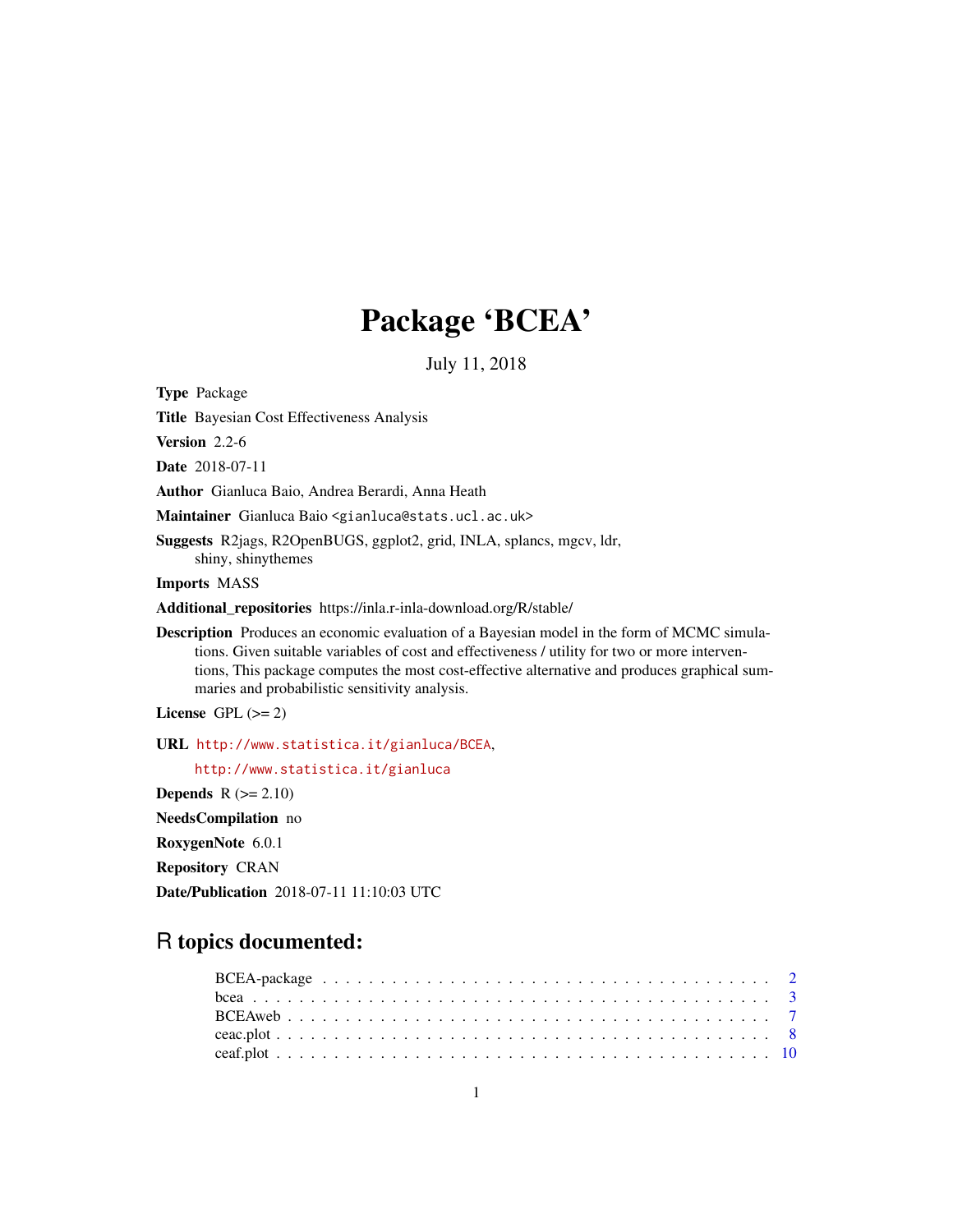<span id="page-1-0"></span>

|       |                                                                                                                                                                    | 17        |
|-------|--------------------------------------------------------------------------------------------------------------------------------------------------------------------|-----------|
|       |                                                                                                                                                                    | <b>19</b> |
|       |                                                                                                                                                                    | <b>20</b> |
|       |                                                                                                                                                                    | 21        |
|       |                                                                                                                                                                    |           |
|       |                                                                                                                                                                    | 22        |
|       |                                                                                                                                                                    | 23        |
|       |                                                                                                                                                                    | 24        |
|       |                                                                                                                                                                    | 28        |
|       |                                                                                                                                                                    | 29        |
|       |                                                                                                                                                                    | 30        |
|       |                                                                                                                                                                    | 31        |
|       |                                                                                                                                                                    | 34        |
|       | plot, bcea $\ldots$ , $\ldots$ , $\ldots$ , $\ldots$ , $\ldots$ , $\ldots$ , $\ldots$ , $\ldots$ , $\ldots$ , $\ldots$ , $\ldots$ , $\ldots$ , $\ldots$ , $\ldots$ | 35        |
|       |                                                                                                                                                                    | 37        |
|       |                                                                                                                                                                    | 39        |
|       |                                                                                                                                                                    | 40        |
|       |                                                                                                                                                                    | 42        |
|       |                                                                                                                                                                    | 43        |
|       |                                                                                                                                                                    | 45        |
|       |                                                                                                                                                                    | 46        |
|       |                                                                                                                                                                    | 47        |
|       |                                                                                                                                                                    | -48       |
| Index |                                                                                                                                                                    | 51        |

BCEA-package *BCEA: A package for Bayesian Cost-Effectiveness Analysis*

## Description

A package to post-process the results of a Bayesian health economic model and produce standardised output for the analysis of the results

## Details

| Package:  | <b>BCEA</b>      |
|-----------|------------------|
| Type:     | Package          |
| Version:  | $2.2 - 6$        |
| Date:     | 2017-10-02       |
| License:  | GPL <sub>2</sub> |
| LazyLoad: | yes              |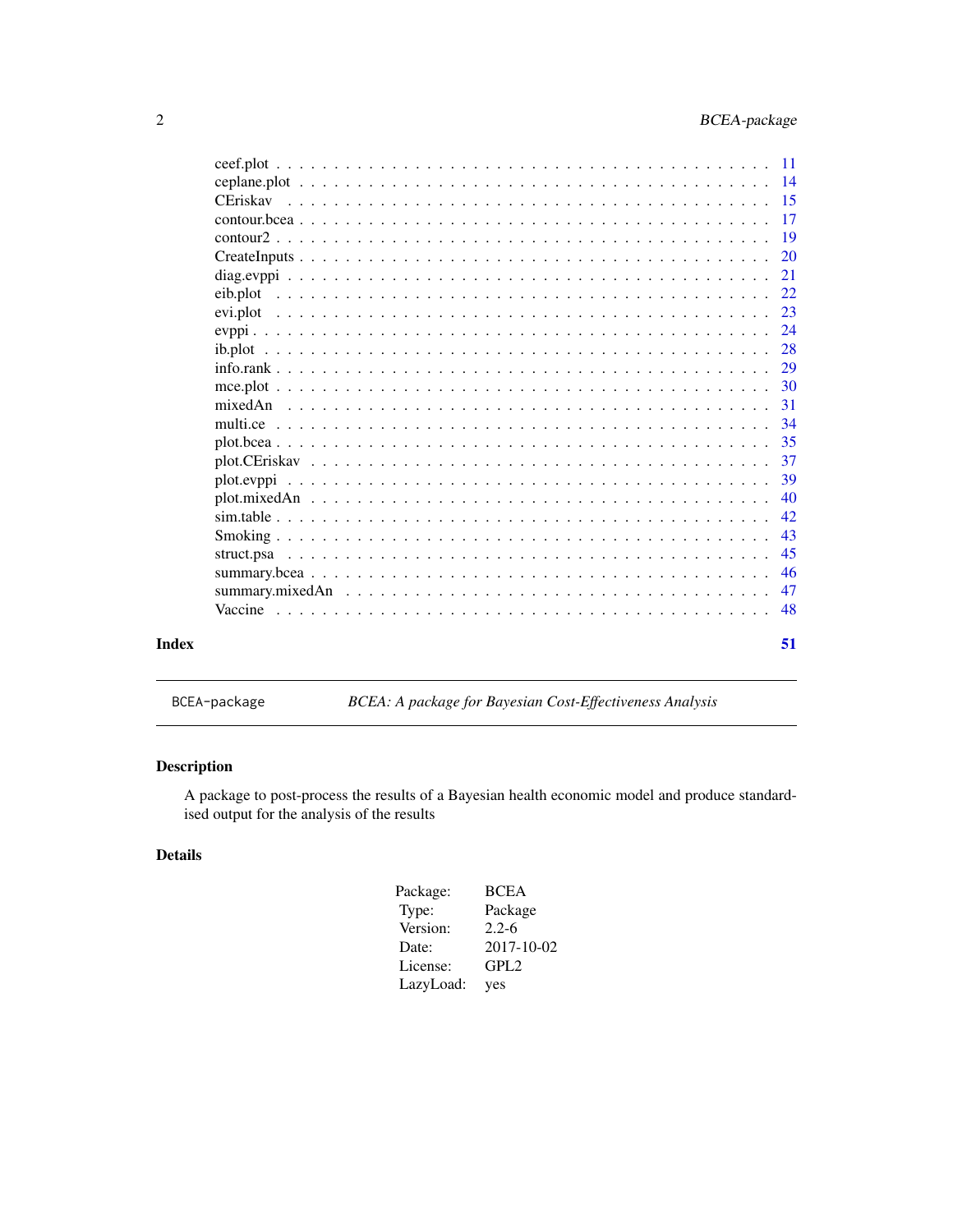#### <span id="page-2-0"></span>bcea 3

Given the results of a Bayesian model (possibly based on MCMC) in the form of simulations from the posterior distributions of suitable variables of costs and clinical benefits for two or more interventions, produces a health economic evaluation. Compares one of the interventions (the "reference") to the others ("comparators"). Produces many summary and plots to analyse the results

#### Author(s)

Gianluca Baio, Andrea Berardi, Anna Heath

Maintainer: Gianluca Baio <gianluca@stats.ucl.ac.uk>

## References

Baio, G., Dawid, A. P. (2011). Probabilistic Sensitivity Analysis in Health Economics. Statistical Methods in Medical Research doi:10.1177/0962280211419832.

Baio G. (2012). Bayesian Methods in Health Economics. CRC/Chapman Hall, London

Baio G., Berardi A., Heath A. (forthcoming). Bayesian Cost Effectiveness Analysis with the R package BCEA. Springer

<span id="page-2-1"></span>bcea *Bayesian Cost-Effectiveness Analysis*

## **Description**

Cost-effectiveness analysis based on the results of a simulation model for a variable of clinical benefits (e) and of costs (c). Produces results to be post-processed to give the health economic analysis. The output is stored in an object of the class "bcea"

#### Usage

```
bcea(e, c, ref = 1, interventions = NULL, Kmax = 50000,
     wtp = NULL, plot = FALSE)
## Default S3 method:
bcea(e, c, ref = 1, interventions = NULL, Kmax = 50000,wtp = NULL, plot = FALSE)
```
#### Arguments

- e An object containing nsim simulations for the variable of clinical effectiveness for each intervention being considered. In general it is a matrix with nsim rows and nint columns.
- c An object containing nsim simulations for the variable of cost for each intervention being considered. In general it is a matrix with nsim rows and nint columns.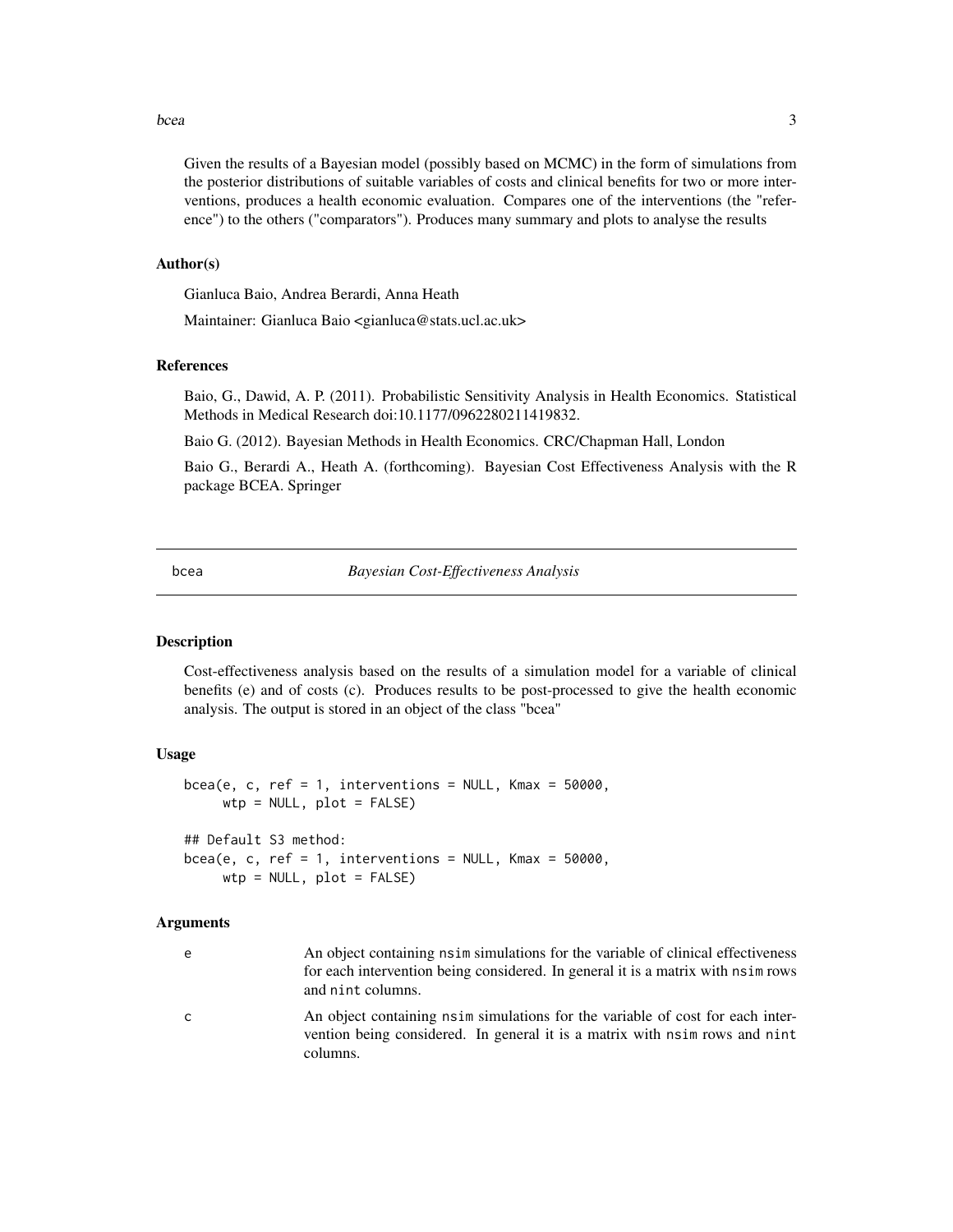| ref           | Defines which intervention (columns of e or c) is considered to be the reference<br>strategy. The default value ref=1 means that the intervention associated with<br>the first column of e or c is the reference and the one(s) associated with the<br>other column(s) is (are) the comparators.     |
|---------------|------------------------------------------------------------------------------------------------------------------------------------------------------------------------------------------------------------------------------------------------------------------------------------------------------|
| interventions | Defines the labels to be associated with each intervention. By default and if<br>NULL, assigns labels in the form "Intervention1", , "Intervention T".                                                                                                                                               |
| Kmax          | Maximum value of the willingness to pay to be considered. Default value is<br>k=50000. The willingness to pay is then approximated on a discrete grid in<br>the interval $[0, Kmax]$ . The grid is equal to wtp if the parameter is given, or<br>composed of 501 elements if wtp=NULL (the default). |
| wtp           | A(n optional) vector wtp including the values of the willingness to pay grid. If<br>not specified then BCEA will construct a grid of 501 values from 0 to Kmax.<br>This option is useful when performing intensive computations (eg for the EVPPI).                                                  |
| plot          | A logical value indicating whether the function should produce the summary<br>plot or not.                                                                                                                                                                                                           |

## Value

An object of the class "bcea" containing the following elements

| n.sim         | Number of simulations produced by the Bayesian model                                                                                                                                                                  |
|---------------|-----------------------------------------------------------------------------------------------------------------------------------------------------------------------------------------------------------------------|
| n.comparators | Number of interventions being analysed                                                                                                                                                                                |
| n.comparisons | Number of possible pairwise comparisons                                                                                                                                                                               |
| delta.e       | For each possible comparison, the differential in the effectiveness measure                                                                                                                                           |
| delta.c       | For each possible comparison, the differential in the cost measure                                                                                                                                                    |
| <b>ICER</b>   | The value of the Incremental Cost-Effectiveness Ratio                                                                                                                                                                 |
| Kmax          | The maximum value assumed for the willingness to pay threshold                                                                                                                                                        |
| k             | The vector of values for the grid approximation of the willingness to pay                                                                                                                                             |
| ceac          | The value for the Cost-Effectiveness Acceptability Curve, as a function of the<br>willingness to pay                                                                                                                  |
| ib            | The distribution of the Incremental Benefit, for a given willingness to pay                                                                                                                                           |
| eib           | The value for the Expected Incremental Benefit, as a function of the willingness<br>to pay                                                                                                                            |
| kstar         | The grid approximation of the break even point(s)                                                                                                                                                                     |
| best          | A vector containing the numeric label of the intervention that is the most cost-<br>effective for each value of the willingness to pay in the selected grid approxima-<br>tion                                        |
| U             | An array including the value of the expected utility for each simulation from the<br>Bayesian model, for each value of the grid approximation of the willingness to<br>pay and for each intervention being considered |
| vi            | An array including the value of information for each simulation from the Bayesian<br>model and for each value of the grid approximation of the willingness to pay                                                     |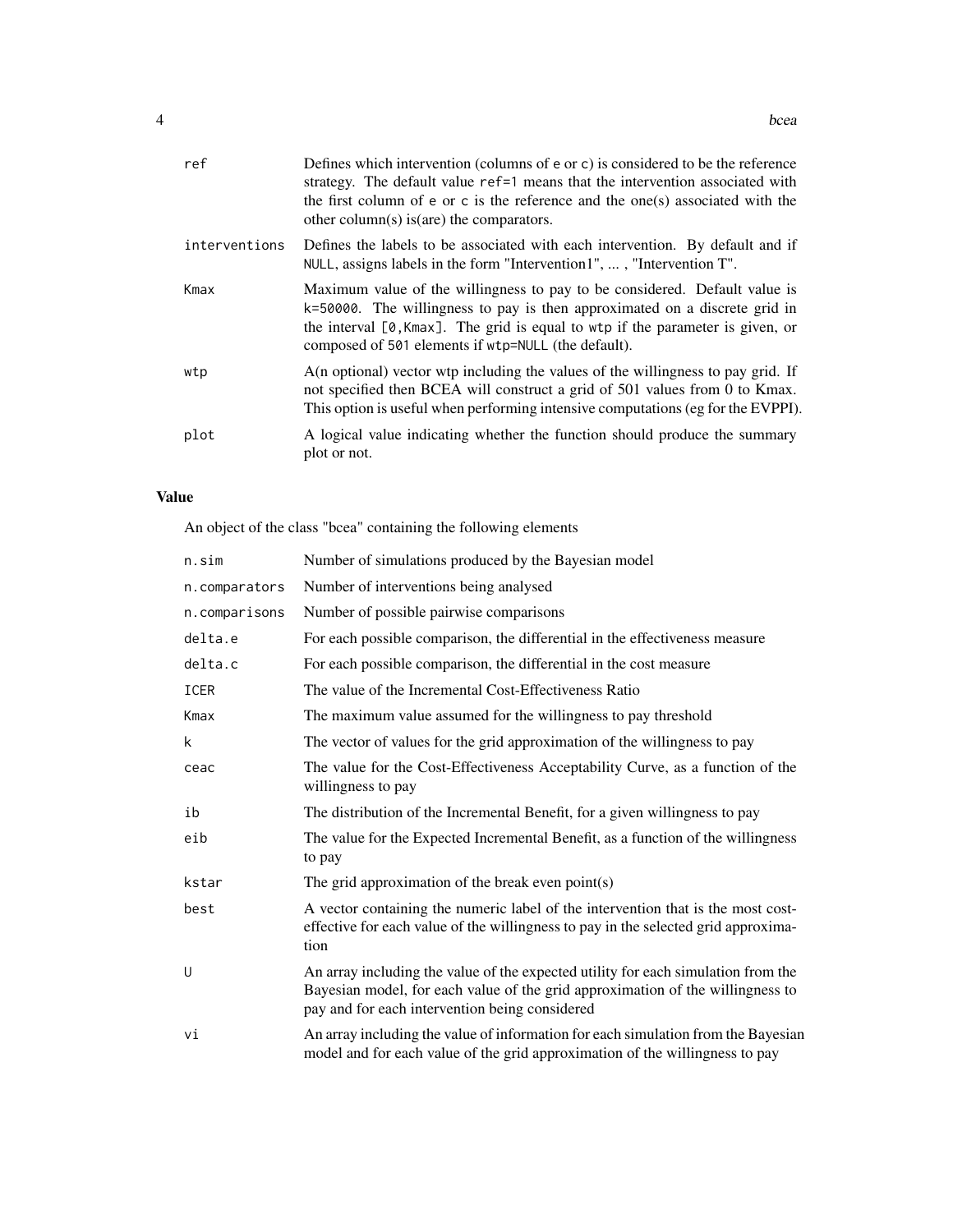bcea 55 and 55 and 55 and 55 and 55 and 55 and 55 and 55 and 55 and 55 and 55 and 55 and 55 and 55 and 55 and 55 and 55 and 55 and 55 and 55 and 55 and 55 and 55 and 55 and 55 and 55 and 55 and 55 and 55 and 55 and 55 and

| An array including the maximum "known-distribution" utility for each simula-<br>tion from the Bayesian model and for each value of the grid approximation of<br>the willingness to pay |
|----------------------------------------------------------------------------------------------------------------------------------------------------------------------------------------|
| An array including the opportunity loss for each simulation from the Bayesian<br>model and for each value of the grid approximation of the willingness to pay                          |
| The vector of values for the Expected Value of Information, as a function of the<br>willingness to pay                                                                                 |
| A vector of labels for all the interventions considered                                                                                                                                |
| The numeric index associated with the intervention used as reference in the anal-<br><b>ysis</b>                                                                                       |
| The numeric index (es) associated with the intervention(s) used as comparator(s)                                                                                                       |
| in the analysis                                                                                                                                                                        |
| The step used to form the grid approximation to the willingness to pay                                                                                                                 |
| The e matrix used to generate the object (see Arguments)                                                                                                                               |
|                                                                                                                                                                                        |

#### Author(s)

Gianluca Baio, Andrea Berardi

#### References

Baio, G., Dawid, A. P. (2011). Probabilistic Sensitivity Analysis in Health Economics. Statistical Methods in Medical Research doi:10.1177/0962280211419832.

Baio G. (2012). Bayesian Methods in Health Economics. CRC/Chapman Hall, London

## Examples

```
# See Baio G., Dawid A.P. (2011) for a detailed description of the
# Bayesian model and economic problem
#
# Load the processed results of the MCMC simulation model
data(Vaccine)
#
# Runs the health economic evaluation using BCEA
m \leq - bcea(e=e,c=c, \qquad \qquad # defines the variables of
                           # effectiveness and cost
     ref=2, # selects the 2nd row of <math>(e, c)</math># as containing the reference intervention
     interventions=treats, # defines the labels to be associated
                           # with each intervention
     Kmax=50000, # maximum value possible for the willingness
                           # to pay threshold; implies that k is chosen
                           # in a grid from the interval (0,Kmax)
     plot=TRUE # plots the results
)
#
# Creates a summary table
```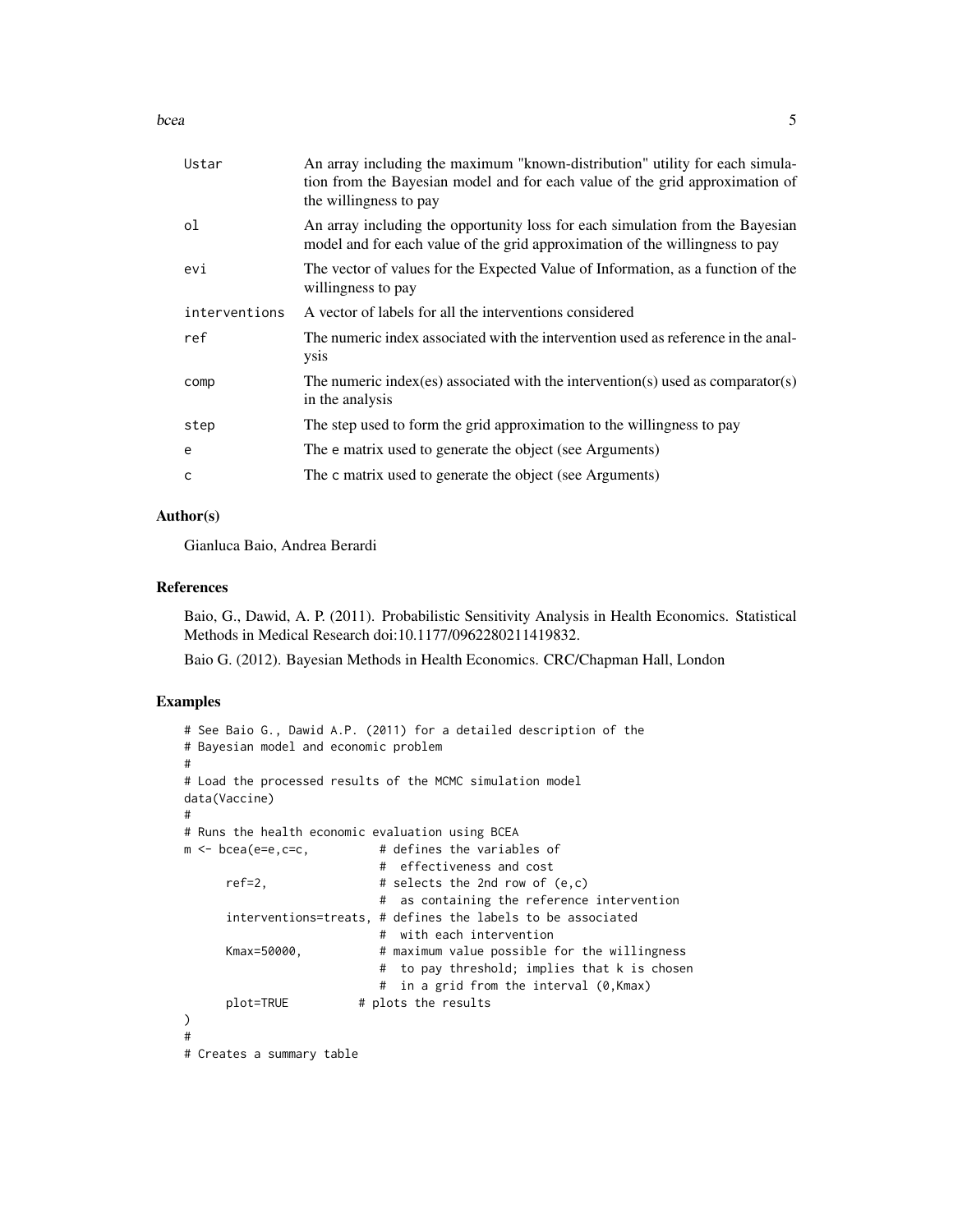```
summary(m, # uses the results of the economic evalaution
                # (a "bcea" object)
     wtp=25000 # selects the particular value for k
)
#
# Plots the cost-effectiveness plane using base graphics
ceplane.plot(m, # plots the Cost-Effectiveness plane
     comparison=1, # if more than 2 interventions, selects the
                     # pairwise comparison
     wtp=25000, # selects the relevant willingness to pay
                    # (default: 25,000)
      graph="base" # selects base graphics (default)
)
#
# Plots the cost-effectiveness plane using ggplot2
if(requireNamespace("ggplot2")){
ceplane.plot(m, # plots the Cost-Effectiveness plane
     comparison=1, # if more than 2 interventions, selects the
                    # pairwise comparison
     wtp=25000, # selects the relevant willingness to pay
                    # (default: 25,000)
      graph="ggplot2"# selects ggplot2 as the graphical engine
)
#
# Some more options
ceplane.plot(m,
     graph="ggplot2",
     pos="top",
     size=5,
     ICER.size=1.5,
     label.pos=FALSE,
      opt.theme=ggplot2::theme(text=ggplot2::element_text(size=8))
)
}
#
# Plots the contour and scatterplot of the bivariate
# distribution of (Delta_e,Delta_c)
contour(m, # uses the results of the economic evalaution
                    # (a "bcea" object)
      comparison=1, # if more than 2 interventions, selects the
                    # pairwise comparison
     nlevels=4, # selects the number of levels to be
                    # plotted (default=4)
      levels=NULL, # specifies the actual levels to be plotted
                    # (default=NULL, so that R will decide)
      scale=0.5, \# scales the bandwiths for both x- and
                    # y-axis (default=0.5)
      graph="base" # uses base graphics to produce the plot
\mathcal{L}#
# Plots the contour and scatterplot of the bivariate
```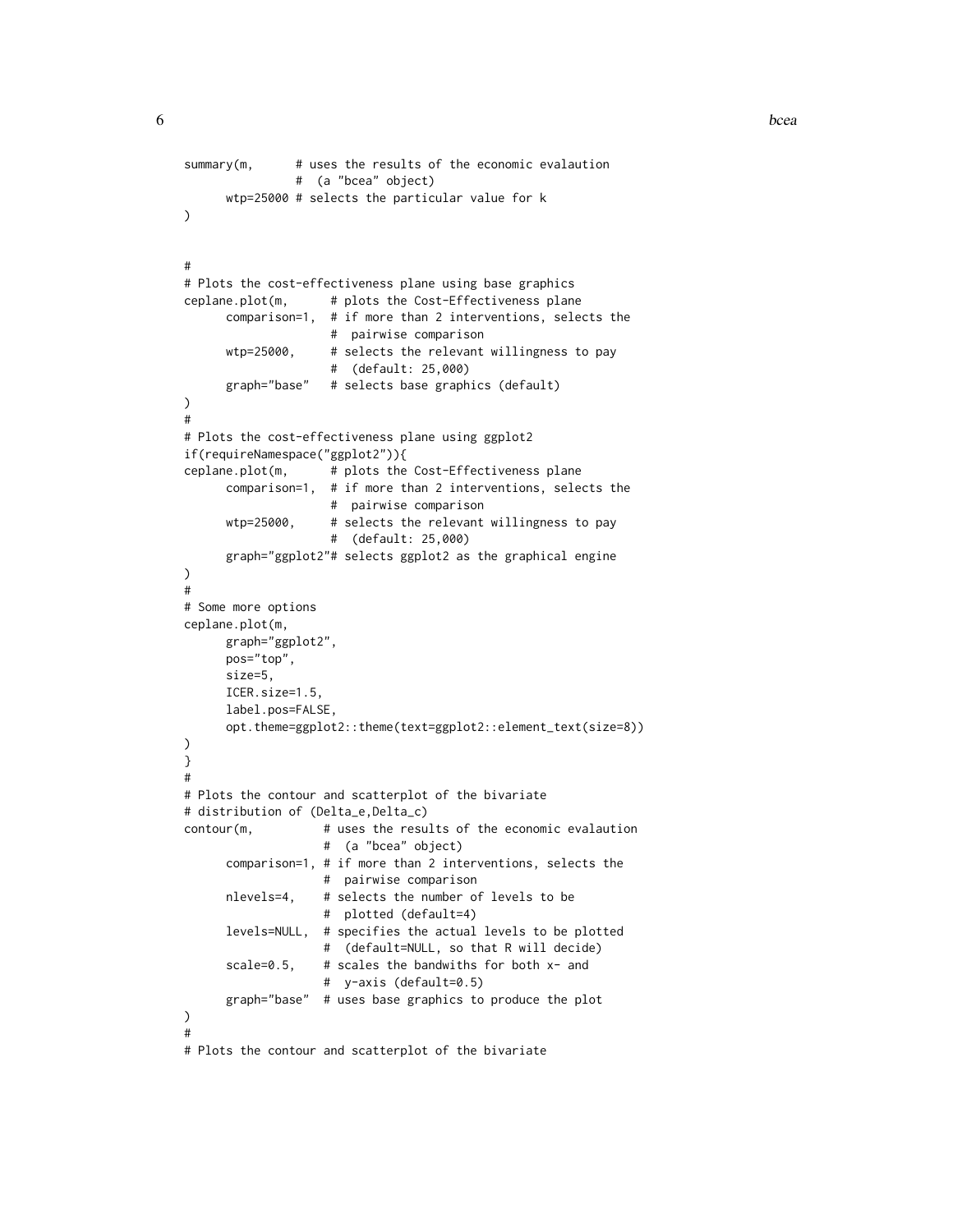```
# distribution of (Delta_e,Delta_c)
contour2(m, # uses the results of the economic evalaution
                 # (a "bcea" object)
     wtp=25000, # selects the willingness-to-pay threshold
     xl=NULL, # assumes default values
     yl=NULL # assumes default values
)
#
# Using ggplot2
if(requireNamespace("ggplot2")){
contour2(m, \# uses the results of the economic evalaution
                     # (a "bcea" object)
     graph="ggplot2",# selects the graphical engine
     wtp=25000, # selects the willingness-to-pay threshold
     xl=NULL, # assumes default values
     yl=NULL, # assumes default values
     label.pos=FALSE # alternative position for the wtp label
)
}
#
# Plots the Expected Incremental Benefit for the "bcea" object m
eib.plot(m)
#
# Plots the distribution of the Incremental Benefit
ib.plot(m, # uses the results of the economic evalaution
                 # (a "bcea" object)
    comparison=1, # if more than 2 interventions, selects the
                 # pairwise comparison
   wtp=25000, # selects the relevant willingness
                 # to pay (default: 25,000)
    graph="base" # uses base graphics
)
#
# Produces a plot of the CEAC against a grid of values for the
# willingness to pay threshold
ceac.plot(m)
#
# Plots the Expected Value of Information for the "bcea" object m
evi.plot(m)
#
```
BCEAweb *BCEAweb*

#### Description

Launches the web-app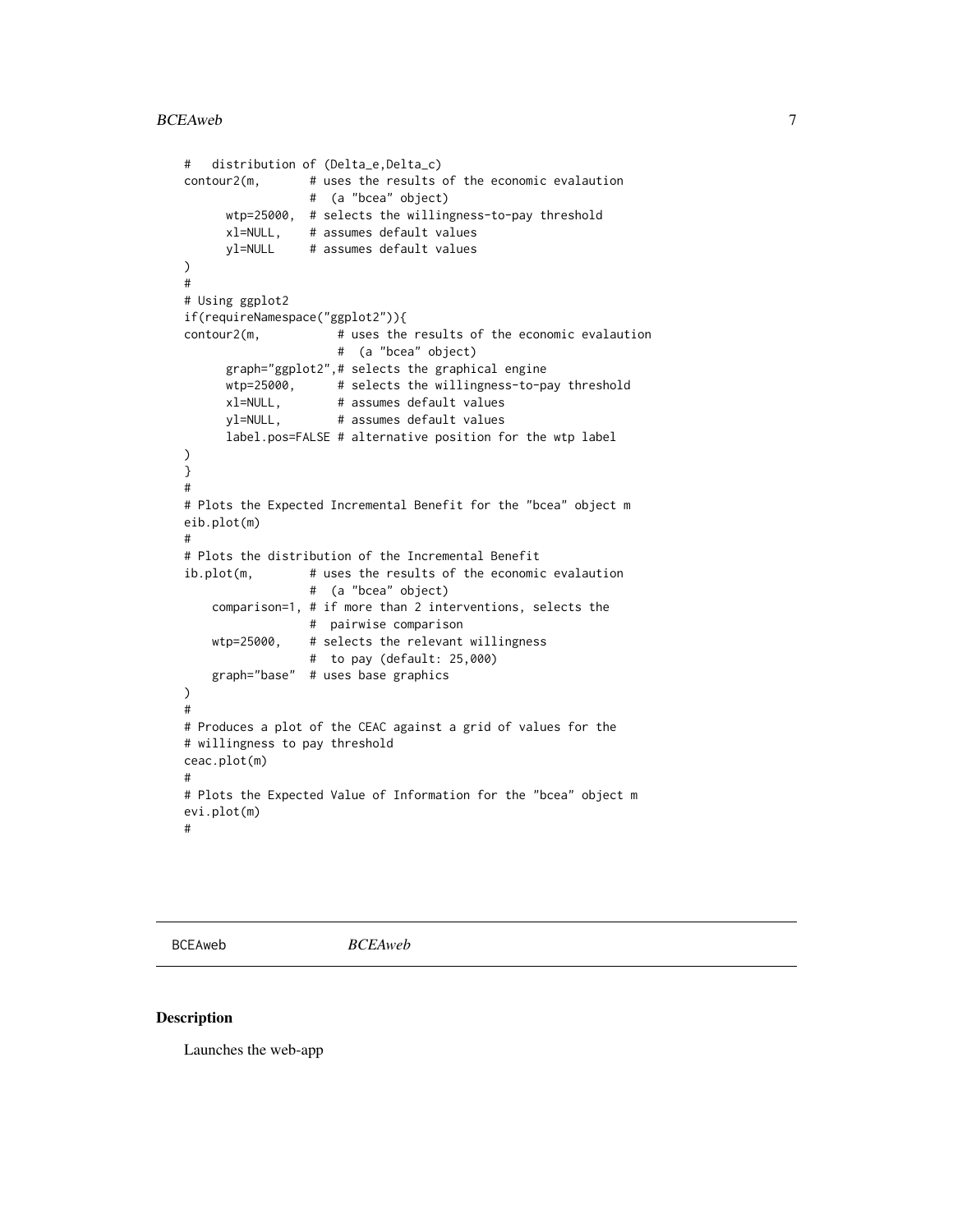#### <span id="page-7-0"></span>Usage

 $BCEAweb(e = NULL, c = NULL, parameters = NULL, ...)$ 

#### Arguments

| e          | A matrix containing the simulations for the effectiveness variable (with number<br>of simulation rows and number of interventions columns). Defaults at NULL,<br>which means the user has to load their own values using the web-interface |
|------------|--------------------------------------------------------------------------------------------------------------------------------------------------------------------------------------------------------------------------------------------|
| C          | A matrix containing the simulations for the cost variable (with number of sim-<br>ulation rows and number of interventions columns). Defaults at NULL, which<br>means the user has to load their own values using the web-interface        |
| parameters | A matrix with the simulations for all the relevant model parameters. Defaults<br>at NULL, which means the user has to load their own values using the web-<br>interface                                                                    |
|            | Additional parameters.                                                                                                                                                                                                                     |

## Author(s)

Gianluca Baio

#### References

Baio, G., Dawid, A. P. (2011). Probabilistic Sensitivity Analysis in Health Economics. Statistical Methods in Medical Research doi:10.1177/0962280211419832.

Baio G. (2012). Bayesian Methods in Health Economics. CRC/Chapman Hall, London

### See Also

[bcea](#page-2-1)

## Examples

data(Vaccine) BCEAweb(e,c,vaccine)

<span id="page-7-1"></span>ceac.plot *Cost-Effectiveness Acceptability Curve (CEAC) plot*

## Description

Produces a plot of the Cost-Effectiveness Acceptability Curve (CEAC) against the willingness to pay threshold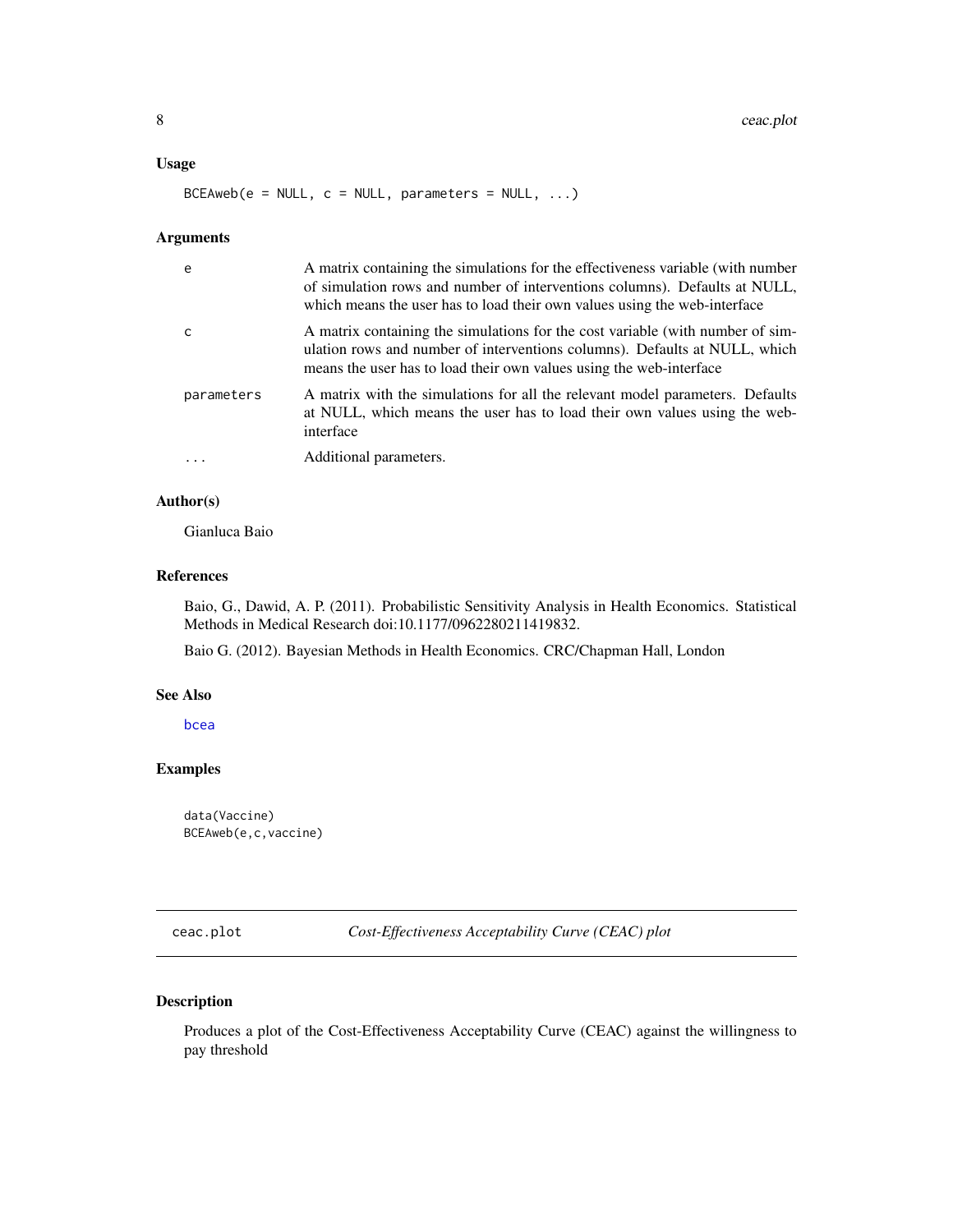#### ceac.plot 9

## Usage

```
ceac.plot(he, comparison = NULL, pos = c(1,0),
          graph = c("base","ggplot2"))
```
## **Arguments**

| he         | A bcea object containing the results of the Bayesian modelling and the eco-<br>nomic evaluation.                                                                                                                                                                                                                                                                                                                                                                                                                                                                                                                                                 |
|------------|--------------------------------------------------------------------------------------------------------------------------------------------------------------------------------------------------------------------------------------------------------------------------------------------------------------------------------------------------------------------------------------------------------------------------------------------------------------------------------------------------------------------------------------------------------------------------------------------------------------------------------------------------|
| comparison | Selects the comparator, in case of more than two interventions being analysed.<br>Default as NULL plots all the comparisons together. Any subset of the possible<br>comparisons can be selected (e.g., comparison= $c(1, 3)$ or comparison=2).                                                                                                                                                                                                                                                                                                                                                                                                   |
| pos        | Parameter to set the position of the legend (only relevant for multiple interven-<br>tions, ie more than 2 interventions being compared). Can be given in form of a<br>string (bottom top)(right left) for base graphics and bottom, top, left or<br>right for ggplot2. It can be a two-elements vector, which specifies the relative<br>position on the x and y axis respectively, or alternatively it can be in form of a<br>logical variable, with FALSE indicating to use the default position and TRUE to<br>place it on the bottom of the plot. Default value is $c(1, \theta)$ , that is the bottom right<br>corner inside the plot area. |
| graph      | A string used to select the graphical engine to use for plotting. Should (partial-<br>)match the two options "base" or "ggplot2". Default value is "base".                                                                                                                                                                                                                                                                                                                                                                                                                                                                                       |

### Value

ceac A ggplot object containing the plot. Returned only if graph="ggplot2".

The function produces a plot of the cost-effectiveness acceptability curve against the discrete grid of possible values for the willingness to pay parameter. Values of the CEAC closer to 1 indicate that uncertainty in the cost-effectiveness of the reference intervention is very low. Similarly, values of the CEAC closer to 0 indicate that uncertainty in the cost-effectiveness of the comparator is very low.

## Author(s)

Gianluca Baio, Andrea Berardi

#### References

Baio, G., Dawid, A. P. (2011). Probabilistic Sensitivity Analysis in Health Economics. Statistical Methods in Medical Research doi:10.1177/0962280211419832.

Baio G. (2012). Bayesian Methods in Health Economics. CRC/Chapman Hall, London

#### See Also

[bcea](#page-2-1)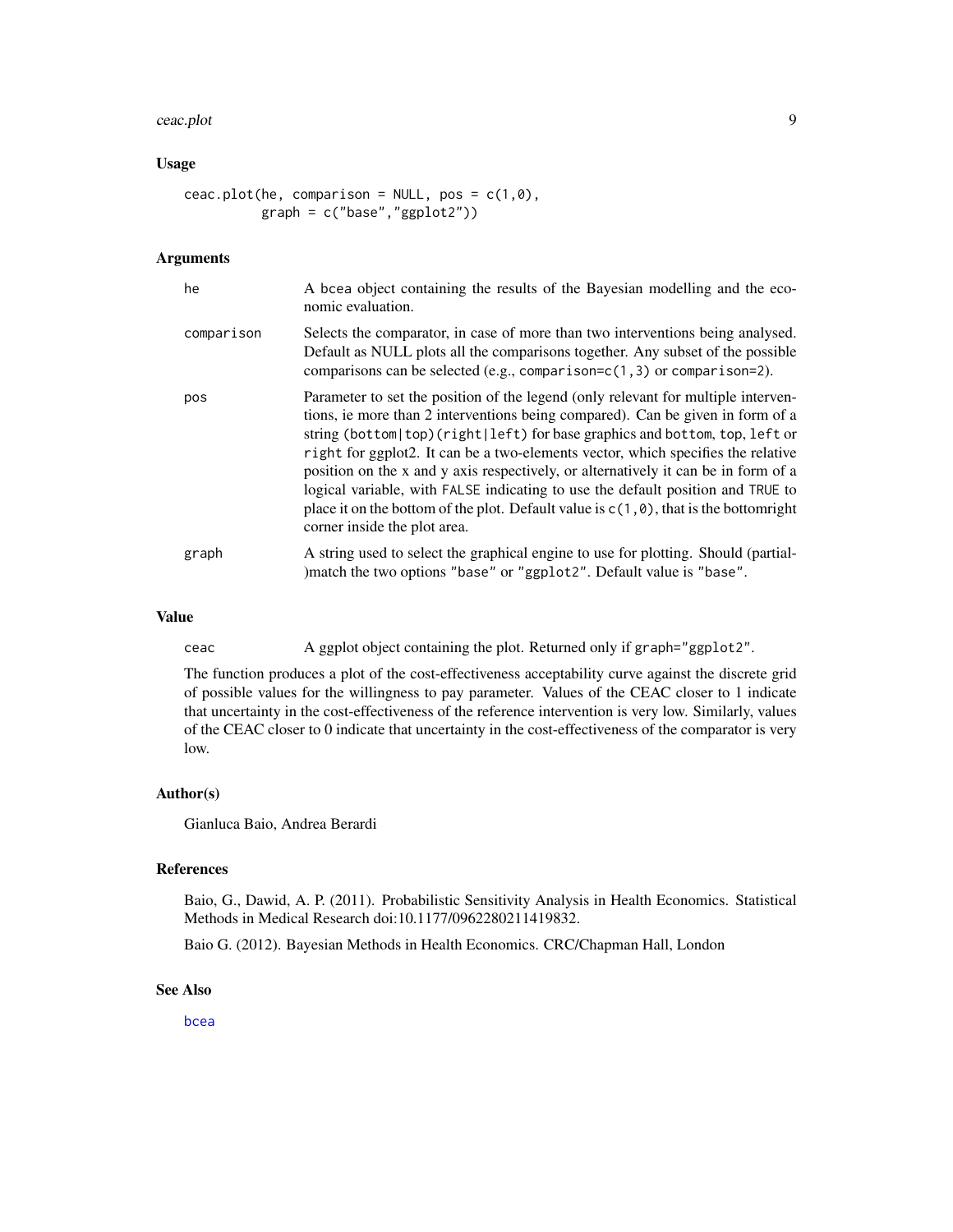<span id="page-9-1"></span><span id="page-9-0"></span>

#### Description

Produces a plot the Cost-Effectiveness Acceptability Frontier (CEAF) against the willingness to pay threshold

## Usage

ceaf.plot(mce, graph=c("base","ggplot2"))

#### **Arguments**

| mce   | The output of the call to the function multi.ce                                                                                                             |
|-------|-------------------------------------------------------------------------------------------------------------------------------------------------------------|
| graph | A string used to select the graphical engine to use for plotting. Should (partial-<br>) match the two options "base" or "ggplot2". Default value is "base". |

## Value

```
ceaf A ggplot object containing the plot. Returned only if graph="ggplot2".
```
#### Author(s)

Gianluca Baio, Andrea Berardi

#### References

Baio, G., Dawid, A. P. (2011). Probabilistic Sensitivity Analysis in Health Economics. Statistical Methods in Medical Research doi:10.1177/0962280211419832.

Baio G. (2012). Bayesian Methods in Health Economics. CRC/Chapman Hall, London

#### See Also

[bcea](#page-2-1), [multi.ce](#page-33-1)

## Examples

```
# See Baio G., Dawid A.P. (2011) for a detailed description of the
# Bayesian model and economic problem
#
# Load the processed results of the MCMC simulation model
data(Vaccine)
#
# Runs the health economic evaluation using BCEA
m <- bcea(e=e,c=c, \qquad # defines the variables of
                          # effectiveness and cost
     ref=2, # selects the 2nd row of (e,c)
```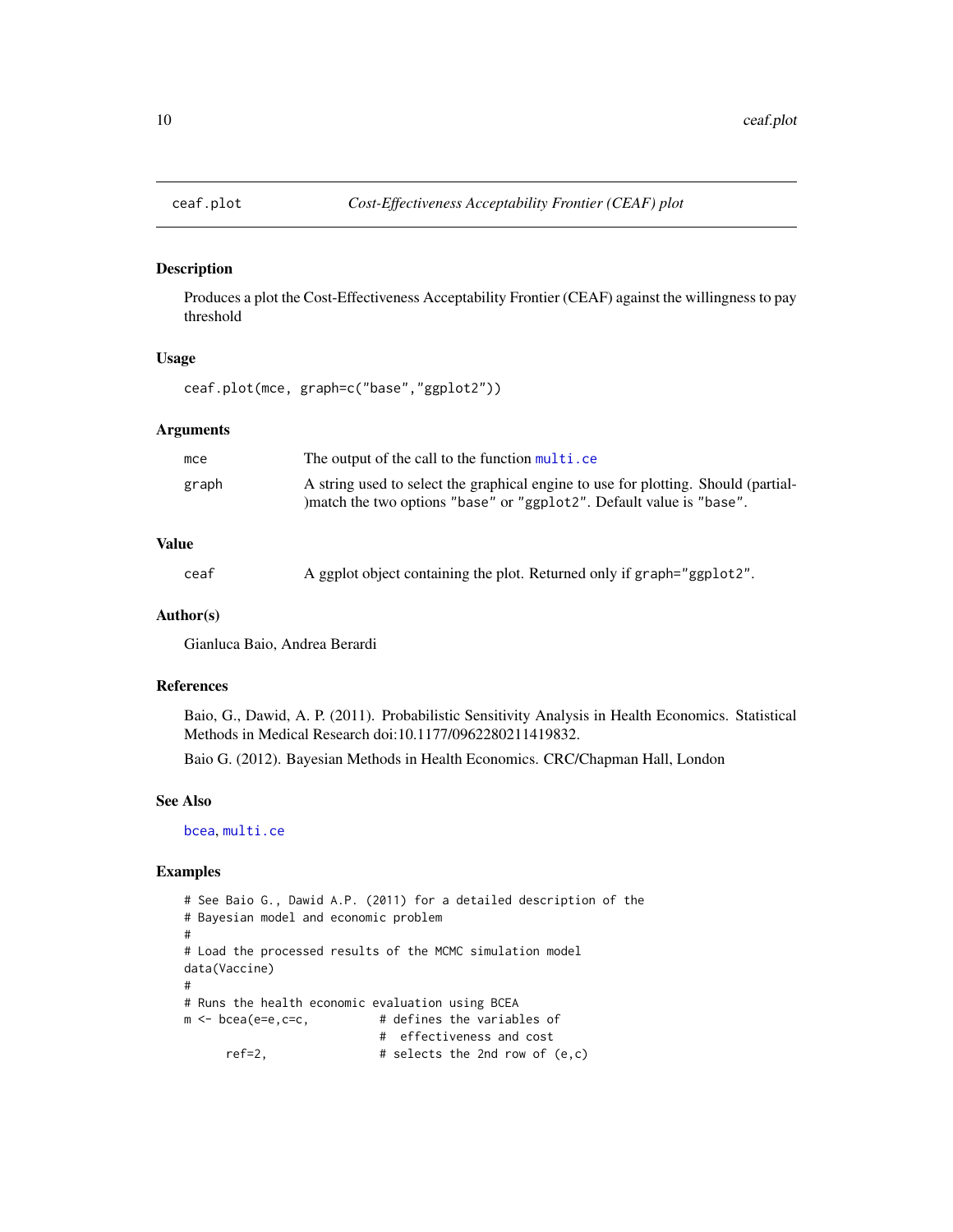#### <span id="page-10-0"></span>ceef.plot 11

```
# as containing the reference intervention
     interventions=treats, # defines the labels to be associated
                          # with each intervention
     Kmax=50000, # maximum value possible for the willingness
                          # to pay threshold; implies that k is chosen
                          # in a grid from the interval (0,Kmax)
     plot=FALSE # inhibits graphical output
)
#
mce <- multi.ce(m) # uses the results of the economic analysis
#
ceaf.plot(mce) # plots the CEAF
#
ceaf.plot(mce, graph="g") # uses ggplot2
# Use the smoking cessation dataset
data(Smoking)
m <- bcea(e,c,ref=4,intervention=treats,Kmax=500,plot=FALSE)
mce <- multi.ce(m)
ceaf.plot(mce)
```

```
ceef.plot Cost-Effectiveness Efficiency Frontier (CEAF) plot
```
#### Description

Produces a plot of the Cost-Effectiveness Efficiency Frontier (CEEF)

## Usage

```
ceef.plot(he, comparators = NULL, pos = c(1, 1),
start.from.origins = TRUE, threshold = NULL, flip = FALSE,
dominance = TRUE, relative = FALSE, print.summary = TRUE,
graph = c("base", "ggplot2"), ...)
```
#### Arguments

| he          | A bcea object containing the results of the Bayesian modelling and the eco-<br>nomic evaluation. The list needs to include the e and c matrices used to generate<br>the object; see Details. |
|-------------|----------------------------------------------------------------------------------------------------------------------------------------------------------------------------------------------|
| comparators | Vector specifying the comparators to be included in the frontier analysis. Must<br>be of length $> 1$ . Default as NULL includes all the available comparators.                              |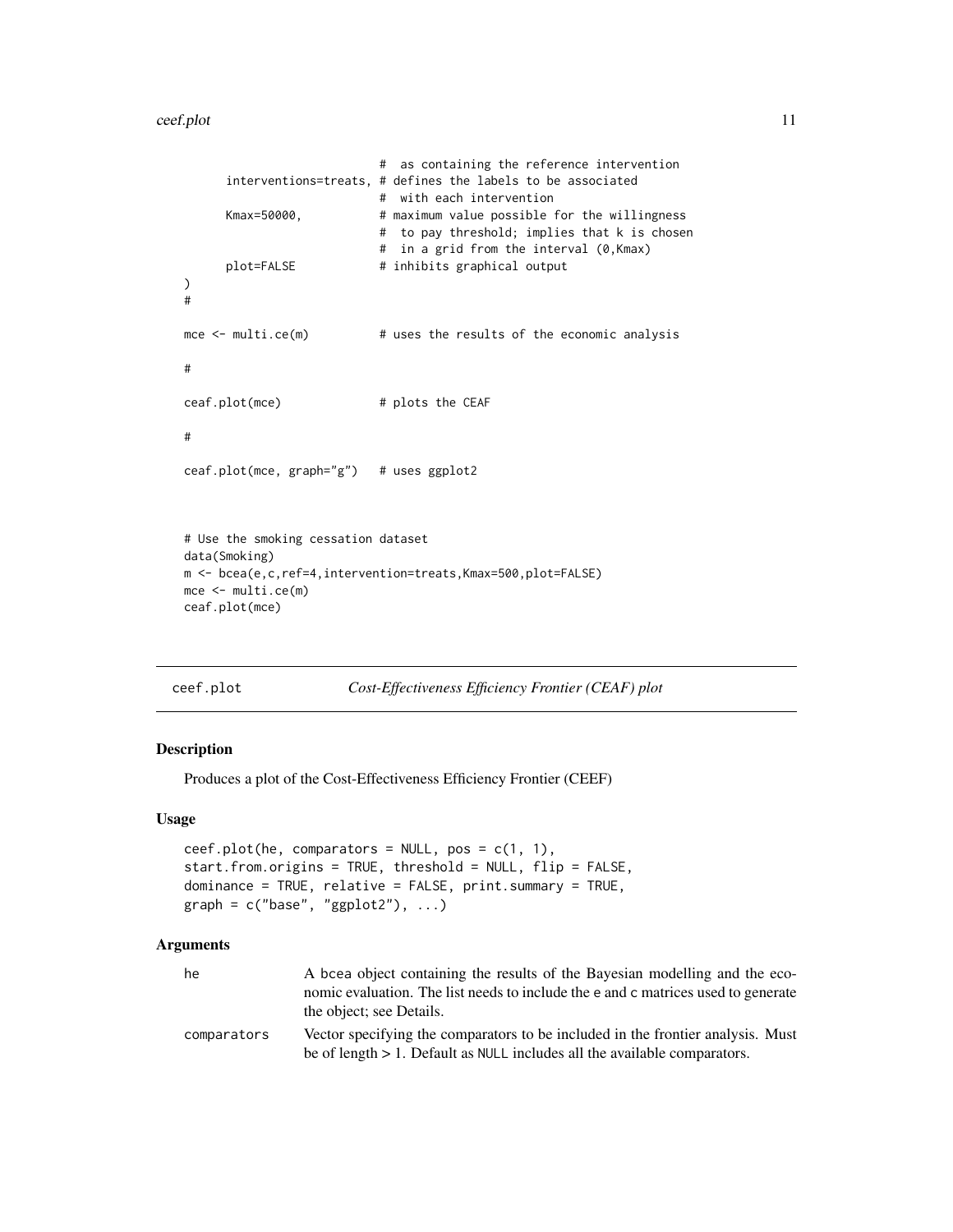<span id="page-11-0"></span>

| pos                | Parameter to set the position of the legend. Can be given in form of a string<br>(bottom top)(right left) for base graphics and bottom, top, left or right<br>for ggplot2. It can be a two-elements vector, which specifies the relative position<br>on the x and y axis respectively, or alternatively it can be in form of a logical<br>variable, with FALSE indicating to use the default position and TRUE to place it<br>on the bottom of the plot. Default value is $c(1,1)$ , that is the topright corner<br>inside the plot area. |
|--------------------|-------------------------------------------------------------------------------------------------------------------------------------------------------------------------------------------------------------------------------------------------------------------------------------------------------------------------------------------------------------------------------------------------------------------------------------------------------------------------------------------------------------------------------------------|
| start.from.origins |                                                                                                                                                                                                                                                                                                                                                                                                                                                                                                                                           |
|                    | Logical. Should the frontier start from the origins of the axes? The argument is<br>reset to FALSE if the average effectiveness and/or costs of at least one comparator<br>are negative.                                                                                                                                                                                                                                                                                                                                                  |
| threshold          | Specifies if the efficiency should be defined based on a willingness-to-pay thresh-<br>old value. If set to NULL (the default), no conditions are included on the slope<br>increase. If a positive value is passed as argument, to be efficient an interven-<br>tion also requires to have an ICER for the comparison versus the last efficient<br>strategy not greater than the specified threshold value. A negative value will be<br>ignored with a warning.                                                                           |
| flip               | Logical. Should the axes of the plane be inverted?                                                                                                                                                                                                                                                                                                                                                                                                                                                                                        |
| dominance          | Logical. Should the dominance regions be included in the plot?                                                                                                                                                                                                                                                                                                                                                                                                                                                                            |
| relative           | Logical. Should the plot display the absolute measures (the default as FALSE) or<br>the differential outcomes versus the reference comparator?                                                                                                                                                                                                                                                                                                                                                                                            |
| print.summary      | Logical. Should the efficiency frontier summary be printed along with the<br>graph? See Details for additional information.                                                                                                                                                                                                                                                                                                                                                                                                               |
| graph              | A string used to select the graphical engine to use for plotting. Should (partial-<br>)match the two options "base" or "ggplot2". Default value is "base".                                                                                                                                                                                                                                                                                                                                                                                |
|                    | If graph="ggplot2" and a named theme object is supplied, it will be added<br>to the ggplot object. Ignored if graph="base". Setting the optional argument<br>include. ICER to TRUE will print the ICERs in the summary tables, if produced.                                                                                                                                                                                                                                                                                               |
|                    |                                                                                                                                                                                                                                                                                                                                                                                                                                                                                                                                           |

#### Details

The bcea objects did not include the generating e and c matrices in BCEA versions <2.1-0. This function is not compatible with objects created with previous versions. The matrices can be appended to bcea objects obtained using previous versions, making sure that the class of the object remains unaltered.

The argument print. summary allows for printing a brief summary of the efficiency frontier, with default to TRUE. Two tables are plotted, one for the interventions included in the frontier and one for the dominated interventions. The average costs and clinical benefits are included for each intervention. The frontier table includes the slope for the increase in the frontier and the non-frontier table displays the dominance type of each dominated intervention. Please note that the slopes are defined as the increment in the costs for a unit increment in the benefits even if flip = TRUE for consistency with the ICER definition. The angle of increase is in radians and depends on the definition of the axes, i.e. on the value given to the flip argument.

If the argument relative is set to TRUE, the graph will not display the absolute measures of costs and benefits. Instead the axes will represent differential costs and benefits compared to the reference intervention (indexed by ref in the [bcea](#page-2-1) function).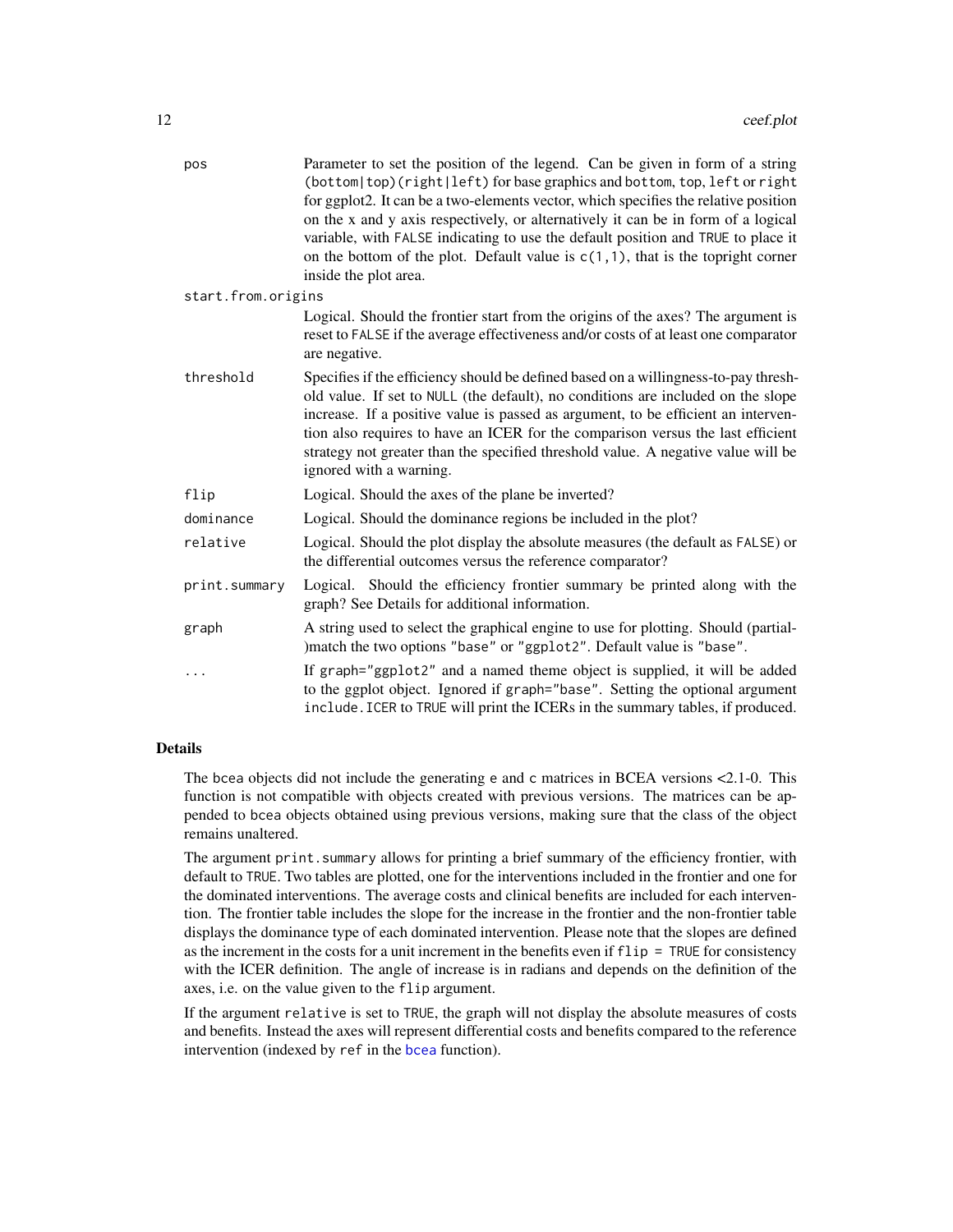#### <span id="page-12-0"></span>ceef.plot 13

## Value

ceplane A ggplot object containing the plot. Returned only if graph="ggplot2".

The function produces a plot of the cost-effectiveness efficiency frontier. The dots show the simulated values for the intervention-specific distributions of the effectiveness and costs. The circles indicate the average of each bivariate distribution, with the numbers referring to each included intervention. The numbers inside the circles are black if the intervention is included in the frontier and grey otherwise. If the option dominance is set to TRUE, the dominance regions are plotted, indicating the areas of dominance. Interventions in the areas between the dominance region and the frontier are in a situation of extended dominance.

#### Author(s)

Andrea Berardi, Gianluca Baio

#### References

Baio G. (2012). Bayesian Methods in Health Economics. CRC/Chapman Hall, London.

IQWIG (2009). General methods for the Assessment of the Relation of Benefits to Cost, Version 1.0. IQWIG, November 2009.

#### See Also

[bcea](#page-2-1)

#### Examples

```
### create the bcea object m for the smoking cessation example
data(Smoking)
m <- bcea(e,c,ref=4,Kmax=500,interventions=treats)
### produce the plot
ceef.plot(m,graph="base")
### tweak the options
ceef.plot(m,flip=TRUE,dominance=FALSE,start.from.origins=FALSE,
         print.summary=FALSE,graph="base")
### or use ggplot2 instead
if(require(ggplot2)){
ceef.plot(m,dominance=TRUE,start.from.origins=FALSE,pos=TRUE,
          print.summary=FALSE,graph="ggplot2")
}
```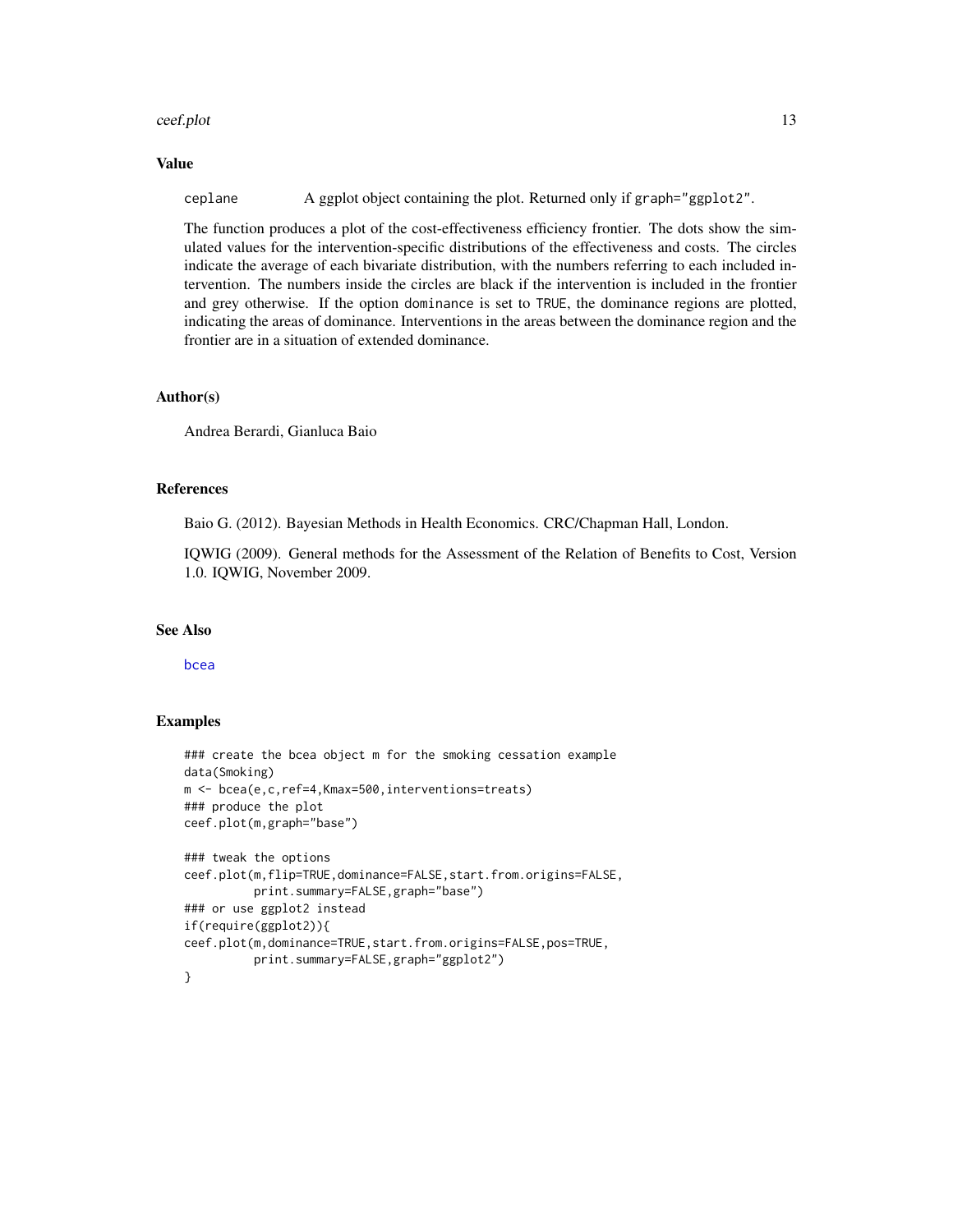<span id="page-13-1"></span><span id="page-13-0"></span>

## Description

Produces a scatter plot of the cost-effectiveness plane, together with the sustainability area, as a function of the selected willingness to pay threshold

## Usage

```
ceplane.plot(he, comparison = NULL, wtp = 25000, pos=c(1,1),
size=NULL, graph=c("base","ggplot2"),
xlim=NULL, ylim=NULL, ...)
```
## Arguments

| he         | A bcea object containing the results of the Bayesian modelling and the eco-<br>nomic evaluation.                                                                                                                                                                                                                                                                                                                                                                                                                                                                                                 |
|------------|--------------------------------------------------------------------------------------------------------------------------------------------------------------------------------------------------------------------------------------------------------------------------------------------------------------------------------------------------------------------------------------------------------------------------------------------------------------------------------------------------------------------------------------------------------------------------------------------------|
| comparison | Selects the comparator, in case of more than two interventions being analysed.<br>Default as NULL plots all the comparisons together. Any subset of the possible<br>comparisons can be selected (e.g., comparison= $c(1,3)$ or comparison=2).                                                                                                                                                                                                                                                                                                                                                    |
| wtp        | The value of the willingness to pay parameter. Not used iff graph="base" for<br>multiple comparisons.                                                                                                                                                                                                                                                                                                                                                                                                                                                                                            |
| pos        | Parameter to set the position of the legend; for a single comparison plot, the<br>ICER legend position. Can be given in form of a string (bottom top)(right left)<br>for base graphics and bottom top left right for ggplot2. It can be a two-<br>elements vector, which specifies the relative position on the x and y axis re-<br>spectively, or alternatively it can be in form of a logical variable, with FALSE<br>indicating to use the default position and TRUE to place it on the bottom of the<br>plot. Default value is $c(1, 1)$ , that is the topright corner inside the plot area. |
| size       | Value (in millimetres) of the size of the willingness to pay label. Used only if<br>graph="ggplot2", otherwise is ignored with a message.                                                                                                                                                                                                                                                                                                                                                                                                                                                        |
| graph      | A string used to select the graphical engine to use for plotting. Should (partial-<br>)match the two options "base" or "ggplot2". Default value is "base".                                                                                                                                                                                                                                                                                                                                                                                                                                       |
| xlim       | The range of the plot along the x-axis. If NULL (default) it is determined by the<br>range of the simulated values for delta.e                                                                                                                                                                                                                                                                                                                                                                                                                                                                   |
| ylim       | The range of the plot along the y-axis. If NULL (default) it is determined by the<br>range of the simulated values for delta.c                                                                                                                                                                                                                                                                                                                                                                                                                                                                   |
| .          | If graph="ggplot2" and a named theme object is supplied, it will be added to<br>the ggplot object. In addition, if graph="ggplot2", ICER. size can be used to<br>resize the red dot representing the ICER (i.e. showing them if multiple com-<br>parisons are selected), and label.pos=FALSE will place the willingness to pay<br>label in a different position at the bottom of the graph.                                                                                                                                                                                                      |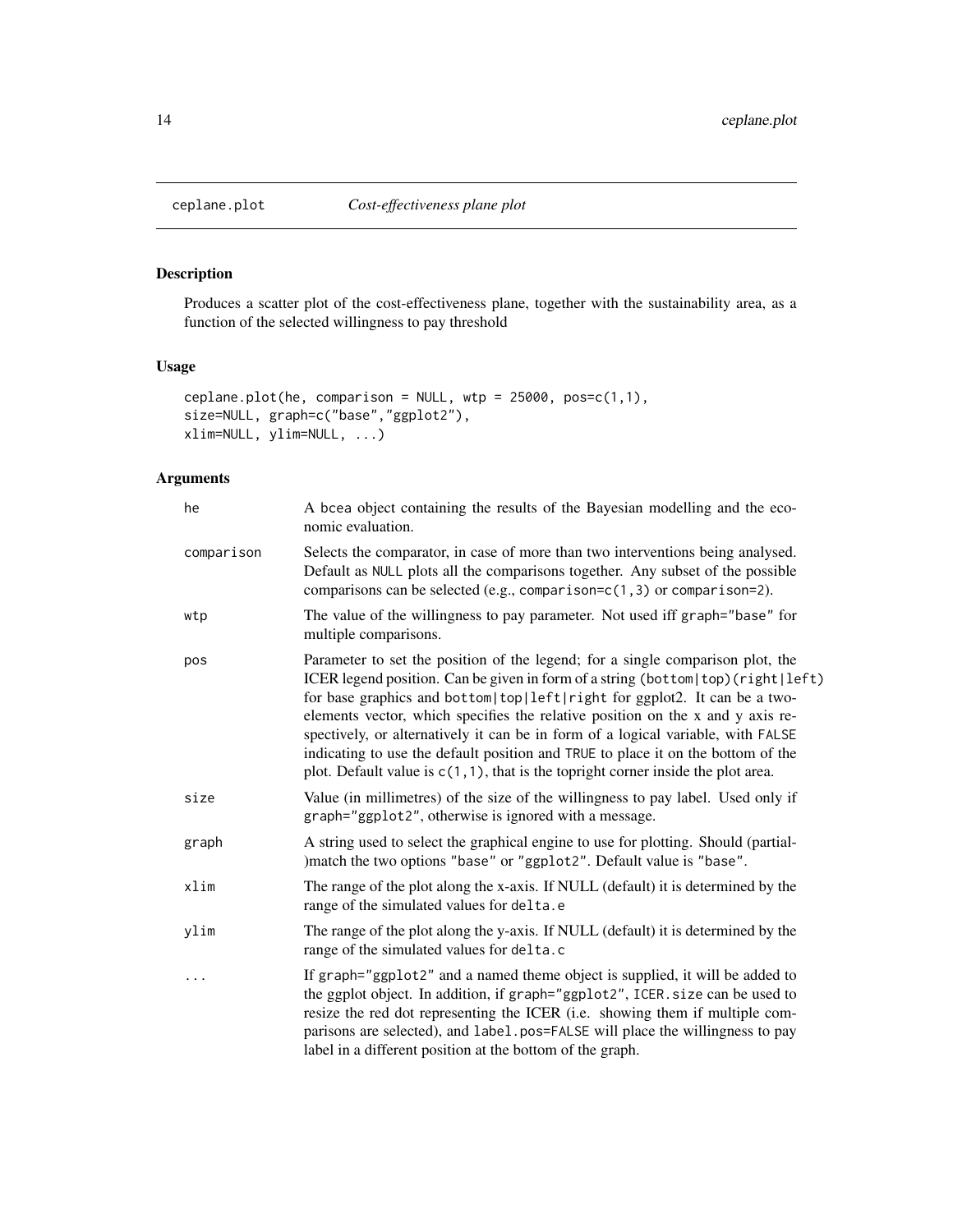#### <span id="page-14-0"></span>CEriskav 15

#### Value

ceplane A ggplot object containing the plot. Returned only if graph="ggplot2".

The function produces a plot of the cost-effectiveness plane. Grey dots show the simulated values for the joint distribution of the effectiveness and cost differentials. The larger red dot shows the ICER and the grey area identifies the sustainability area, i.e. the part of the plan for which the simulated values are below the willingness to pay threshold. The proportion of points in the sustainability area effectively represents the CEAC for a given value of the willingness to pay. If the comparators are more than 2 and no pairwise comparison is specified, all scatterplots are graphed using different colors.

#### Author(s)

Gianluca Baio, Andrea Berardi

#### References

Baio, G., Dawid, A. P. (2011). Probabilistic Sensitivity Analysis in Health Economics. Statistical Methods in Medical Research doi:10.1177/0962280211419832.

Baio G. (2012). Bayesian Methods in Health Economics. CRC/Chapman Hall, London

#### See Also

[bcea](#page-2-1)

#### Examples

```
### create the bcea object m for the smoking cessation example
data(Smoking)
m <- bcea(e,c,ref=4,Kmax=500,interventions=treats)
### produce the plot
ceplane.plot(m,wtp=200,graph="base")
### select only one comparator
ceplane.plot(m,wtp=200,graph="base",comparator=3)
### or use ggplot2 instead
if(requireNamespace("ggplot2")){
ceplane.plot(m,wtp=200,pos="right",ICER.size=2,graph="ggplot2")
}
```
<span id="page-14-1"></span>CEriskav *Cost-effectiveness analysis including a parameter of risk aversion*

#### Description

Extends the standard cost-effectiveness analysis to modify the utility function so that risk aversion of the decision maker is explicitly accounted for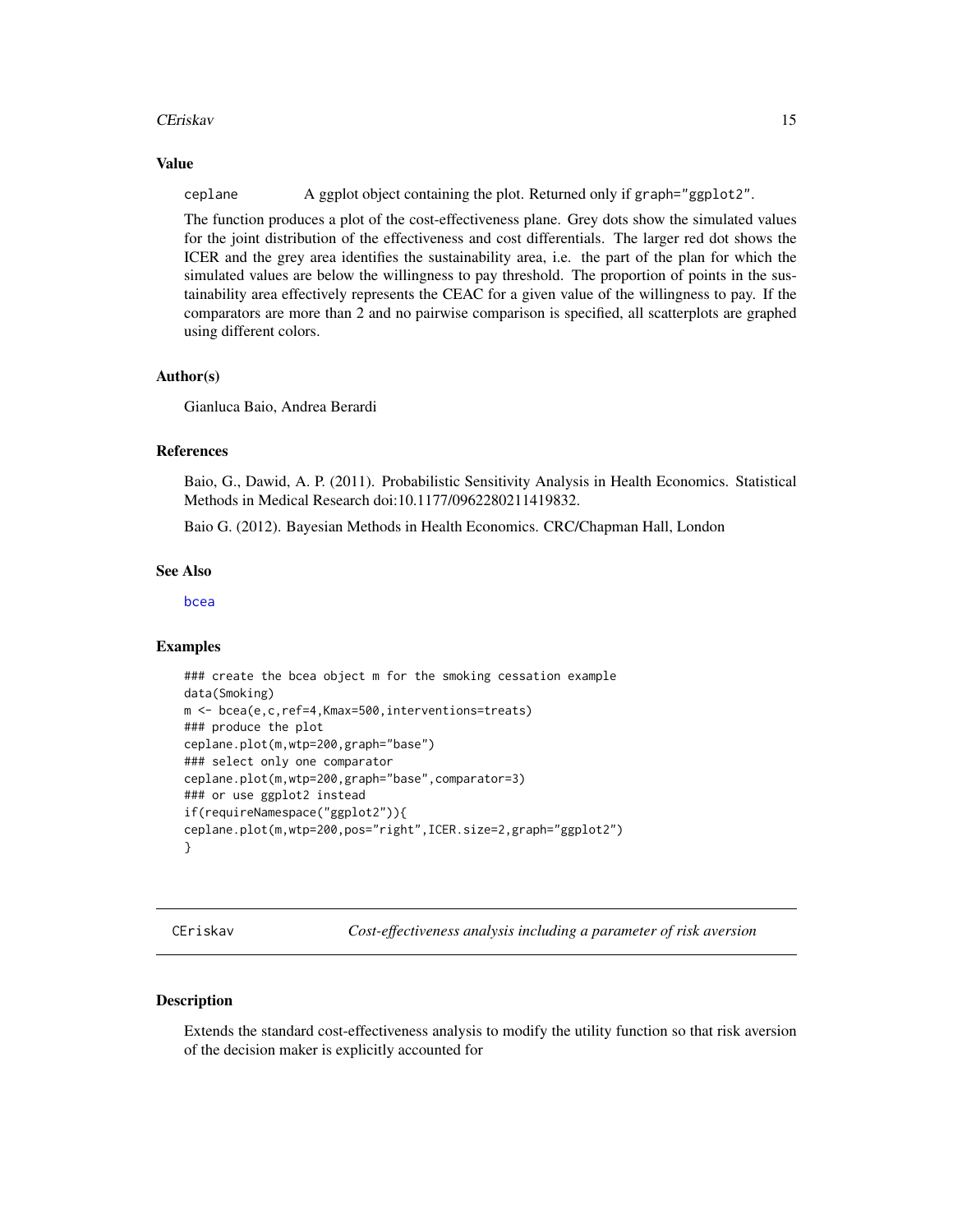## Usage

```
CEriskav(he, r = NULL, comparison = 1)
```
## Default S3 method: CEriskav(he, r = NULL, comparison = 1)

## Arguments

| he         | A bcea object containing the results of the Bayesian modelling and the eco-<br>nomic evaluation.                                                                                                          |
|------------|-----------------------------------------------------------------------------------------------------------------------------------------------------------------------------------------------------------|
|            | A vector of values for the risk aversion parameter. If NULL, default values are<br>assigned by R. The first (smallest) value $(r \rightarrow 0)$ produces the standard analysis<br>with no risk aversion. |
| comparison | In case of more than 2 interventions being analysed, selects which plot should<br>be made. By default the first possible choice is selected as the comparator.                                            |

## Value

An object of the class CEriskav containing the following elements:

| Ur     | An array containing the simulated values for all the "known-distribution" utili-<br>ties for all interventions, all the values of the willingness to pay parameter and<br>for all the possible values of r |
|--------|------------------------------------------------------------------------------------------------------------------------------------------------------------------------------------------------------------|
| Urstar | An array containing the simulated values for the maximum "known-distribution"<br>expected utility for all the values of the willingness to pay parameter and for all<br>the possible values of r           |
| IBr    | An array containing the simulated values for the distribution of the Incremental<br>Benefit for all the values of the willingness to pay and for all the possible values<br>of r                           |
| eibr   | An array containing the Expected Incremental Benefit for each value of the will-<br>ingness to pay parameter and for all the possible values of r                                                          |
| vir    | An array containing all the simulations for the Value of Information for each<br>value of the willingness to pay parameter and for all the possible values of r                                            |
| evir   | An array containing the Expected Value of Information for each value of the<br>willingness to pay parameter and for all the possible values of r                                                           |
| R      | The number of possible values for the parameter of risk aversion r                                                                                                                                         |
| r      | The vector containing all the possible values for the parameter of risk aversion<br>r                                                                                                                      |

## Author(s)

Gianluca Baio

## References

Baio, G., Dawid, A. P. (2011). Probabilistic Sensitivity Analysis in Health Economics. Statistical Methods in Medical Research doi:10.1177/0962280211419832.

Baio G. (2012). Bayesian Methods in Health Economics. CRC/Chapman Hall, London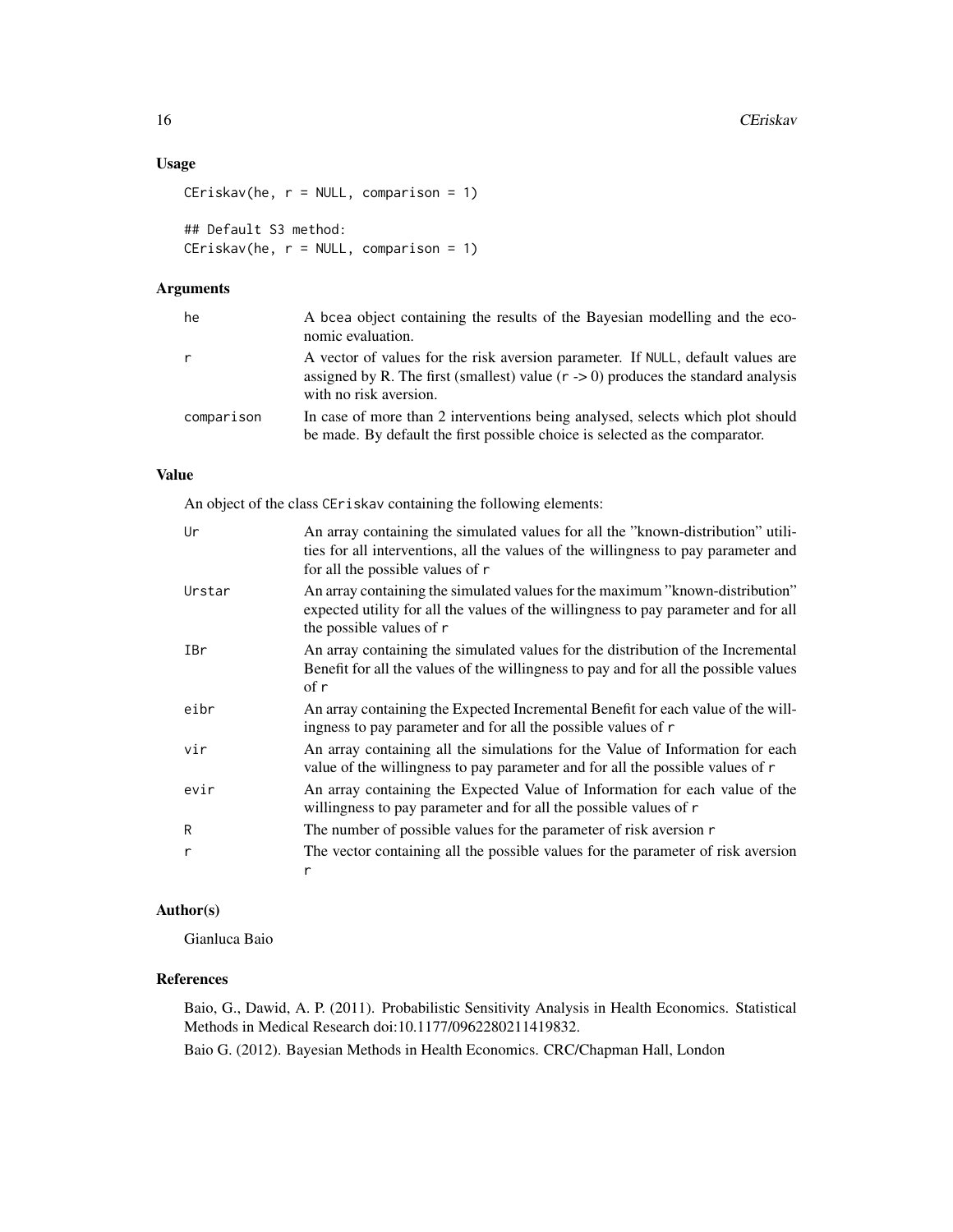#### <span id="page-16-0"></span>contour.bcea  $17$

#### See Also

[bcea](#page-2-1)

#### Examples

```
# See Baio G., Dawid A.P. (2011) for a detailed description of the
# Bayesian model and economic problem
#
# Load the processed results of the MCMC simulation model
data(Vaccine)
#
# Runs the health economic evaluation using BCEA
m <- bcea(e=e,c=c, # defines the variables of
                           # effectiveness and cost
     ref=2, \# selects the 2nd row of (e, c)# as containing the reference intervention
     interventions=treats, # defines the labels to be associated
                          # with each intervention
     Kmax=50000 # maximum value possible for the willingness
                           # to pay threshold; implies that k is chosen
                           # in a grid from the interval (0,Kmax)
)
#
# Define the vector of values for the risk aversion parameter, r, eg:
r <- c(0.0000000001,0.005,0.020,0.035)
#
# Run the cost-effectiveness analysis accounting for risk aversion
cr <- CEriskav(m, # uses the results of the economic evalaution
                     # (a "bcea" object)
       r=r, # defines the vector of values for the risk
                     # aversion parameter
       comparison=1 # if more than 2 interventions, selects the
                     # pairwise comparison
)
```
<span id="page-16-1"></span>contour.bcea *Contour method for objects in the class* bcea

#### **Description**

Produces a scatterplot of the cost-effectiveness plane, with a contour-plot of the bivariate density of the differentials of cost (y-axis) and effectiveness (x-axis)

#### Usage

```
## S3 method for class 'bcea'
contour(x, comparison = 1, scale = 0.5, nlevels = 4, levels = NULL,pos = c(1,0), xlim=NULL, ylim=NULL, graph=c("base", "ggplot2"), ...)
```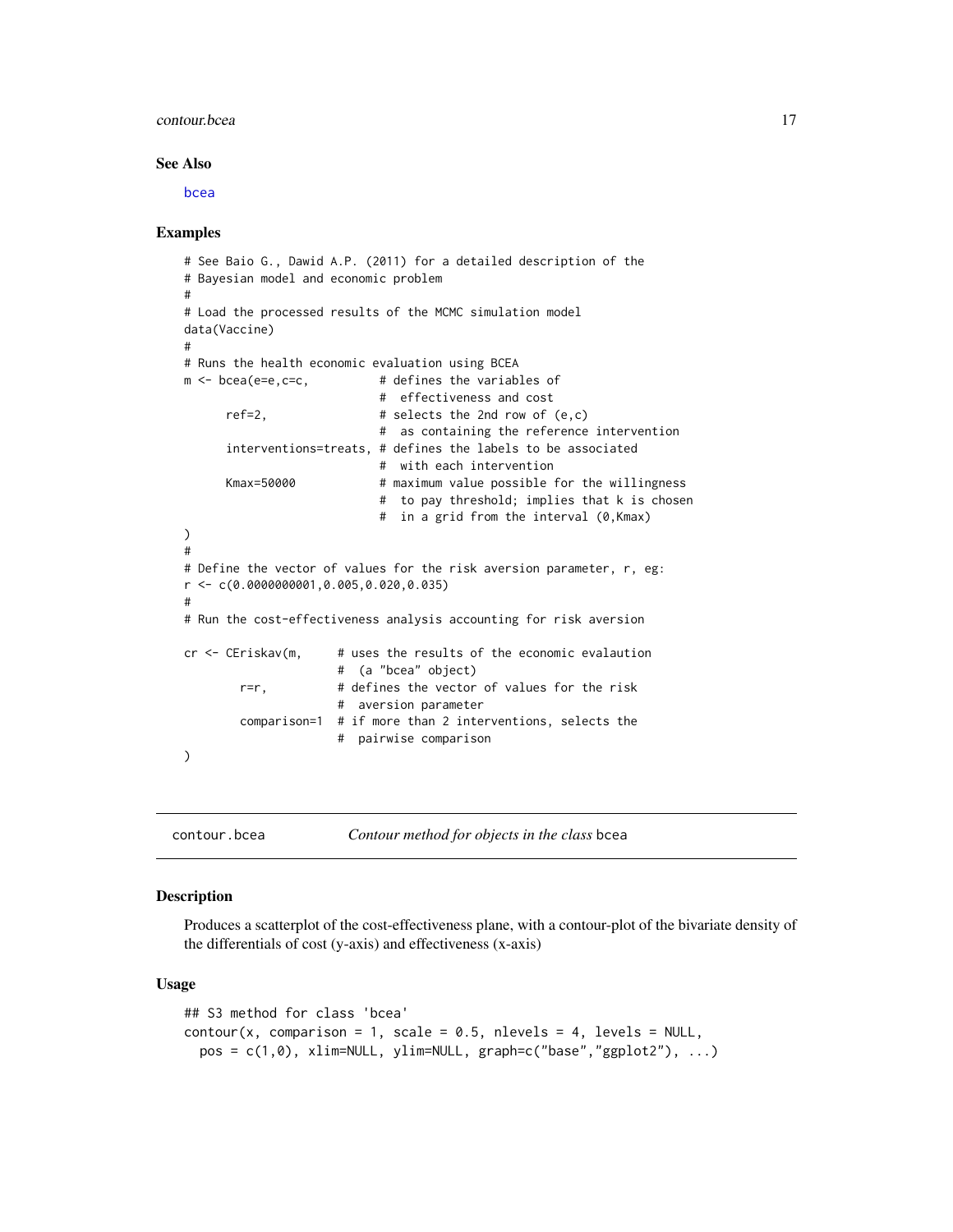#### Arguments

| X          | A bcea object containing the results of the Bayesian modelling and the eco-<br>nomic evaluation                                                                                                                                                                                                                                                                                                                                                                                                                                                             |
|------------|-------------------------------------------------------------------------------------------------------------------------------------------------------------------------------------------------------------------------------------------------------------------------------------------------------------------------------------------------------------------------------------------------------------------------------------------------------------------------------------------------------------------------------------------------------------|
| comparison | In case of more than 2 interventions being analysed, selects which plot should be<br>made. By default the first comparison among the possible ones will be plotted.<br>If graph="ggplot2" any subset of the possible comparisons can be selected,<br>and comparison=NULL will yield a plot of all the possible comparisons together.                                                                                                                                                                                                                        |
| scale      | Scales the plot as a function of the observed standard deviation.                                                                                                                                                                                                                                                                                                                                                                                                                                                                                           |
| levels     | Numeric vector of levels at which to draw contour lines. Will be ignored using<br>graph="ggplot2".                                                                                                                                                                                                                                                                                                                                                                                                                                                          |
| nlevels    | Number of levels to be plotted in the contour.                                                                                                                                                                                                                                                                                                                                                                                                                                                                                                              |
| pos        | Parameter to set the position of the legend. Can be given in form of a string<br>(bottom top)(right left) for base graphics and bottom, top, left or right<br>for ggplot2. It can be a two-elements vector, which specifies the relative position<br>on the x and y axis respectively, or alternatively it can be in form of a logical<br>variable, with FALSE indicating to use the default position and TRUE to place the<br>legend on the bottom of the plot. Default value is $c(1, \theta)$ , that is the bottom right<br>corner inside the plot area. |
| graph      | A string used to select the graphical engine to use for plotting. Should (partial-<br>)match the two options "base" or "ggplot2". Default value is "base".                                                                                                                                                                                                                                                                                                                                                                                                  |
| xlim       | The range of the plot along the x-axis. If NULL (default) it is determined by the<br>range of the simulated values for delta.e                                                                                                                                                                                                                                                                                                                                                                                                                              |
| ylim       | The range of the plot along the y-axis. If NULL (default) it is determined by the<br>range of the simulated values for delta.c                                                                                                                                                                                                                                                                                                                                                                                                                              |
| $\cdots$   | Additional arguments to 'plot.window', 'title', 'Axis' and 'box', typically graph-<br>ical parameters such as 'cex.axis'. Will be ignored if graph="ggplot2".                                                                                                                                                                                                                                                                                                                                                                                               |

#### Value

ceplane A ggplot object containing the plot. Returned only if graph="ggplot2".

Plots the cost-effectiveness plane with a scatterplot of all the simulated values from the (posterior) bivariate distribution of (Delta\_e,Delta\_c), the differentials of effectiveness and costs; superimposes a contour of the distribution and prints the estimated value of the probability of each quadrant (combination of positive/negative values for both Delta\_e and Delta\_c)

#### Author(s)

Gianluca Baio, Andrea Berardi

#### References

Baio, G., Dawid, A. P. (2011). Probabilistic Sensitivity Analysis in Health Economics. Statistical Methods in Medical Research doi:10.1177/0962280211419832.

Baio G. (2012). Bayesian Methods in Health Economics. CRC/Chapman Hall, London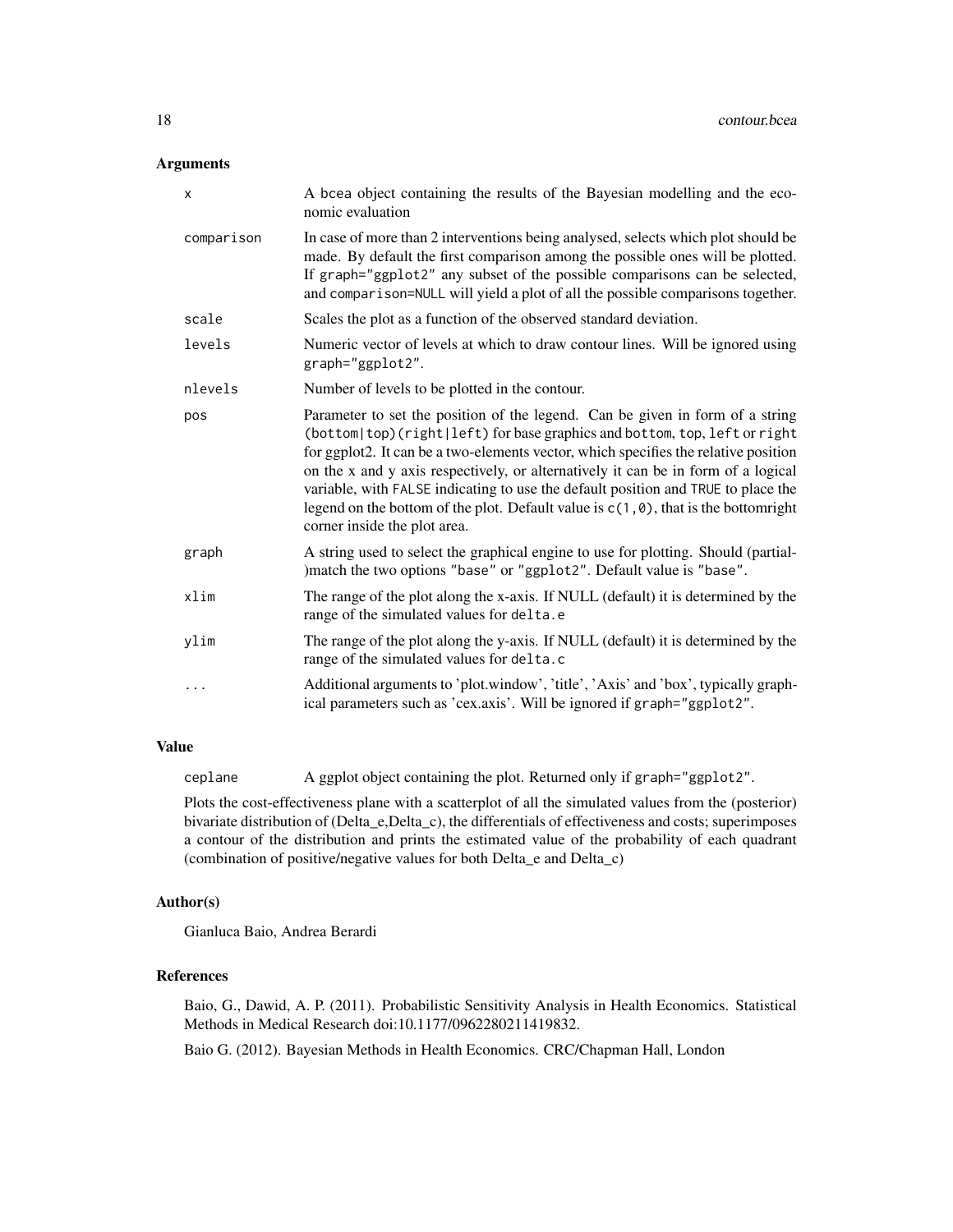#### <span id="page-18-0"></span>contour 2 and 2 and 2 and 2 and 2 and 2 and 2 and 2 and 2 and 2 and 2 and 2 and 2 and 2 and 2 and 2 and 2 and 2 and 2 and 2 and 2 and 2 and 2 and 2 and 2 and 2 and 2 and 2 and 2 and 2 and 2 and 2 and 2 and 2 and 2 and 2 an

## See Also

[bcea](#page-2-1), [ceplane.plot](#page-13-1), [contour2](#page-18-1)

<span id="page-18-1"></span>contour2 *Specialised contour plot for objects in the class "bcea"*

## Description

Produces a scatterplot of the cost-effectiveness plane, with a contour-plot of the bivariate density of the differentials of cost (y-axis) and effectiveness (x-axis). Also adds the sustainability area (i.e. below the selected value of the willingness-to-pay threshold).

#### Usage

```
contour2(he, wtp=25000, xlim=NULL, ylim=NULL, comparison=NULL,
         graph=c("base","ggplot2"),...)
```
#### Arguments

| he         | A "bcea" object containing the results of the Bayesian modelling and the eco-<br>nomic evaluation                                                                                                                                                                       |
|------------|-------------------------------------------------------------------------------------------------------------------------------------------------------------------------------------------------------------------------------------------------------------------------|
| wtp        | The selected value of the willingness-to-pay. Default is 25000.                                                                                                                                                                                                         |
| xlim       | Limits on the x-axis (default= $NULL$ , so that R will select appropriate limits).                                                                                                                                                                                      |
| ylim       | Limits on the y-axis (default=NULL, so that R will select appropriate limits).                                                                                                                                                                                          |
| comparison | The comparison being plotted. Default to NULL chooses the first comparison<br>if graph="base". If graph="ggplot2" the default value will choose all the<br>possible comparisons. Any subset of the possible comparisons can be selected<br>$(e.g., comparison=c(1,3)).$ |
| graph      | A string used to select the graphical engine to use for plotting. Should (partial-<br>) match the two options "base" or "ggplot2". Default value is "base".                                                                                                             |
| .          | Arguments to be passed to ceplane. plot. See the relative manual page for<br>more details.                                                                                                                                                                              |

#### Value

contour A ggplot item containing the requested plot. Returned only if graph="ggplot2".

Plots the cost-effectiveness plane with a scatterplot of all the simulated values from the (posterior) bivariate distribution of (Delta\_e,Delta\_c), the differentials of effectiveness and costs; superimposes a contour of the distribution and prints the value of the ICER, together with the sustainability area.

#### Author(s)

Gianluca Baio, Andrea Berardi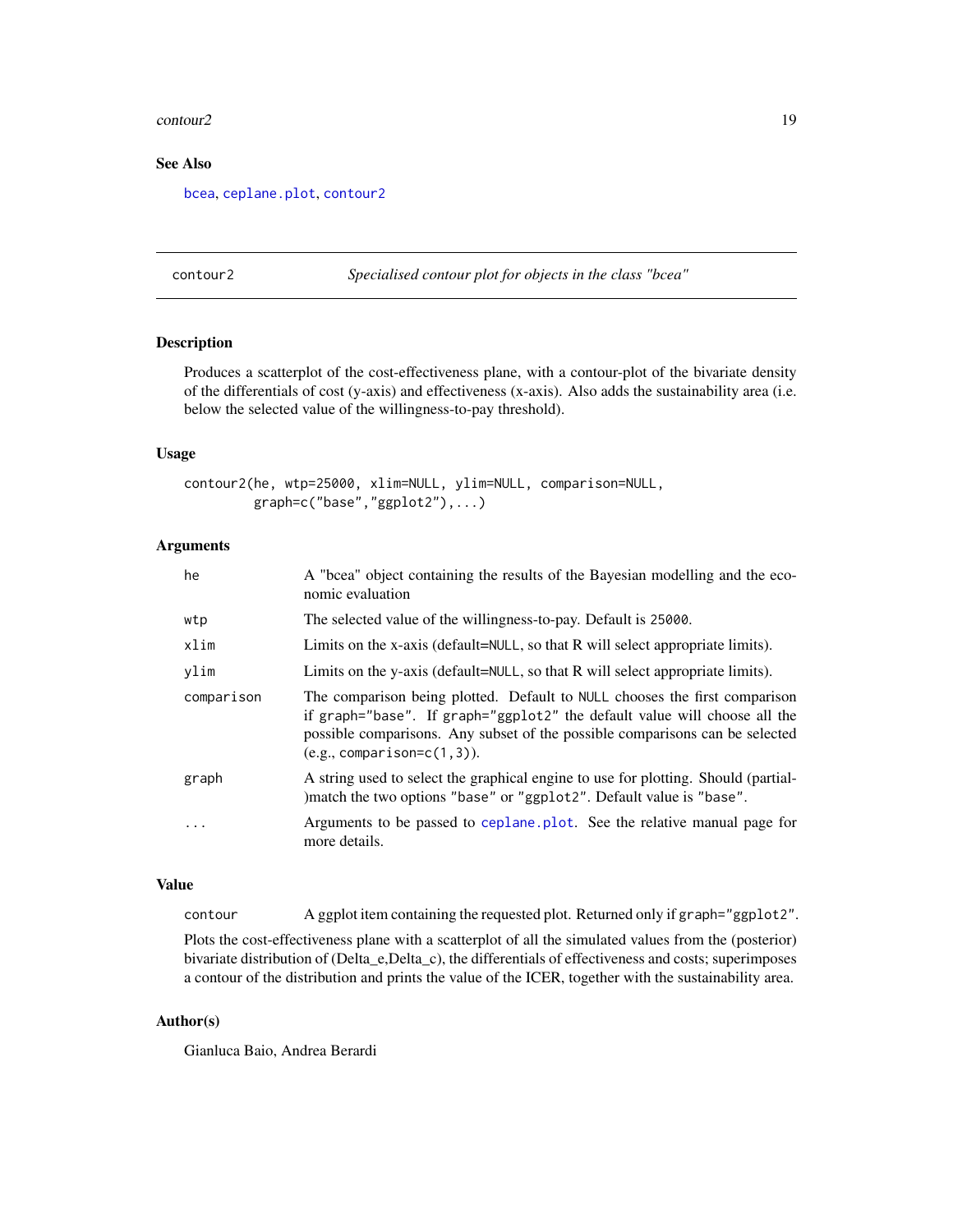### <span id="page-19-0"></span>References

Baio, G., Dawid, A. P. (2011). Probabilistic Sensitivity Analysis in Health Economics. Statistical Methods in Medical Research doi:10.1177/0962280211419832.

Baio G. (2012). Bayesian Methods in Health Economics. CRC/Chapman Hall, London

## See Also

[bcea](#page-2-1), [ceplane.plot](#page-13-1), [contour.bcea](#page-16-1)

#### Examples

```
### create the bcea object m for the smoking cessation example
data(Smoking)
m=bcea(e,c,ref=4,interventions=treats,Kmax=500)
### produce the plot
contour2(m,wtp=200,graph="base")
### or use ggplot2 to plot multiple comparisons
```
contour2(m,wtp=200,ICER.size=2,graph="ggplot2")

CreateInputs *CreateInputs*

#### Description

Creates an object containing the matrix with the parameters simulated using the MCMC procedure (using JAGS, BUGS or Stan) and a vector of parameters (strings) that can be used to perform the expected value of partial information analysis. In the process, CreateInputs also checks for linear dependency among columns of the PSA samples or columns having constant values and removes them to only leave the fundamental parameters (to run VoI analysis). This also deals with simulations stored in a .csv or .txt file (eg as obtained using bootstrapping from a non-Bayesian model)

#### Usage

```
CreateInputs(x)
```
#### Arguments

x A rjags, bugs or stanfit object, containing the results of a call to either jags, (under R2jags), bugs (under R2WinBUGS or R2OpenBUGS), or stan (under rstan).

#### Value

| mat        | A data frame contaning all the simulations for all the monitored parameters |
|------------|-----------------------------------------------------------------------------|
| parameters | A character vectors listing the names of all the monitored parameters       |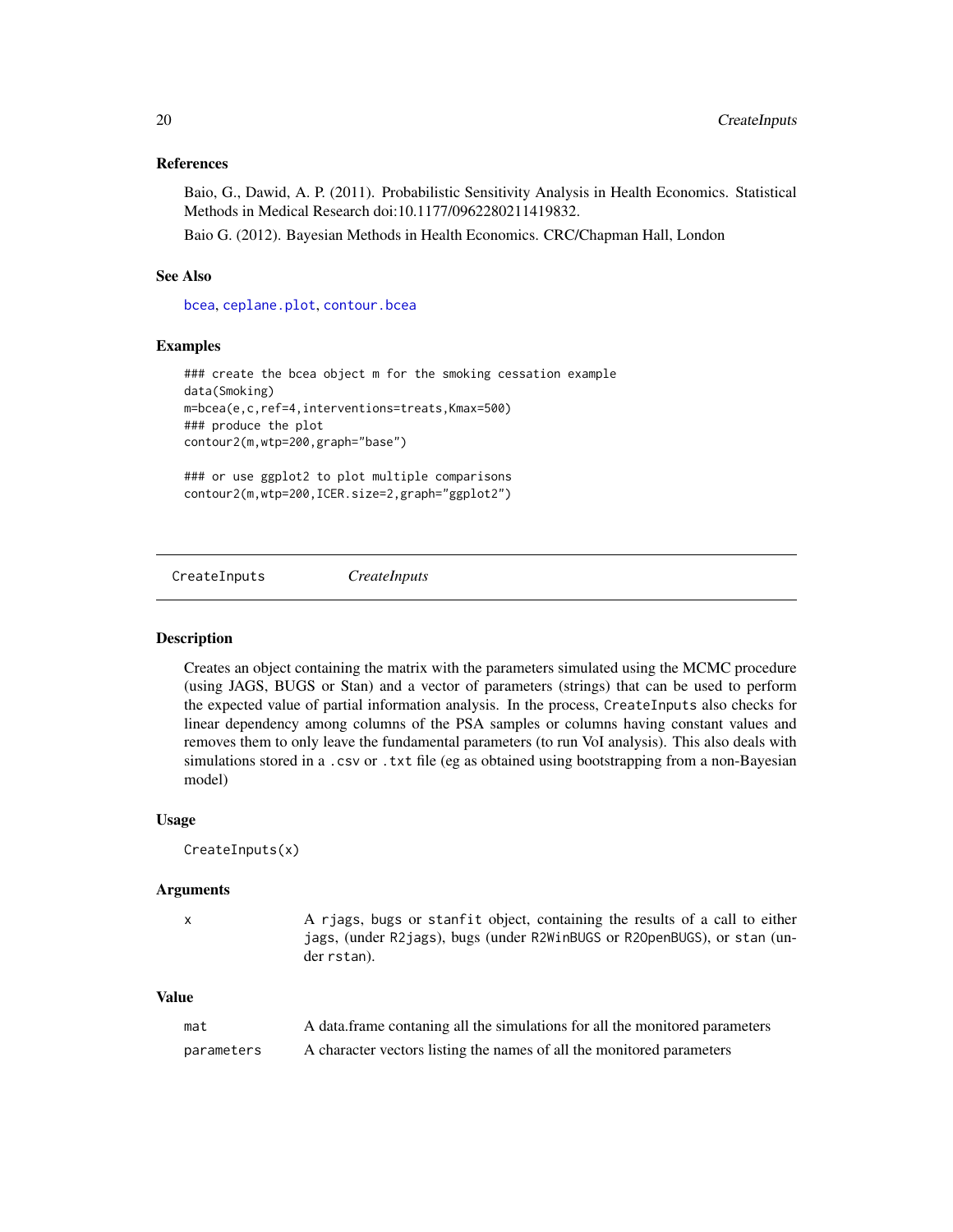#### <span id="page-20-0"></span>diag.evppi 21

### Author(s)

Gianluca Baio and Mark Strong

#### See Also

[bcea](#page-2-1), [evppi](#page-23-1)

diag.evppi *diag.evppi*

#### **Description**

Performs diagnostic plots for the results of the EVPPI

#### Usage

diag.evppi(x,y,diag=c("residuals","qqplot"),int=1)

#### Arguments

| $\mathsf{x}$ | A evppi object obtained by running the function evppi on a bcea model.                                                   |
|--------------|--------------------------------------------------------------------------------------------------------------------------|
| y            | A bcea object containing the results of the Bayesian modelling and the eco-<br>nomic evaluation.                         |
| diag         | The type of diagnostics to be performed. It can be the 'residual plot' or the<br>'aaplot plot'.                          |
| int          | Specifies the interventions for which diagnostic tests should be performed (if<br>there are many options being compared) |

## Value

The function produces either a residual plot comparing the fitted values from the INLA-SPDE Gaussian Process regression to the residuals. This is a scatter plot of residuals on the y axis and fitted values (estimated responses) on the x axis. The plot is used to detect non-linearity, unequal error variances, and outliers. A well-behaved residual plot supporting the appropriateness of the simple linear regression model has the following characteristics: 1) The residuals bounce randomly around the 0 line. This suggests that the assumption that the relationship is linear is reasonable. 2) The residuals roughly form a horizontal band around the 0 line. This suggests that the variances of the error terms are equal. 3) None of the residual stands out from the basic random pattern of residuals. This suggests that there are no outliers.

The second possible diagnostic is the qqplot for the fitted value. This is a graphical method for comparing the fitted values distributions with the assumed underlying normal distribution by plotting their quantiles against each other. First, the set of intervals for the quantiles is chosen. A point (x,y) on the plot corresponds to one of the quantiles of the second distribution (y-coordinate) plotted against the same quantile of the first distribution (x-coordinate). If the two distributions being compared are identical, the Q-Q plot follows the 45 degrees line.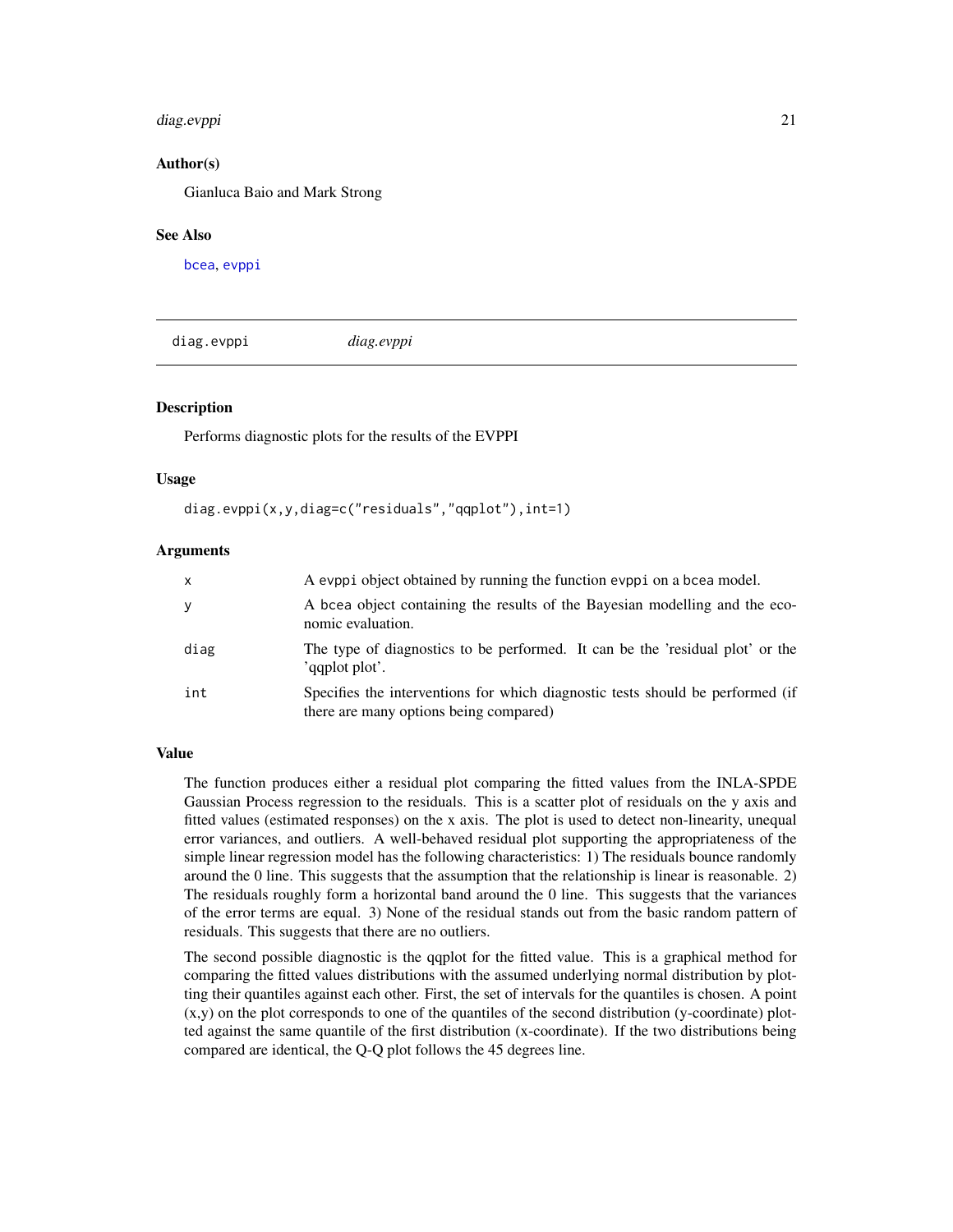## <span id="page-21-0"></span>Author(s)

Gianluca Baio, Anna Heath

## References

Baio, G., Dawid, A. P. (2011). Probabilistic Sensitivity Analysis in Health Economics. Statistical Methods in Medical Research doi:10.1177/0962280211419832.

Baio G. (2012). Bayesian Methods in Health Economics. CRC/Chapman Hall, London

#### See Also

[bcea](#page-2-1), [evppi](#page-23-1)

<span id="page-21-1"></span>eib.plot *Expected Incremental Benefit (EIB) plot*

## Description

Produces a plot of the Expected Incremental Benefit (EIB) as a function of the willingness to pay

#### Usage

eib.plot(he, comparison=NULL, pos=c(1,0), size=NULL, plot.cri = NULL, graph=c("base","ggplot2"), ...)

## Arguments

| he         | A bcea object containing the results of the Bayesian modelling and the eco-<br>nomic evaluation.                                                                                                                                                                                                                                                                                                                                                                                                                                                                                                                    |
|------------|---------------------------------------------------------------------------------------------------------------------------------------------------------------------------------------------------------------------------------------------------------------------------------------------------------------------------------------------------------------------------------------------------------------------------------------------------------------------------------------------------------------------------------------------------------------------------------------------------------------------|
| comparison | Selects the comparator, in case of more than two interventions being analysed.<br>Default as NULL plots all the comparisons together. Any subset of the possible<br>comparisons can be selected (e.g., comparison= $c(1, 3)$ or comparison=2).                                                                                                                                                                                                                                                                                                                                                                      |
| pos        | Parameter to set the position of the legend; for a single comparison plot, the<br>ICER legend position. Can be given in form of a string (bottom   top) (right   left)<br>for base graphics and bottom   top   left   right for ggplot2. It can be a two-<br>elements vector, which specifies the relative position on the x and y axis re-<br>spectively, or alternatively it can be in form of a logical variable, with FALSE<br>indicating to use the default position and TRUE to place it on the bottom of the<br>plot. Default value is $c(1, \theta)$ , that is the bottomright corner inside the plot area. |
| size       | Value (in millimetres) of the size of the willingness to pay label. Used only if<br>graph="ggplot2", otherwise it will be ignored with a message. If set to NA,<br>the break-even point line(s) and label(s) are suppressed, with both base graphics<br>and ggplot2.                                                                                                                                                                                                                                                                                                                                                |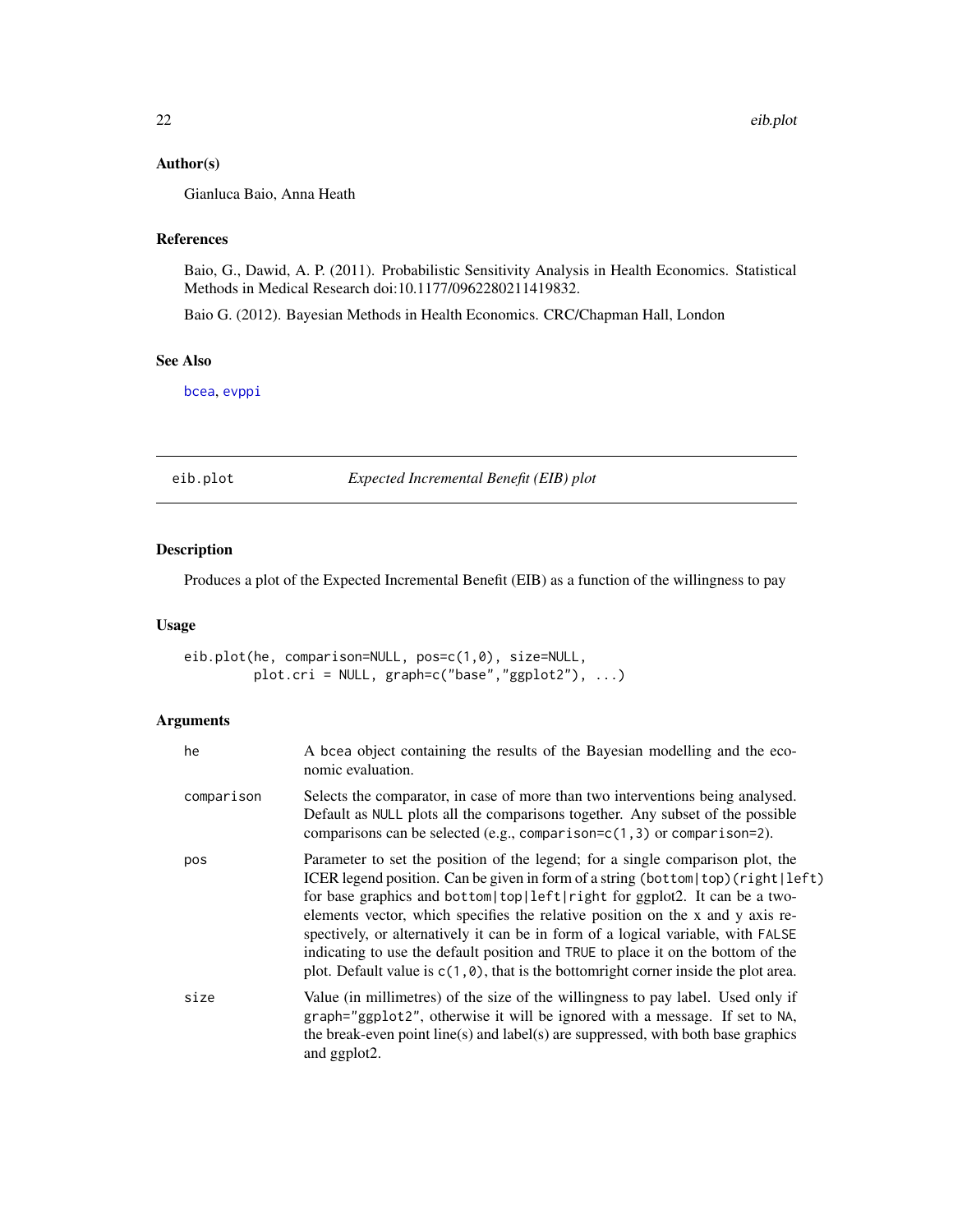#### <span id="page-22-0"></span>evi.plot 23

| plot.cri | Logical value. Should the credible intervals be plotted along with the expected<br>incremental benefit? Default as NULL draws the 95% credible intervals if only<br>one comparison is selected, and does not include them for multiple compar-<br>isons. Setting plot.cri=TRUE or plot.cri=FALSE forces the function to add<br>the intervals or not. The level of the intervals can be also set, see  for more<br>details.                                                                                                                                                                                                          |
|----------|-------------------------------------------------------------------------------------------------------------------------------------------------------------------------------------------------------------------------------------------------------------------------------------------------------------------------------------------------------------------------------------------------------------------------------------------------------------------------------------------------------------------------------------------------------------------------------------------------------------------------------------|
| graph    | A string used to select the graphical engine to use for plotting. Should (partial-<br>)match the two options "base" or "ggplot2". Default value is "base".                                                                                                                                                                                                                                                                                                                                                                                                                                                                          |
|          | If graph="ggplot2" and a named theme object is supplied, it will be added to<br>the ggplot object. If plot, cri=TRUE the level of the interval can be set using the<br>argument alpha, with default at alpha=0.05. Additionally the method of cal-<br>culation of the credible intervals can be chosen with the option cri.quantile:<br>the default value TRUE indicates that the credible intervals are defined as the<br>interval between the alpha/2-th and 1-alpha/2-th quantiles of the IB distribu-<br>tion. Setting cri.quantile=FALSE will use a normal approximation on the IB<br>distribution to calculate the intervals. |

## Value

eib A ggplot object containing the requested plot. Returned only if graph="ggplot2".

The function produces a plot of the Expected Incremental Benefit as a function of the discrete grid approximation of the willingness to pay parameter. The break even point (i.e. the point in which the EIB=0, ie when the optimal decision changes from one intervention to another) is also showed by default. The value k\* is the discrete grid approximation of the ICER.

### Author(s)

Gianluca Baio, Andrea Berardi

#### References

Baio, G., Dawid, A. P. (2011). Probabilistic Sensitivity Analysis in Health Economics. Statistical Methods in Medical Research doi:10.1177/0962280211419832.

Baio G. (2012). Bayesian Methods in Health Economics. CRC/Chapman Hall, London

## See Also

[bcea](#page-2-1), [ib.plot](#page-27-1), [ceplane.plot](#page-13-1)

<span id="page-22-1"></span>evi.plot *Expected Value of Information (EVI) plot*

## Description

Plots the Expected Value of Information (EVI) against the willingness to pay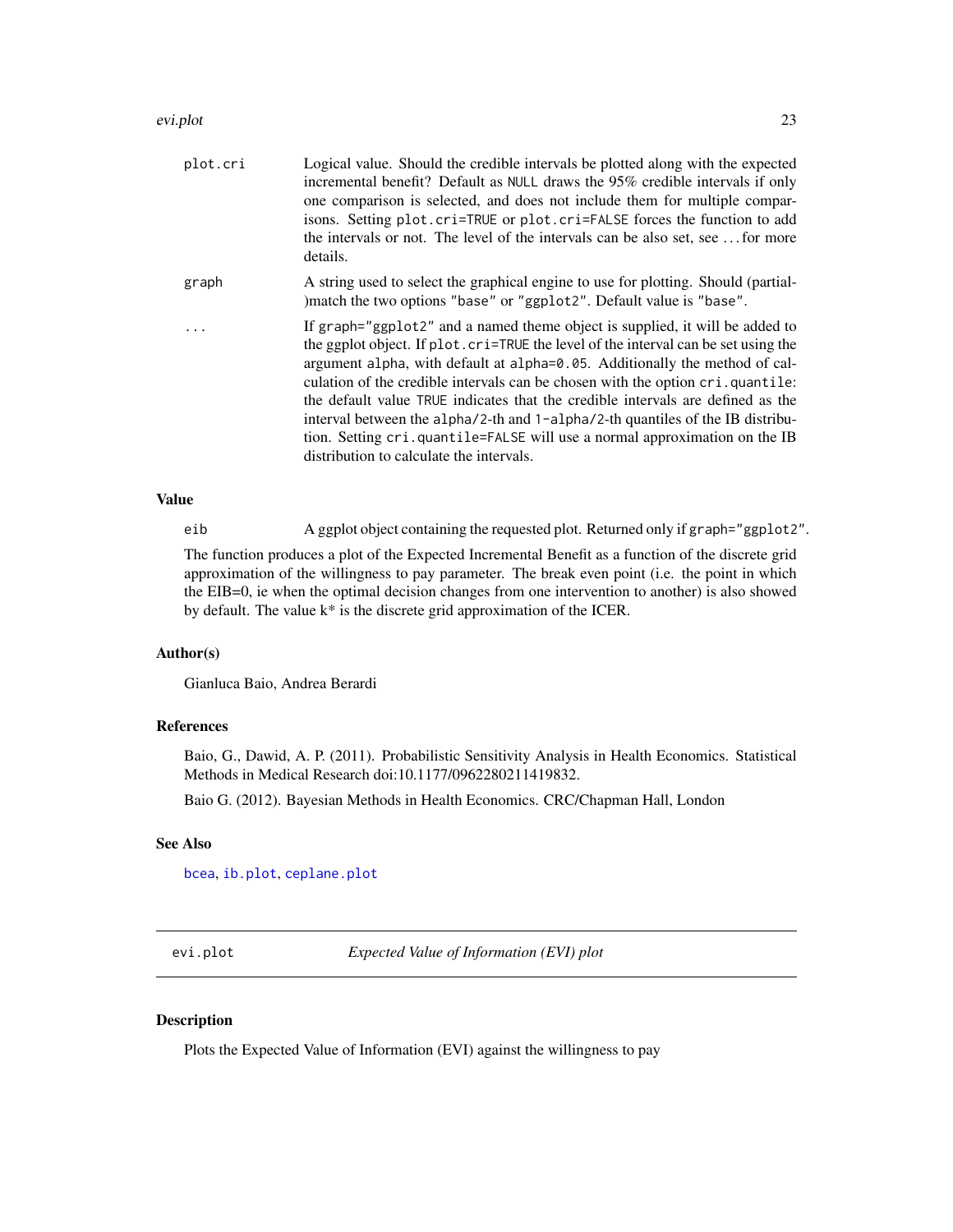#### <span id="page-23-0"></span>Usage

```
evi.plot(he, graph=c("base","ggplot2"))
```
#### Arguments

| he    | A bcea object containing the results of the Bayesian modelling and the eco-<br>nomic evaluation.                                                            |
|-------|-------------------------------------------------------------------------------------------------------------------------------------------------------------|
| graph | A string used to select the graphical engine to use for plotting. Should (partial-<br>) match the two options "base" or "ggplot2". Default value is "base". |

## Value

evi A ggplot object containing the requested plot. Returned only if graph="ggplot2".

The function produces a plot of the Expected Value of Information as a function of the discrete grid approximation of the willingness to pay parameter. The break even point(s) (i.e. the point in which the EIB=0, ie when the optimal decision changes from one intervention to another) is(are) also showed.

#### Author(s)

Gianluca Baio, Andrea Berardi

#### References

Baio, G., Dawid, A. P. (2011). Probabilistic Sensitivity Analysis in Health Economics. Statistical Methods in Medical Research doi:10.1177/0962280211419832.

Baio G. (2012). Bayesian Methods in Health Economics. CRC/Chapman Hall, London

#### See Also

[bcea](#page-2-1), [ceac.plot](#page-7-1), [ceplane.plot](#page-13-1)

<span id="page-23-1"></span>evppi *Expected Value of Perfect Partial Information (EVPPI) for selected parameters*

#### Description

Calculates the Expected Value of Perfect Partial Information (EVPPI) for subsets of parameters. Uses GAM non-parameteric regression for single parameter EVPPI and the SPDE-INLA method for larger parameter subsets.

#### Usage

```
evppi(parameter, input, he, N = NULL, plot = F, residuals = T, ...)
```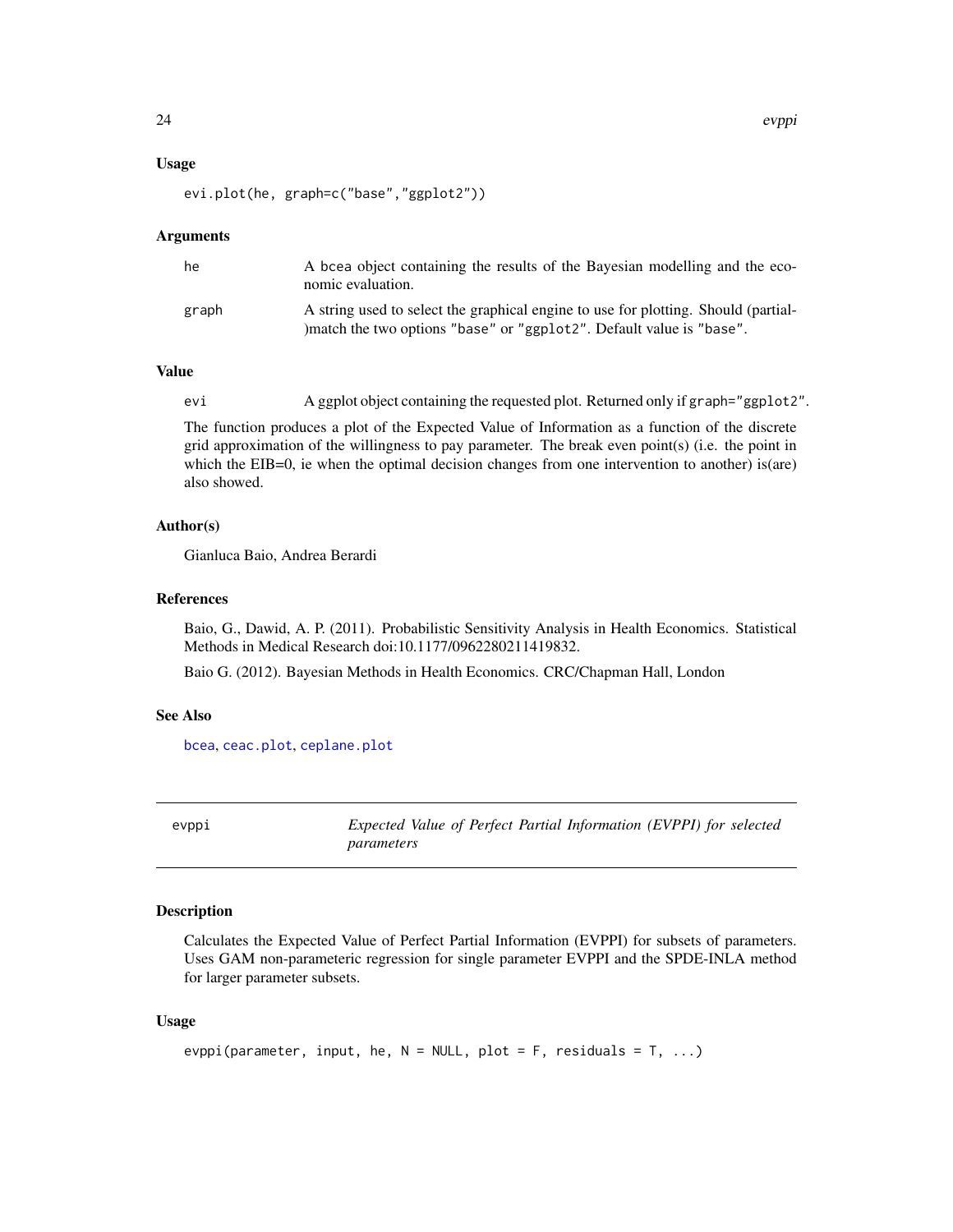#### <span id="page-24-0"></span>evppi 25

## Arguments

| parameter | A vector of parameters for which the EVPPI should be calculated. This can be<br>given as a string (or vector of strings) of names or a numeric vector, correspond-<br>ing to the column numbers of important parameters.                                                                                                                                                                                                                                                                                                                                                                                                                                                                                                                                                                                                                                                                                                                                                                                                                                                                                                                                                                                                                                                                                                                                                                                                                                                                                                                                                                                    |
|-----------|-------------------------------------------------------------------------------------------------------------------------------------------------------------------------------------------------------------------------------------------------------------------------------------------------------------------------------------------------------------------------------------------------------------------------------------------------------------------------------------------------------------------------------------------------------------------------------------------------------------------------------------------------------------------------------------------------------------------------------------------------------------------------------------------------------------------------------------------------------------------------------------------------------------------------------------------------------------------------------------------------------------------------------------------------------------------------------------------------------------------------------------------------------------------------------------------------------------------------------------------------------------------------------------------------------------------------------------------------------------------------------------------------------------------------------------------------------------------------------------------------------------------------------------------------------------------------------------------------------------|
| input     | A matrix containing the simulations for all the parameters monitored by the call<br>to JAGS or BUGS. The matrix should have column names matching the names<br>of the parameters and the values in the vector parameter should match at least<br>one of those values.                                                                                                                                                                                                                                                                                                                                                                                                                                                                                                                                                                                                                                                                                                                                                                                                                                                                                                                                                                                                                                                                                                                                                                                                                                                                                                                                       |
| he        | A bcea object (the result of the call to the function bcea).                                                                                                                                                                                                                                                                                                                                                                                                                                                                                                                                                                                                                                                                                                                                                                                                                                                                                                                                                                                                                                                                                                                                                                                                                                                                                                                                                                                                                                                                                                                                                |
| N         | The number of PSA simulations used to calculate the EVPPI. The default uses<br>all the available samples.                                                                                                                                                                                                                                                                                                                                                                                                                                                                                                                                                                                                                                                                                                                                                                                                                                                                                                                                                                                                                                                                                                                                                                                                                                                                                                                                                                                                                                                                                                   |
| plot      | A logical value indicating whether the triangular mesh for SPDE-INLA should<br>be plotted. Default set to F.                                                                                                                                                                                                                                                                                                                                                                                                                                                                                                                                                                                                                                                                                                                                                                                                                                                                                                                                                                                                                                                                                                                                                                                                                                                                                                                                                                                                                                                                                                |
| residuals | A logical value indicating whether the fitted values for the SPDE-INLA method<br>should be outputted. Default set to T.                                                                                                                                                                                                                                                                                                                                                                                                                                                                                                                                                                                                                                                                                                                                                                                                                                                                                                                                                                                                                                                                                                                                                                                                                                                                                                                                                                                                                                                                                     |
|           | Additional arguments. The default methods to compute the EVPPI are: - For<br>single-parameter: GAM regression. - For multi-parameter: INLA/SPDE. How-<br>ever, it is possible (mainly for backward compatibility) to use different methods.<br>For single-parameter, the user can specify the method of Sadatsafavi et al or the<br>method of Strong & Oakley. In order to do so, it is necessary to include the<br>extra parameter method which takes as value a string "sad" in the former case<br>and a string "so" in the latter. In case "sal" is selected, then it is possible to also<br>specify the number of "separators" (e.g. n. seps=3). If none is specified, the<br>default value n. seps=1 is used. If "so" is used as method for the calculation of<br>the EVPPI, then the user *needs* to also specify the number of "blocks" (e.g.<br>n.blocks=20).                                                                                                                                                                                                                                                                                                                                                                                                                                                                                                                                                                                                                                                                                                                                       |
|           | For multi-parameter, the user can select 3 possible methods. If method="GAM"<br>(BCEA will accept also "gam", "G" or "g"), then the computations are based on<br>GAM regression. The user can also specify the formula for the regression. The<br>default option is to use a tensor product (e.g. if there are two main parameters, p1<br>and p2, this amounts to setting formula=" $te(p1, p2)$ ", which indicates that the<br>two parameters interact). Alternatively, it is possible to specify a model in which<br>the parameters are independent using the notation formula=" $s(p1)+s(p2)$ ".<br>This may lead to worse accuracy in the estimates.<br>The second possible method is the GP regression derived by Strong et al. This is<br>used if method="GP" (BCEA will also accept the specification method="gp").<br>In this case, the user can also specify the number of PSA runs that should be<br>used to estimate the hyperparameters of the model (e.g. n. sim=100). This value<br>is set by default to 500. Finally, it is also possible to specify some INLA-related<br>options. These are all rather technical and are described in detail in Baio, Be-<br>rardi and Heath. The optional parameter vector int.ord can take integer val-<br>ues $(c(1,1))$ is default) and will force the predictor to include interactions: if<br>$int.ord=c(k,h)$ , then all k-way interactions will be used for the effects and<br>all h-way interactions will be used for the costs. Also, the user can specify the<br>feature of the mesh for the "spatial" part of the model. The optional parameter |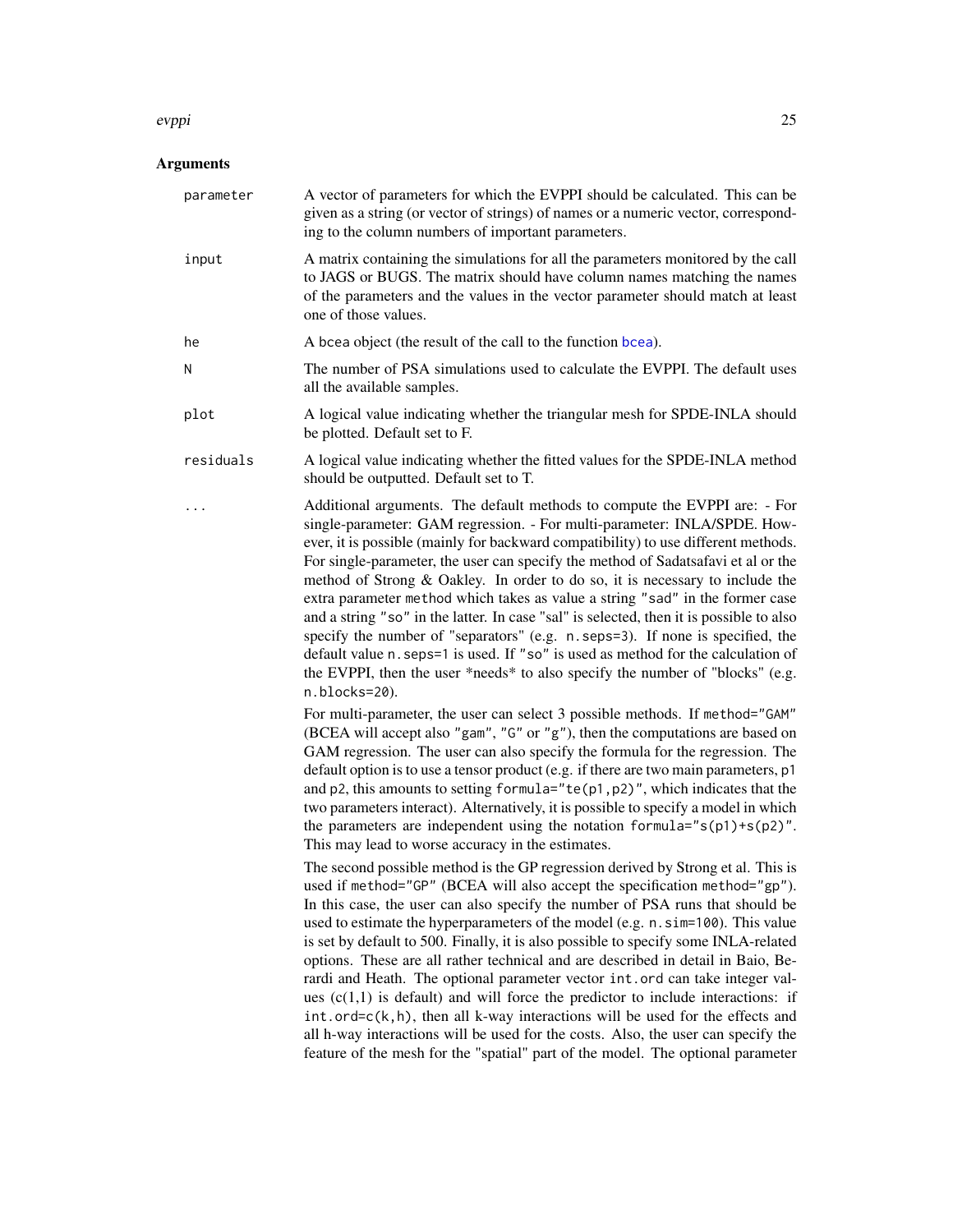cutoff (default 0.3) controls the density of the points inside the mesh. Acceptable values are typically in the interval (0.1,0.5), with lower values implying more points (and thus better approximation and greatercomputational time). The construction of the boundaries for the mesh can becontrolled by the optional inputs convex. inner (default =  $-0.4$ ) and convex. outer (default =  $-0.7$ ). These should be negative values and can be decreased (say to -0.7 and -1, respectively) to increase the distance between the points and the outer boundary, which also increases precision and computational time. The optional argumentrobust can be set to TRUE, in which case INLA will use a t prior distribution for the coefficients of the linear predictor. Finally, the user can control the accuracy of the INLA grid-search for the estimation of the hyperparameters. This is done by setting a value h.value (default=0.00005). Lower values imply a more refined search (and hence better accuracy), at the expense of computational speed. The method argument can also be given as a list allowing different regression methods for the effects and costs, and the different incremental decisions. The first list element should contain a vector of methods for the incremental effects and the second for the costs, for example method=list(c("GAM"),c("INLA")). The int.ord argument can also be given as a list to give different interaction levels for each regression curve.

By default, when no method is specified by the user, evppi will use GAM if the number of parameters is <5 and INLA otherwise.

## Details

The single parameter EVPPI has been calculated using the non-parametric GAM regression developed by Strong et al. (2014). The multi-parameter EVPPI is calculated using the SPDE-INLA regression method for Gaussian Process regression developed by Heath et al. (2015)

#### Value

| evppi        | The computed values of evppi for all values of the parameter of willingness to<br>pay                                     |
|--------------|---------------------------------------------------------------------------------------------------------------------------|
| index        | A numerical vector with the index associated with the parameters for which the<br><b>EVPPI</b> was calculated             |
| k            | The vector of values for the willingness to pay                                                                           |
| evi          | The vector of values for the overall EVPPI                                                                                |
| fitted.costs | The fitted values for the costs                                                                                           |
|              | fitted.effects The fitted values for the effects                                                                          |
| parameters   | A single string containing the names of the parameters for which the EVPPI was<br>calculated, used for plotting the EVPPI |
| time         | Computational time (in seconds)                                                                                           |
| fit.c        | The object produced by the model fit for the costs                                                                        |
| fit.e        | The object produced by the model fit for the effects                                                                      |
| formula      | The formula used to fit the model                                                                                         |
| method       | A string indicating the method used to estimate the EVPPI                                                                 |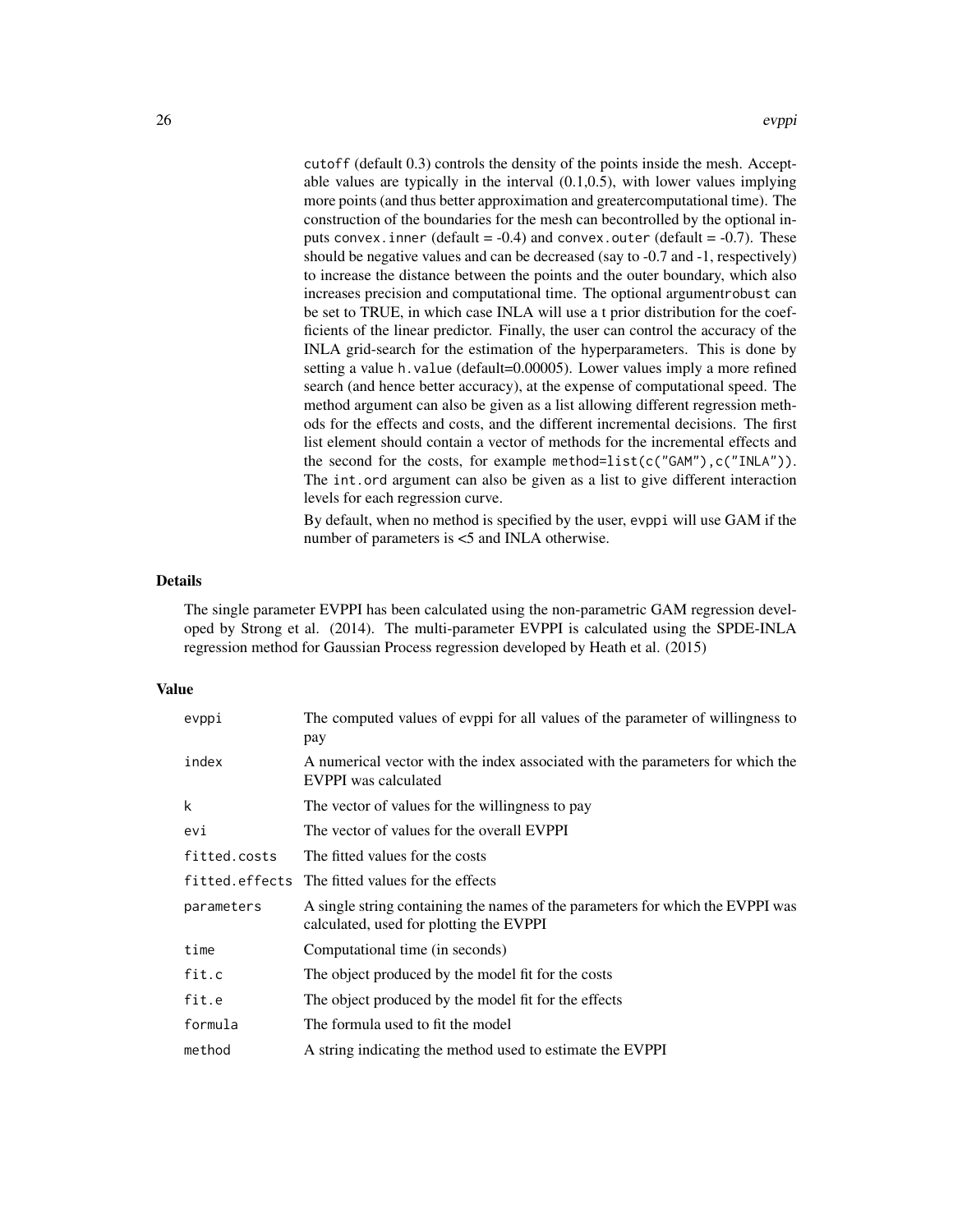<span id="page-26-0"></span>evppi 27

## Author(s)

Anna Heath, Gianluca Baio

## References

Strong M., Oakley J. and Brennan A. (2014). Estimating multi-parameter partial Expected Value of Perfect Information from a probabilistic sensitivity analysis sample: a non-parametric regression approach. Medical Decision Making.

Sadatsafavi M., Bansback N., Zafari Z., Najafzadeh M., Marra C. (2013). Need for speed: an efficient algorithm for calculation of single-parameter expected value of partial perfect information. Value in Health

Baio G. (2012). Bayesian Methods in Health Economics. CRC/Chapman Hall, London

Heath A., Manolopoulou I., Baio G. (2016). Estimating the Expected Value of Partial Perfect Information in Health Economic Evaluations using Integrated Nested Laplace Approximation. Statistics in Medicine. http://onlinelibrary.wiley.com/doi/10.1002/sim.6983/full

## See Also

[plot.evppi](#page-38-1), [bcea](#page-2-1)

#### Examples

```
# See Baio G., Dawid A.P. (2011) for a detailed description of the
# Bayesian model and economic problem
#
# Load the processed results of the MCMC simulation model
# data(Vaccine)
#
# Runs the health economic evaluation using BCEA
# m <- bcea(e,c,ref=2,interventions=treats)
#
# Computes the EVPPI for a bunch of parameters
# inp <- CreateInputs(vaccine)
# Computes the EVPPI using INLA/SPDE
# x0 <- evppi(parameter=c(38:40),input=inp$mat,he=m)
# Now uses GAM regression
# x1 <- evppi(parameter=c(38:40),input=inp$mat,he=m,method="GAM")
# Now uses the GP regression
# x2 <- evppi(parameter=c(38:40),input=inp$mat,he=m,method="GP")
# Now plots the results
# plot(x0)
# points(x0$k,x0$evppi,lwd=2,lty=2,t="l")
# points(x1$k,x1$evppi,t="l",col="red")
# points(x2$k,x2$evppi,t="l",col="blue")
```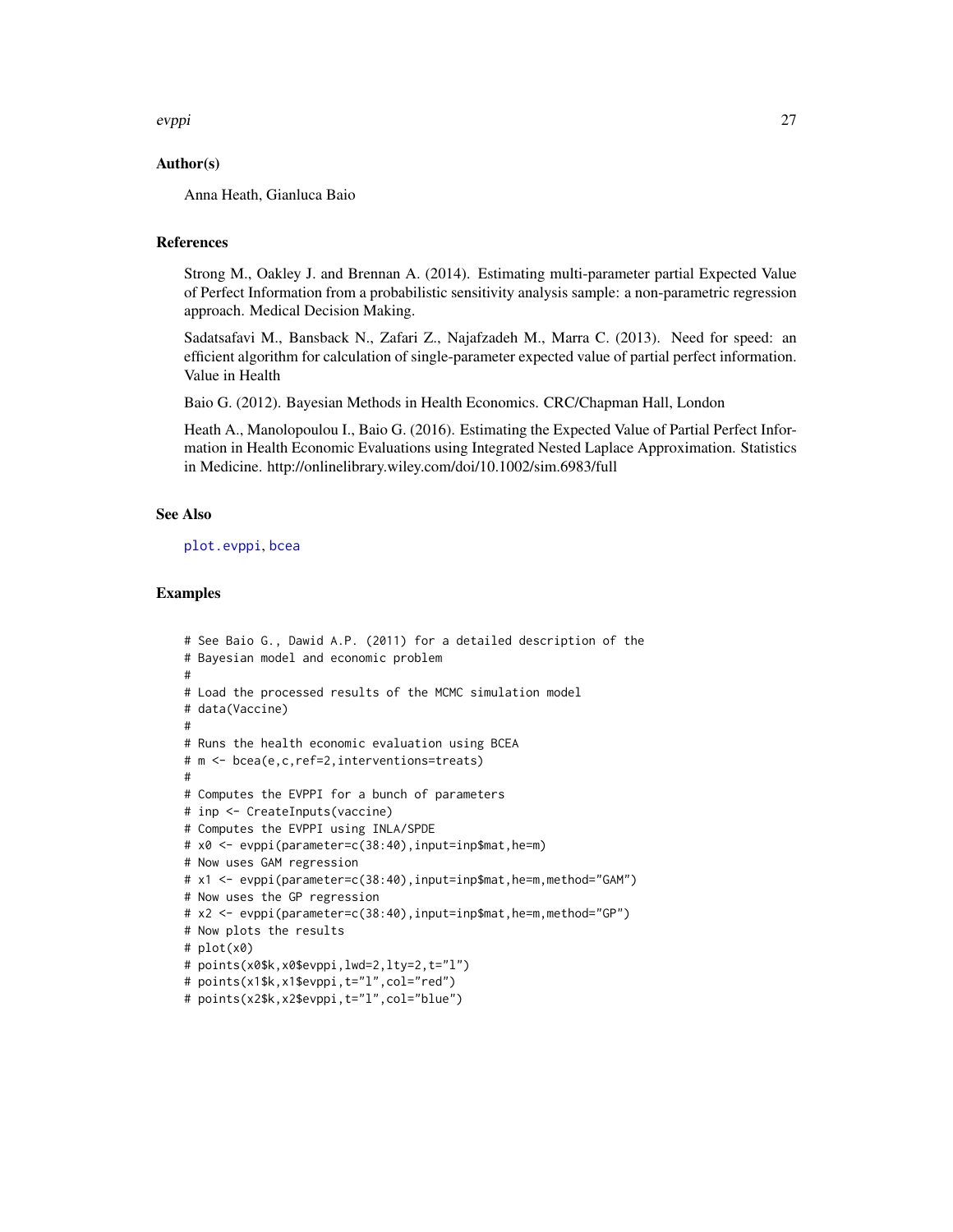<span id="page-27-1"></span><span id="page-27-0"></span>

#### Description

Plots the distribution of the Incremental Benefit (IB) for a given value of the willingness to pay threshold

#### Usage

```
ib.plot(he, comparison = NULL, wp = 25000, bw = nbw, n = 512,xlim = NULL, graph=c("base","ggplot2"))
```
## Arguments

| he         | A bcea object containing the results of the Bayesian modelling and the eco-<br>nomic evaluation.                                                                                                                |
|------------|-----------------------------------------------------------------------------------------------------------------------------------------------------------------------------------------------------------------|
| comparison | In the case of multiple interventions, specifies the one to be used in comparison<br>with the reference. Default value of NULL forces R to consider the first non-<br>reference intervention as the comparator. |
| wtp        | The value of the willingness to pay threshold. Default value at 25000.                                                                                                                                          |
| bw         | Identifies the smoothing bandwith used to construct the kernel estimation of the<br>IB density.                                                                                                                 |
| n          | The number of equally spaced points at which the density is to be estimated.                                                                                                                                    |
| xlim       | The limits of the plot on the x-axis.                                                                                                                                                                           |
| graph      | A string used to select the graphical engine to use for plotting. Should (partial-<br>)match the two options "base" or "ggplot2". Default value is "base".                                                      |

## Value

ib A ggplot object containing the requested plot. Returned only if graph="ggplot2".

The function produces a plot of the distribution of the Incremental Benefit for a given value of the willingness to pay parameter. The dashed area indicates the positive part of the distribution (ie when the reference is more cost-effective than the comparator).

#### Author(s)

Gianluca Baio, Andrea Berardi

#### References

Baio, G., Dawid, A. P. (2011). Probabilistic Sensitivity Analysis in Health Economics. Statistical Methods in Medical Research doi:10.1177/0962280211419832.

Baio G. (2012). Bayesian Methods in Health Economics. CRC/Chapman Hall, London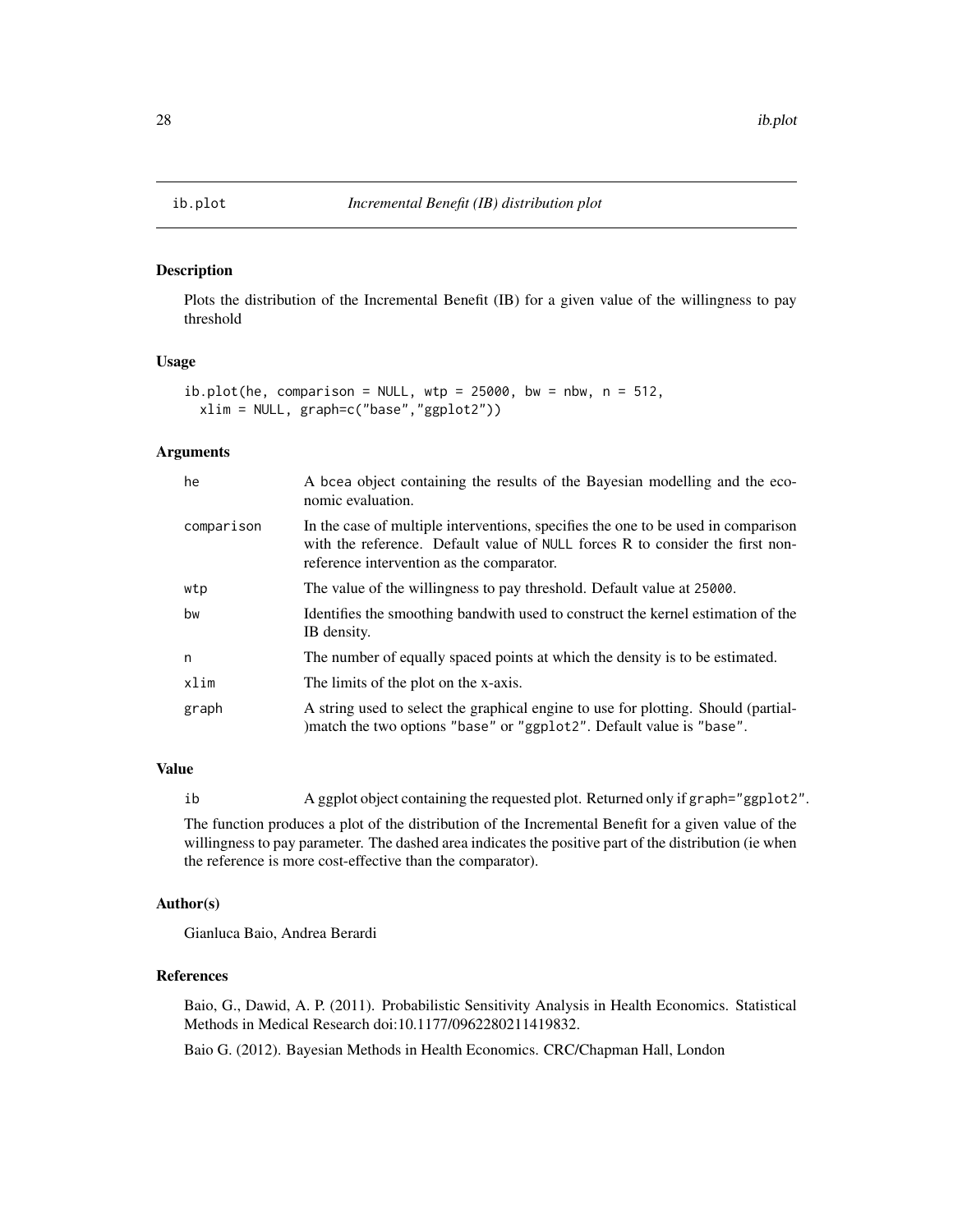#### <span id="page-28-0"></span>info.rank 29

## See Also

[bcea](#page-2-1), [ib.plot](#page-27-1), [ceplane.plot](#page-13-1)

info.rank *Info-rank plot*

## Description

Produces a plot similar to a Tornado-plot, but based on the analysis of the EVPPI. For each parameter and value of the willingness-to-pay threshold, a barchart is plotted to describe the ratio of EVPPI (specific to that parameter) to EVPI. This represents the relative 'importance' of each parameter in terms of the expected value of information.

#### Usage

info.rank(parameter,input,he,wtp=he\$k[min(which(he\$k>=he\$ICER))],...)

#### Arguments

| parameter | A vector of parameters for which the individual EVPPI should be calculated.<br>This can be given as a string (or vector of strings) of names or a numeric vector,<br>corresponding to the column numbers of important parameters.                                                                                                                                                                                                                                                                            |
|-----------|--------------------------------------------------------------------------------------------------------------------------------------------------------------------------------------------------------------------------------------------------------------------------------------------------------------------------------------------------------------------------------------------------------------------------------------------------------------------------------------------------------------|
| input     | A matrix containing the simulations for all the parameters monitored by the call<br>to JAGS or BUGS. The matrix should have column names matching the names<br>of the parameters and the values in the vector parameter should match at least<br>one of those values.                                                                                                                                                                                                                                        |
| he        | A bcea object (the result of the call to the function bcea).                                                                                                                                                                                                                                                                                                                                                                                                                                                 |
| wtp       | A value of the wtp for which the analysis should be performed. If not specified<br>then the break-even point for the current model will be used.                                                                                                                                                                                                                                                                                                                                                             |
|           | Additional options. These include graphical parameters that the user can specify.<br>$xlim$ = limits of the x-axis; ca = font size for the axis label (default = 0.7 of full<br>size); cn = font size for the parameter names vector (default = $0.7$ of full size);<br>mai = margins of the graph (default = $c(1.36, 1.5, 1, 1)$ ); rel = logical argument<br>that specifies whether the ratio of EVPPI to EVPI (rel=TRUE, default) or the<br>absolute value of the EVPPI should be used for the analysis. |

#### Value

res A data.frame containing the ranking of the parameters with the value of the selected summary, for the chosen wtp.

The function produces a 'Info-rank' plot. This is an extension of standard 'Tornado plots' and presents a ranking of the model parameters in terms of their impact on the expected value of information. For each parameter, the specific individual EVPPI is computed and used to measure the impact of uncertainty in that parameter over the decision-making process, in terms of how large the expected value of gaining more information is.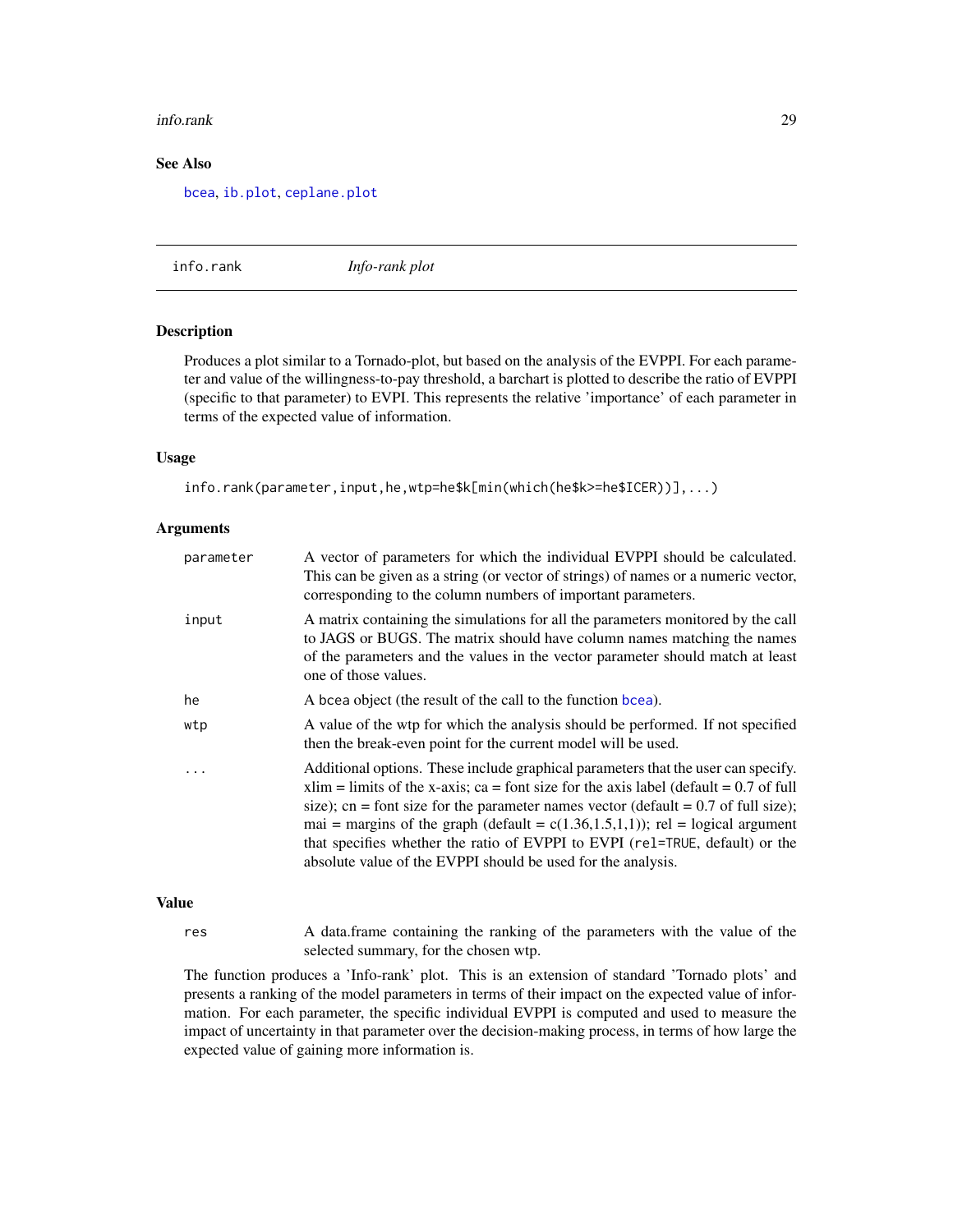#### <span id="page-29-0"></span>Author(s)

Anna Heath, Gianluca Baio

#### References

Baio, G., Dawid, A. P. (2011). Probabilistic Sensitivity Analysis in Health Economics. Statistical Methods in Medical Research doi:10.1177/0962280211419832.

Baio G. (2012). Bayesian Methods in Health Economics. CRC/Chapman Hall, London

## See Also

[bcea](#page-2-1), [evppi](#page-23-1)

<span id="page-29-1"></span>mce.plot *Plots the probability that each intervention is the most cost-effective*

## Description

Plots the probability that each of the n\_int interventions being analysed is the most cost-effective.

## Usage

mce.plot(mce,pos=c(1,0.5),graph=c("base","ggplot2"),...)

## Arguments

| mce   | The output of the call to the function multi.ce.                                                                                                                                                                                                                                                                                                                                                                                                                                                            |
|-------|-------------------------------------------------------------------------------------------------------------------------------------------------------------------------------------------------------------------------------------------------------------------------------------------------------------------------------------------------------------------------------------------------------------------------------------------------------------------------------------------------------------|
| pos   | Parameter to set the position of the legend. Can be given in form of a string<br>(bottom top)(right left) for base graphics and bottom top left right<br>for ggplot2. It can be a two-elements vector, which specifies the relative position<br>on the x and y axis respectively, or alternatively it can be in form of a logical<br>variable, with TRUE indicating to use the first standard and FALSE to use the<br>second one. Default value is $c(1, 0.5)$ , that is on the right inside the plot area. |
| graph | A string used to select the graphical engine to use for plotting. Should (partial-<br>) match the two options "base" or "ggplot2". Default value is "base".                                                                                                                                                                                                                                                                                                                                                 |
|       | Optional arguments. For example, it is possible to specify the colours to be<br>used in the plot. This is done in a vector $color=c()$ . The length of the<br>vector colors needs to be the same as the number of comparators included in the<br>analysis, otherwise BCEA will fall back to the default values (all black, or shades<br>of grey)                                                                                                                                                            |

## Value

mceplot A ggplot object containing the plot. Returned only if graph="ggplot2".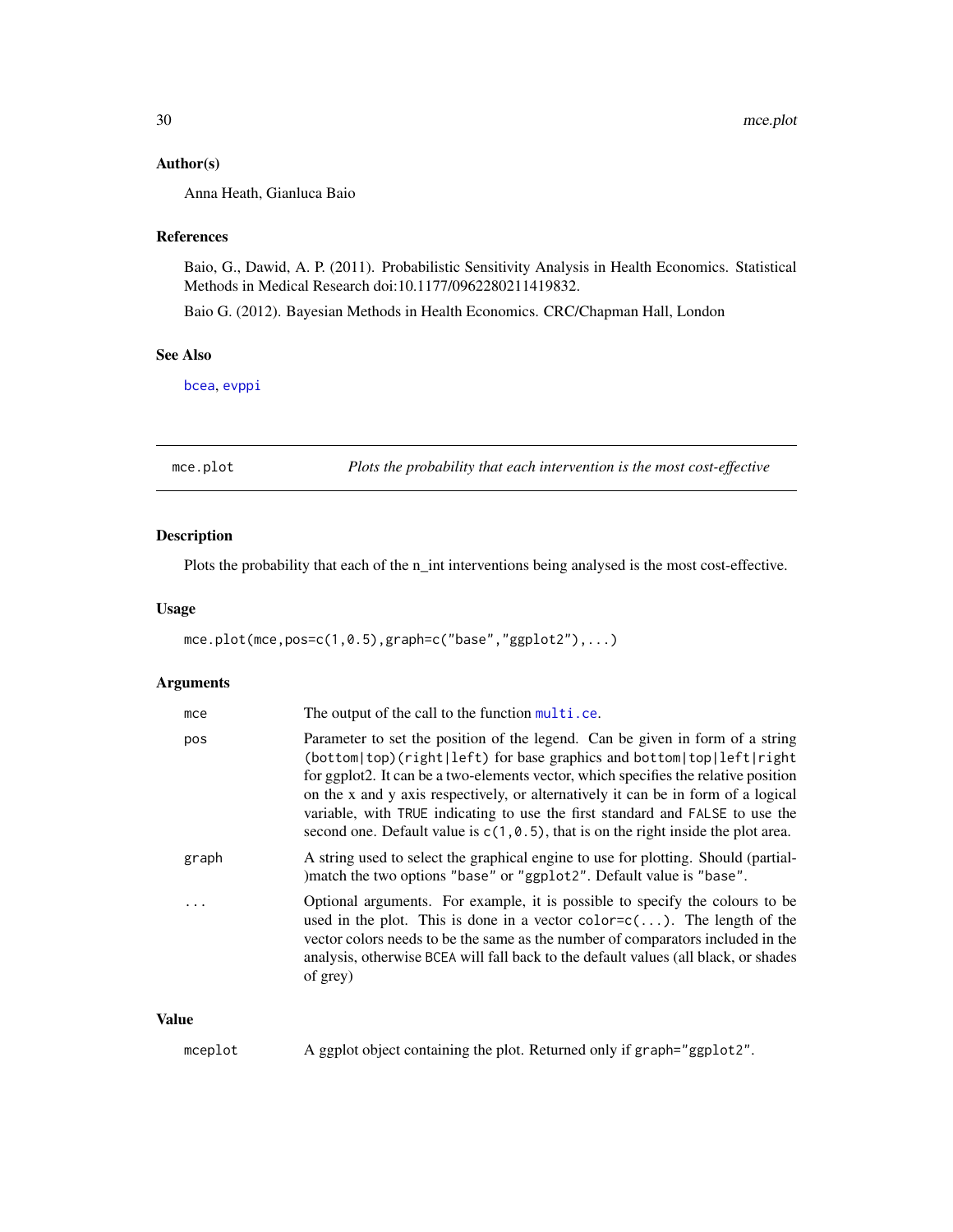#### <span id="page-30-0"></span>mixedAn 31

## Author(s)

Gianluca Baio, Andrea Berardi

#### References

Baio, G., Dawid, A. P. (2011). Probabilistic Sensitivity Analysis in Health Economics. Statistical Methods in Medical Research doi:10.1177/0962280211419832.

Baio G. (2012). Bayesian Methods in Health Economics. CRC/Chapman Hall, London

## See Also

[bcea](#page-2-1)

#### Examples

```
# See Baio G., Dawid A.P. (2011) for a detailed description of the
# Bayesian model and economic problem
#
# Load the processed results of the MCMC simulation model
data(Vaccine)
#
# Runs the health economic evaluation using BCEA
m \leq - bcea(e=e,c=c, \qquad \qquad # defines the variables of
                          # effectiveness and cost
     ref=2, \# selects the 2nd row of (e, c)# as containing the reference intervention
     interventions=treats, # defines the labels to be associated
                          # with each intervention
     Kmax=50000, # maximum value possible for the willingness
                          # to pay threshold; implies that k is chosen
                          # in a grid from the interval (0,Kmax)
     plot=FALSE # inhibits graphical output
)
#
mce \le multi.ce(m) \qquad # uses the results of the economic analysis
#
mce.plot(mce, \qquad # plots the probability of being most cost-effective
     graph="base") # using base graphics
#
if(require(ggplot2)){
mce.plot(mce, # the same plot
     graph="ggplot2") # using ggplot2 instead
}
```
<span id="page-30-1"></span>

mixedAn *Cost-effectiveness analysis when multiple (possibly non cost-effective) interventions are present on the market*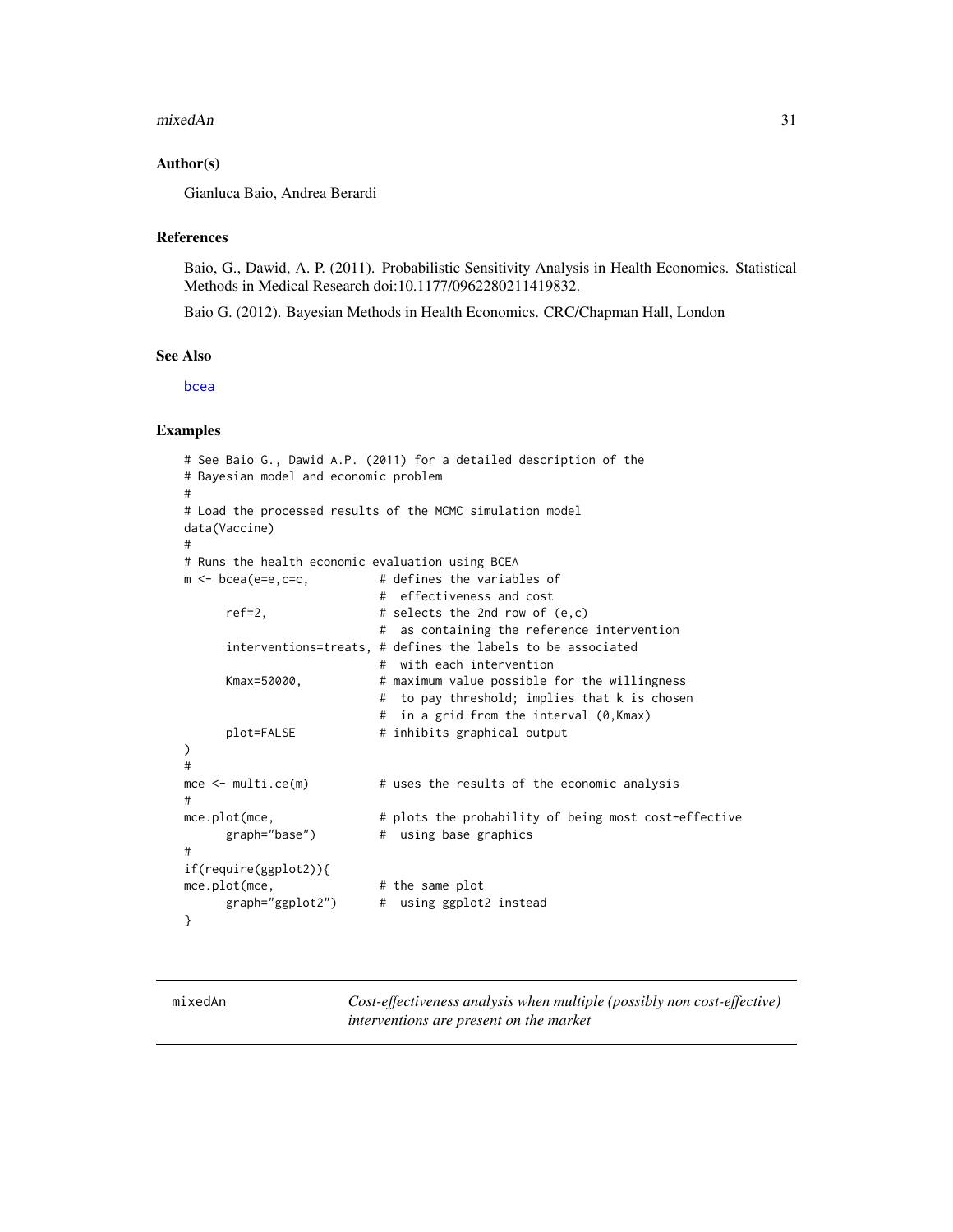## <span id="page-31-0"></span>Description

Runs the cost-effectiveness analysis, but accounts for the fact that more than one intervention is present on the market

## Usage

mixedAn(he, mkt.shares = NULL, plot = FALSE)

## Default S3 method: mixedAn(he, mkt.shares = NULL, plot = FALSE)

## Arguments

| he         | A bcea object containing the results of the Bayesian modelling and the eco-<br>nomic evaluation.                                                                                               |
|------------|------------------------------------------------------------------------------------------------------------------------------------------------------------------------------------------------|
| mkt.shares | A vector of market shares associated with the interventions. Its size is the same<br>as the number of possible comparators. By default, assumes uniform distribution<br>for each intervention. |
| plot       | Logical value indicating whether the function should produce graphical output,<br>via plot. mixedAn, or not. Default is set to FALSE.                                                          |

## Value

Creates an object in the class mixedAn which contains the results of the health economic evaluation in the mixed analysis case

| Ubar          | An array with the simulations of the "known-distribution" mixed utilities, for<br>each value of the discrete grid approximation of the willingness to pay parameter                             |
|---------------|-------------------------------------------------------------------------------------------------------------------------------------------------------------------------------------------------|
| OL.star       | An array with the simulations of the distribution of the Opportunity Loss for the<br>mixed strategy, for each value of the discrete grid approximation of the willing-<br>ness to pay parameter |
| evi.star      | The Expected Value of Information for the mixed strategy, for each value of the<br>discrete grid approximation of the willingness to pay parameter                                              |
| k             | The discrete grid approximation of the willingness to pay parameter used for the<br>mixed strategy analysis                                                                                     |
| Kmax          | The maximum value of the discrete grid approximation for the willingness to<br>pay parameter                                                                                                    |
| step          | The step used to form the grid approximation to the willingness to pay                                                                                                                          |
| ref           | The numeric index associated with the intervention used as reference in the anal-<br>ysis                                                                                                       |
| comp          | The numeric index (es) associated with the intervention (s) used as comparator $(s)$<br>in the analysis                                                                                         |
| mkt.shares    | The vector of market shares associated with each available intervention                                                                                                                         |
| n.comparisons | The total number of pairwise comparisons available                                                                                                                                              |
| interventions | A vector of labels for all the interventions considered                                                                                                                                         |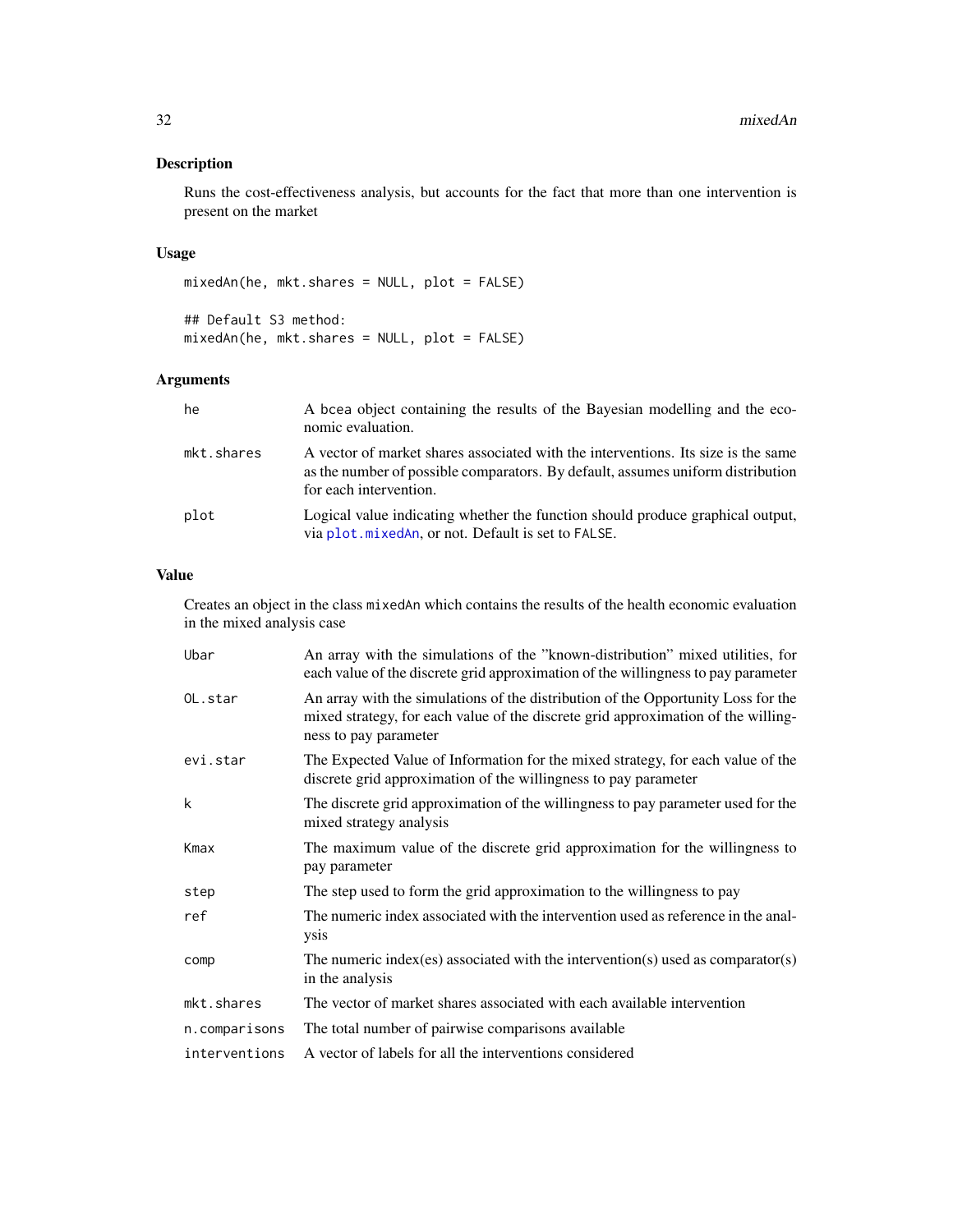#### <span id="page-32-0"></span>mixedAn 33

evi The vector of values for the "optimal" Expected Value of Information, as a function of the willingness to pay

The function can also produce a graph showing the difference between the "optimal" version of the EVPI (when only the most cost-effective intervention is included in the market) and the mixed strategy one (when more than one intervention is considered in the market)

#### Author(s)

Gianluca Baio

## References

Baio, G. and Russo, P. (2009).A decision-theoretic framework for the application of cost-effectiveness analysis in regulatory processes. Pharmacoeconomics 27(8), 645-655 doi:10.2165/11310250

Baio, G., Dawid, A. P. (2011). Probabilistic Sensitivity Analysis in Health Economics. Statistical Methods in Medical Research doi:10.1177/0962280211419832.

Baio G. (2012). Bayesian Methods in Health Economics. CRC/Chapman Hall, London

#### See Also

[bcea](#page-2-1)

#### Examples

```
# See Baio G., Dawid A.P. (2011) for a detailed description of the
# Bayesian model and economic problem
#
# Load the processed results of the MCMC simulation model
data(Vaccine)
#
# Runs the health economic evaluation using BCEA
m \leq - bcea(e=e,c=c, \qquad \qquad # defines the variables of
                           # effectiveness and cost
     ref=2, # selects the 2nd row of <math>(e,c)</math># as containing the reference intervention
     interventions=treats, # defines the labels to be associated
                           # with each intervention
     Kmax=50000, # maximum value possible for the willingness
                           # to pay threshold; implies that k is chosen
                           # in a grid from the interval (0,Kmax)
     plot=FALSE # inhibits graphical output
\lambda#
ma <- mixedAn(m, # uses the results of the mixed strategy
                       # analysis (a "mixedAn" object)
     mkt.shares=NULL, # the vector of market shares can be defined
                       # externally. If NULL, then each of the T
                       # interventions will have 1/T market share
     plot=TRUE # produces the plots
)
```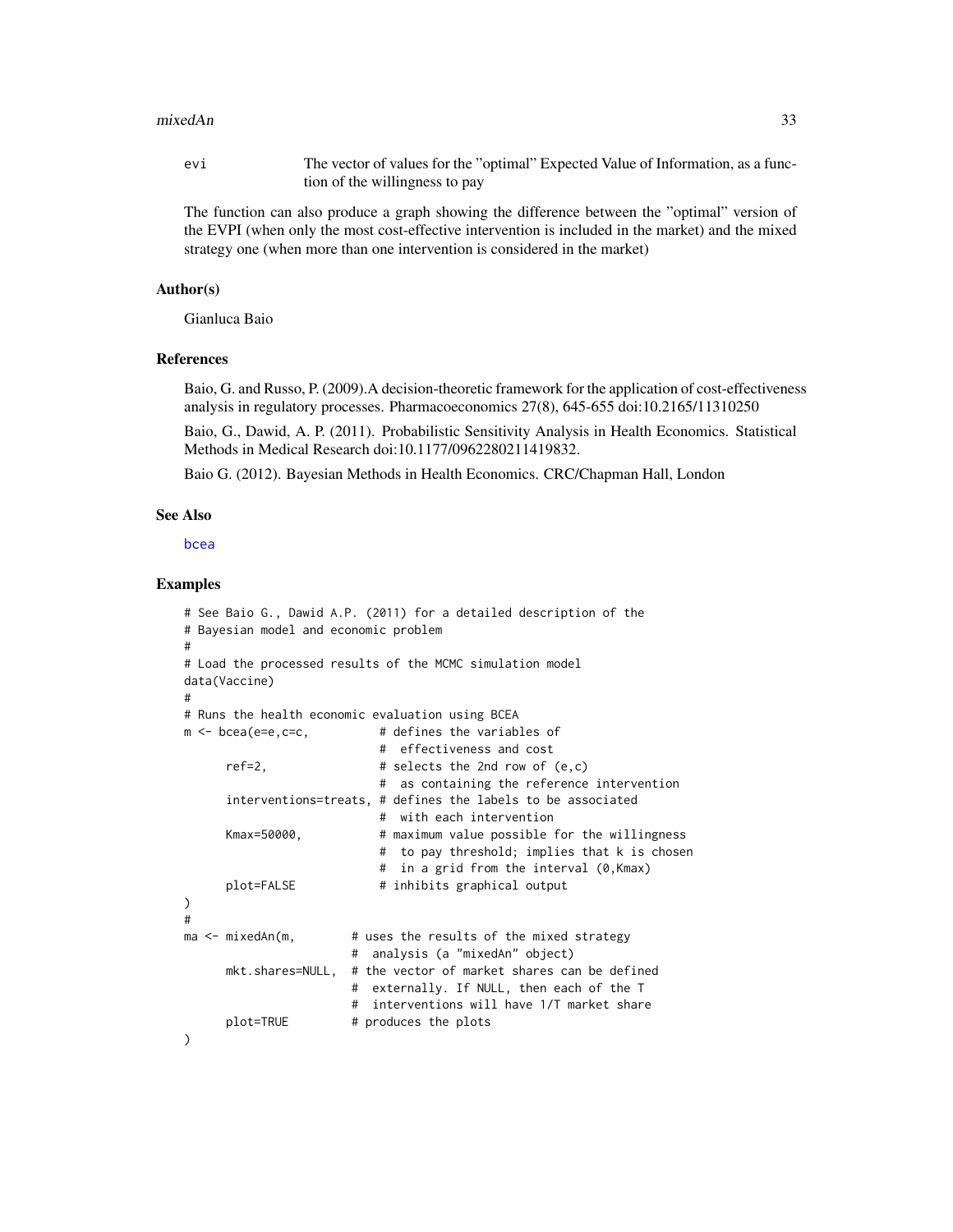## Description

Computes and plots the probability that each of the n\_int interventions being analysed is the most cost-effective and the cost-effectiveness acceptability frontier

#### Usage

multi.ce(he)

## Arguments

| he | A bcea object containing the results of the Bayesian modelling and the eco- |
|----|-----------------------------------------------------------------------------|
|    | nomic evaluation.                                                           |

## Value

| m.ce | A matrix including the probability that each intervention is the most cost-effective<br>for all values of the willingness to pay parameter |
|------|--------------------------------------------------------------------------------------------------------------------------------------------|
| ceaf | A vector containing the cost-effectiveness acceptability frontier                                                                          |

#### Author(s)

Gianluca Baio

## See Also

[bcea](#page-2-1), [mce.plot](#page-29-1), [ceaf.plot](#page-9-1)

#### Examples

```
# See Baio G., Dawid A.P. (2011) for a detailed description of the
# Bayesian model and economic problem
#
# Load the processed results of the MCMC simulation model
data(Vaccine)
#
# Runs the health economic evaluation using BCEA
m <- bcea(e=e,c=c, \qquad # defines the variables of
                           # effectiveness and cost
     ref=2, # selects the 2nd row of <math>(e, c)</math># as containing the reference intervention
     interventions=treats, # defines the labels to be associated
                           # with each intervention
     Kmax=50000, # maximum value possible for the willingness
                           # to pay threshold; implies that k is chosen
                           # in a grid from the interval (0,Kmax)
```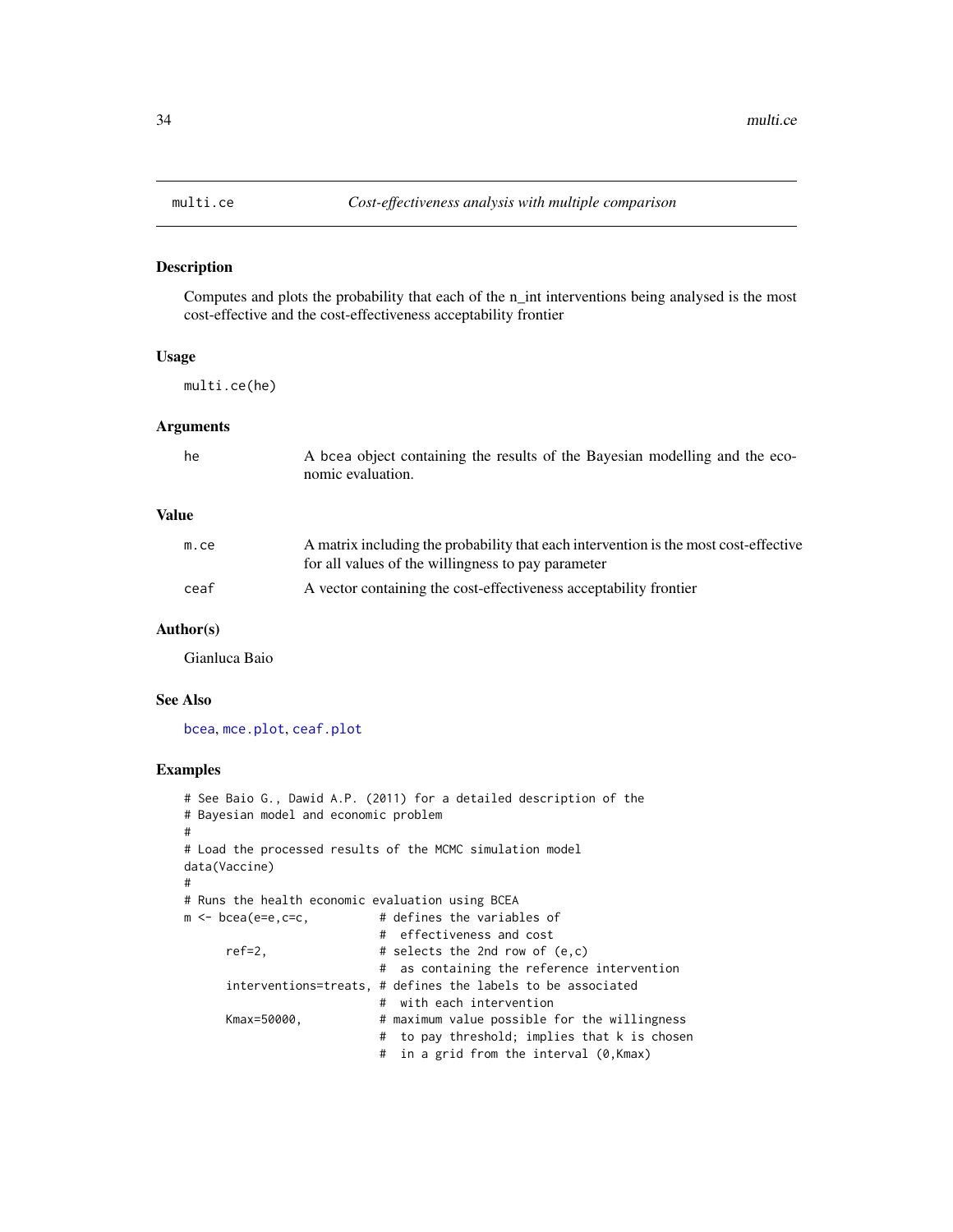<span id="page-34-0"></span>plot.bcea 35

```
plot=FALSE # inhibits graphical output
)
#
mce \le multi.ce(m \qquad # uses the results of the economic analysis
)
```
plot.bcea *Summary plot of the health economic analysis*

| Summary plot of the health economic analysis |  |  |  |  |
|----------------------------------------------|--|--|--|--|
|                                              |  |  |  |  |

#### Description

Plots in a single graph the Cost-Effectiveness plane, the Expected Incremental Benefit, the CEAC and the EVPI

## Usage

```
## S3 method for class 'bcea'
plot(x, comparison=NULL, wtp=25000, pos=FALSE,
graph=c("base","ggplot2"), ...)
```
#### Arguments

| x          | A bcea object containing the results of the Bayesian modelling and the eco-<br>nomic evaluation.                                                                                                                                                                                                                                                                                                            |
|------------|-------------------------------------------------------------------------------------------------------------------------------------------------------------------------------------------------------------------------------------------------------------------------------------------------------------------------------------------------------------------------------------------------------------|
| comparison | Selects the comparator, in case of more than two interventions being analysed.<br>The value is passed to ceplane. plot, eib. plot and ceac. plot.                                                                                                                                                                                                                                                           |
| wtp        | The value of the willingness to pay parameter. It is passed to ceplane.plot.                                                                                                                                                                                                                                                                                                                                |
| pos        | Parameter to set the position of the legend. Can be given in form of a string, a<br>single logical value, or a two-element vector with the respective relative posi-<br>tions on the x and y axis. Default as FALSE sets the legend position to the default<br>one for each plot (see the details section), while TRUE puts it on the bottom of<br>each plot. Changes will affect all the individual plots. |
| graph      | A string used to select the graphical engine to use for plotting. Should (partial-<br>)match the two options "base" or "ggplot2". Default value is "base".                                                                                                                                                                                                                                                  |
| $\ddots$   | Arguments to be passed to the methods ceplane. plot and eib. plot. Please<br>see the manual pages for the individual functions. Arguments like size, ICER. size<br>and plot. cri can be supplied to the functions in this way. In addition if<br>graph="ggplot2" and the arguments are named theme objects they will be<br>added to each plot.                                                              |

## Details

The default position of the legend for the cost-effectiveness plane (produced by [ceplane.plot](#page-13-1)) is set to c(1,1.025) overriding its default for pos=FALSE, since multiple ggplot2 plots are rendered in a slightly different way than single plots.

For more information see the documentation of each individual plot function.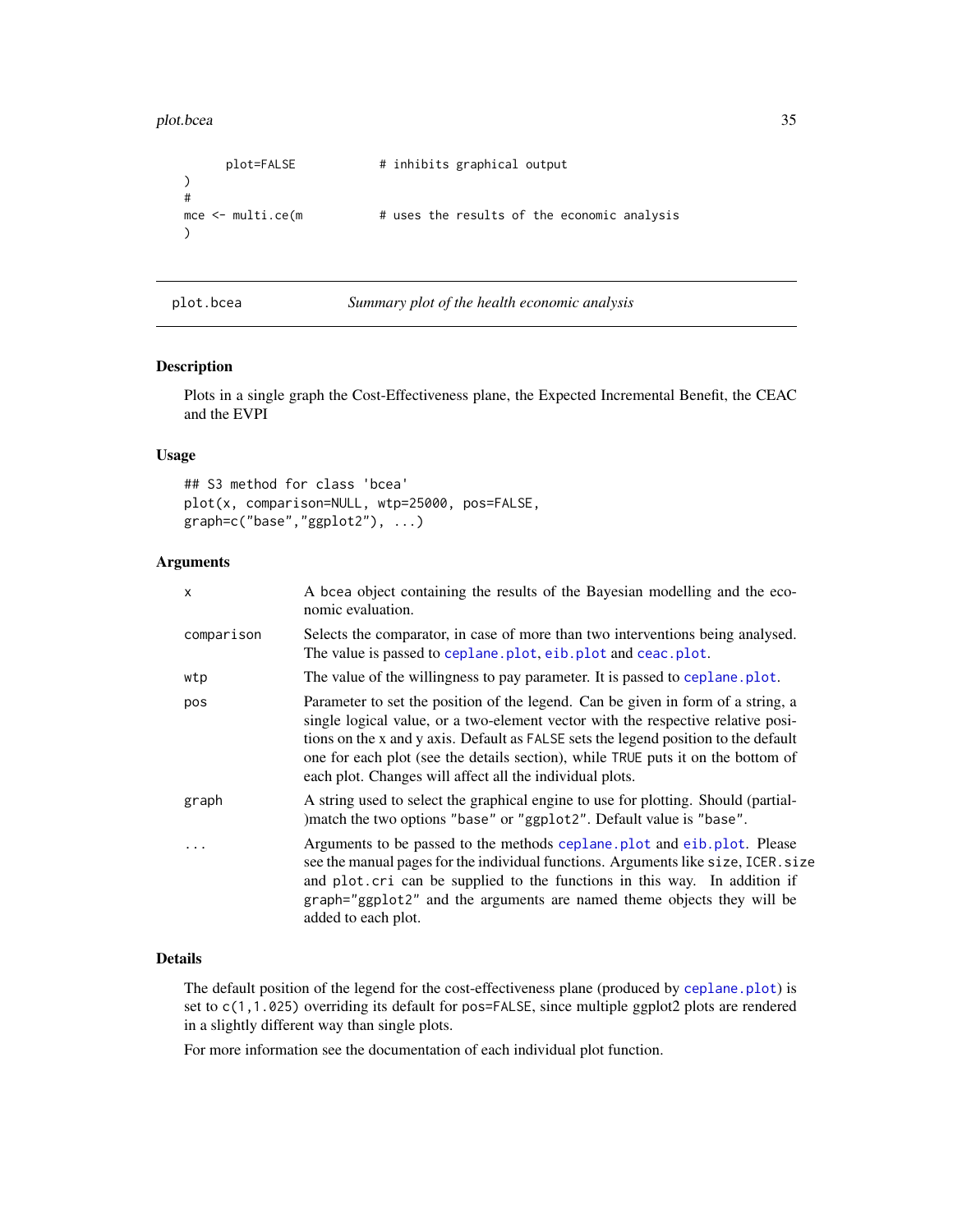#### <span id="page-35-0"></span>Value

The function produces a plot with four graphical summaries of the health economic evaluation.

### Author(s)

Gianluca Baio, Andrea Berardi

## References

Baio, G., Dawid, A. P. (2011). Probabilistic Sensitivity Analysis in Health Economics. Statistical Methods in Medical Research doi:10.1177/0962280211419832.

Baio G. (2012). Bayesian Methods in Health Economics. CRC/Chapman Hall, London

#### See Also

[bcea](#page-2-1), [ceplane.plot](#page-13-1), [eib.plot](#page-21-1), [ceac.plot](#page-7-1), [evi.plot](#page-22-1)

## Examples

```
# See Baio G., Dawid A.P. (2011) for a detailed description of the
# Bayesian model and economic problem
#
# Load the processed results of the MCMC simulation model
data(Vaccine)
#
# Runs the health economic evaluation using BCEA
m <- bcea(e=e,c=c, \qquad # defines the variables of
                         # effectiveness and cost
     ref=2, # selects the 2nd row of <math>(e, c)</math># as containing the reference intervention
     interventions=treats, # defines the labels to be associated
                         # with each intervention
     Kmax=50000, # maximum value possible for the willingness
                         # to pay threshold; implies that k is chosen
                         # in a grid from the interval (0,Kmax)
     plot=FALSE # does not produce graphical outputs
)
#
# Plots the summary plots for the "bcea" object m using base graphics
plot(m,graph="base")
# Plots the same summary plots using ggplot2
if(require(ggplot2)){
plot(m,graph="ggplot2")
##### Example of a customized plot.bcea with ggplot2
plot(m,
 graph="ggplot2", \qquad \qquad # use ggplot2
 theme=theme(plot.title=element_text(size=rel(1.25))), # theme elements must have a name
 ICER.size=1.5, # hidden option in ceplane.plot
 size=rel(2.5) \qquad # modifies the size of k= labels
```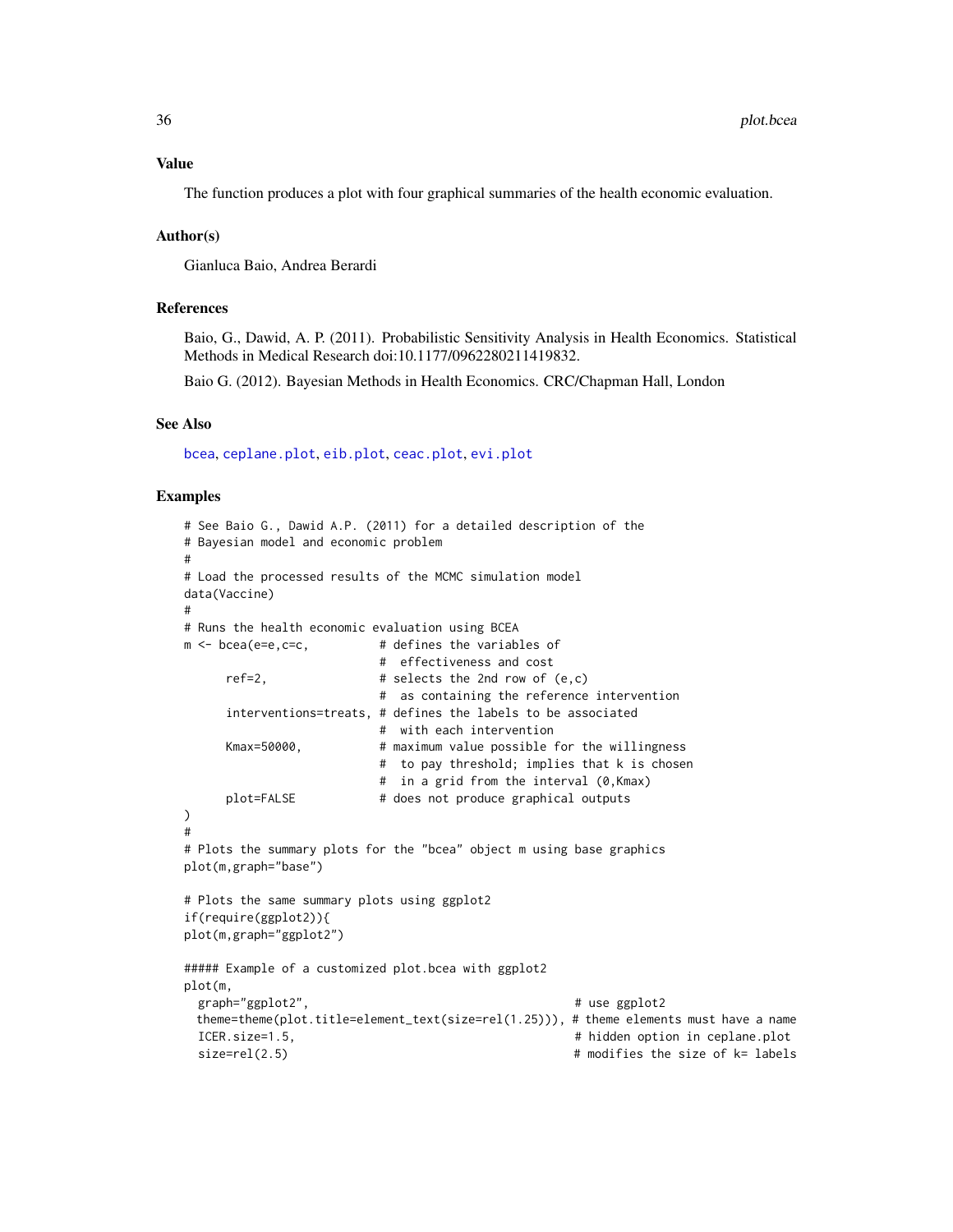```
}
```
) # in ceplane.plot and eib.plot

plot.CEriskav *Summary plot of the health economic analysis when risk aversion is included*

## Description

Plots the EIB and the EVPI when risk aversion is included in the utility function

## Usage

```
## S3 method for class 'CEriskav'
plot(x, pos=c(0,1), graph=c("base", "ggplot2"), ...)
```
## Arguments

| $\boldsymbol{\mathsf{x}}$ | An object of the class CE riskay, containing the results of the economic analysis<br>performed accounting for a risk aversion parameter (obtained as output of the<br>function CEriskav).                                                                                                                                                                                                                                                                                                                                              |
|---------------------------|----------------------------------------------------------------------------------------------------------------------------------------------------------------------------------------------------------------------------------------------------------------------------------------------------------------------------------------------------------------------------------------------------------------------------------------------------------------------------------------------------------------------------------------|
| pos                       | Parameter to set the position of the legend. Can be given in form of a string<br>(bottom top)(right left) for base graphics and bottom top left right<br>for ggplot2. It can be a two-elements vector, which specifies the relative position<br>on the x and y axis respectively, or alternatively it can be in form of a logical<br>variable, with FALSE indicating to use the default position and TRUE to place it<br>on the bottom of the plot. Default value is $c(0,1)$ , that is in the topleft corner<br>inside the plot area. |
| graph                     | A string used to select the graphical engine to use for plotting. Should (partial-<br>)match the two options "base" or "ggplot2". Default value is "base".                                                                                                                                                                                                                                                                                                                                                                             |
|                           | Arguments to be passed to methods, such as graphical parameters (see par).                                                                                                                                                                                                                                                                                                                                                                                                                                                             |

## Value

| list (eib, evi) A two-elements named list of the ggplot objects containing the requested plots. |
|-------------------------------------------------------------------------------------------------|
| Returned only if graph="ggplot2".                                                               |

The function produces two plots for the risk aversion analysis. The first one is the EIB as a function of the discrete grid approximation of the willingness parameter for each of the possible values of the risk aversion parameter, r. The second one is a similar plot for the EVPI.

## Author(s)

Gianluca Baio, Andrea Berardi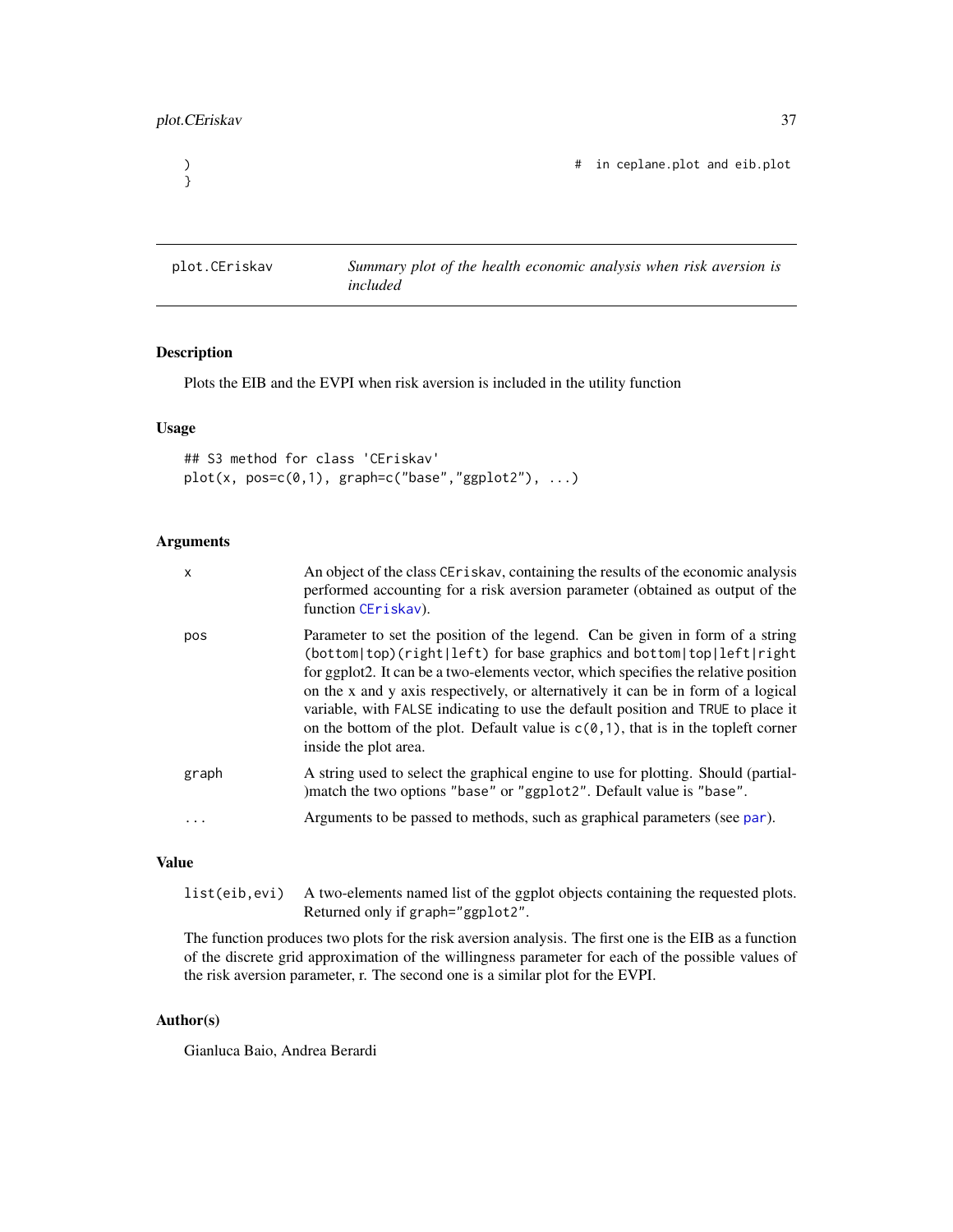#### <span id="page-37-0"></span>References

Baio, G., Dawid, A. P. (2011). Probabilistic Sensitivity Analysis in Health Economics. Statistical Methods in Medical Research doi:10.1177/0962280211419832.

Baio G. (2012). Bayesian Methods in Health Economics. CRC/Chapman Hall, London

#### See Also

[bcea](#page-2-1), [CEriskav](#page-14-1)

#### Examples

```
# See Baio G., Dawid A.P. (2011) for a detailed description of the
# Bayesian model and economic problem
#
# Load the processed results of the MCMC simulation model
data(Vaccine)
#
# Runs the health economic evaluation using BCEA
m \leq - bcea(e=e,c=c, \qquad \qquad # defines the variables of
                           # effectiveness and cost
     ref=2, # selects the 2nd row of <math>(e, c)</math># as containing the reference intervention
     interventions=treats, # defines the labels to be associated
                           # with each intervention
     Kmax=50000, # maximum value possible for the willingness
                           # to pay threshold; implies that k is chosen
                           # in a grid from the interval (0,Kmax)
     plot=FALSE # inhibits graphical output
)
#
# Define the vector of values for the risk aversion parameter, r, eg:
r <- c(0.000000000001,0.005,0.020,0.035)
#
# Run the cost-effectiveness analysis accounting for risk aversion
cr < - CEriskav(m, \# uses the results of the economic evalaution
                     # (a "bcea" object)
       r=r, # defines the vector of values for the risk
                     # aversion parameter
       comparison=1 # if more than 2 interventions, selects the
                     # pairwise comparison
)
#
# Now produce the plots
plot(cr # uses the results of the risk aversion
       # analysis (a "CEriskav" object)
)
### Alternative options, using ggplot2
```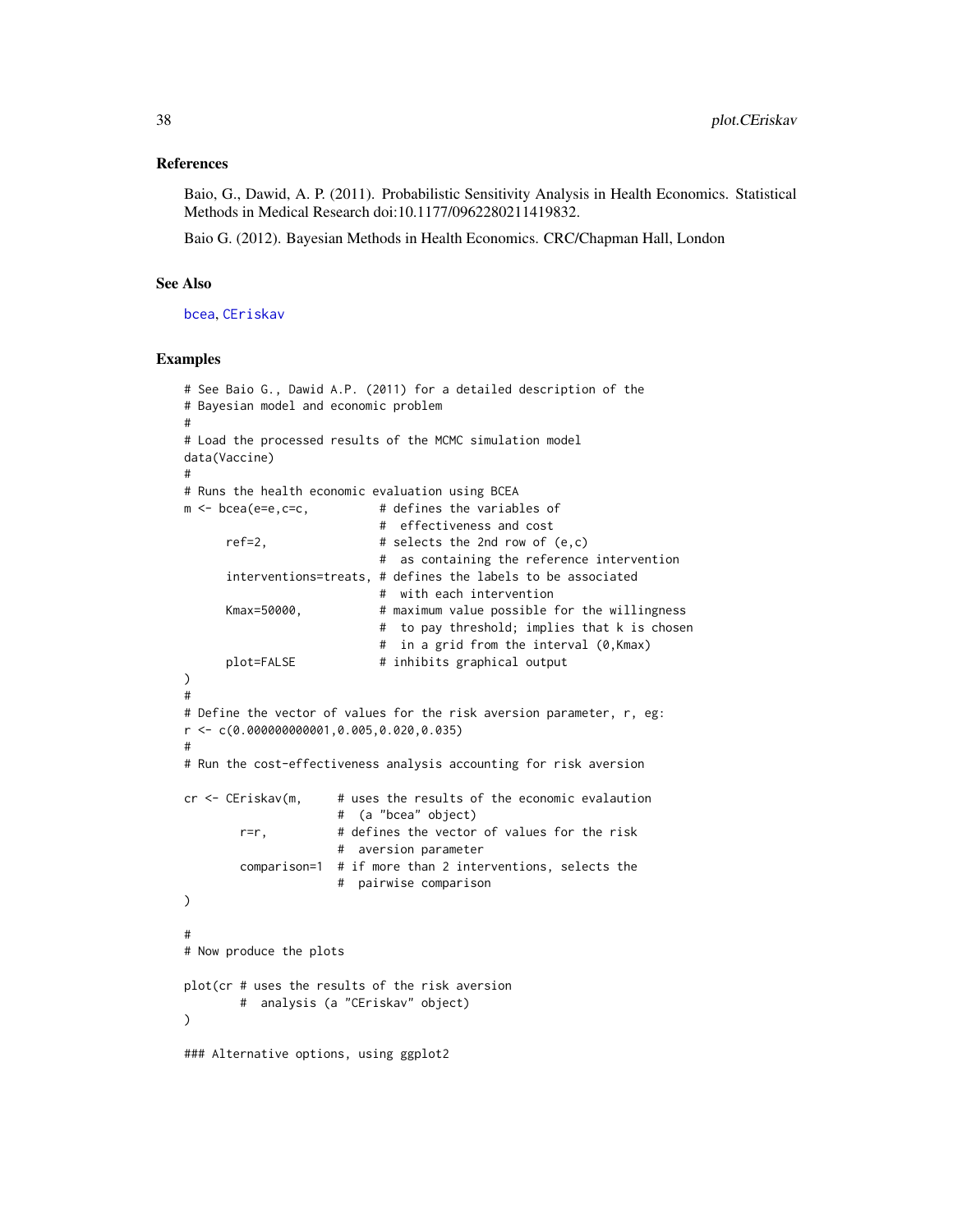```
plot.evppi 39
```

```
plot(cr,
  graph="ggplot2",<br>plot="ask"
                         # plot option can be specified as
                         # "dev.new" (default), "x11" or "ask"
  )
```

```
plot.evppi plot.evppi
```
## Description

Plots a graph of the Expected Value of Partial Information with respect to a set of parameters

## Usage

## S3 method for class 'evppi'  $plot(x, pos = c(0, 0.8), graph = c("base", "ggplot2"),$  $col = NULL, ...$ 

## Arguments

| X        | An object in the class evppi, obtained by the call to the function evppi.                                                                                                                                                                                                                                                                                                                                                                                                                                                              |
|----------|----------------------------------------------------------------------------------------------------------------------------------------------------------------------------------------------------------------------------------------------------------------------------------------------------------------------------------------------------------------------------------------------------------------------------------------------------------------------------------------------------------------------------------------|
| pos      | Parameter to set the position of the legend. Can be given in form of a string<br>(bottom top)(right left) for base graphics and bottom top left right<br>for ggplot2. It can be a two-elements vector, which specifies the relative position<br>on the x and y axis respectively, or alternatively it can be in form of a logical<br>variable, with FALSE indicating to use the default position and TRUE to place it<br>on the bottom of the plot. Default value is $c(0,1)$ , that is in the topleft corner<br>inside the plot area. |
| graph    | A string used to select the graphical engine to use for plotting. Should (partial-<br>) match the two options "base" or "ggplot2". Default value is "base".                                                                                                                                                                                                                                                                                                                                                                            |
| col      | Sets the color for the lines depicted in the graph.                                                                                                                                                                                                                                                                                                                                                                                                                                                                                    |
| $\ddots$ | Arguments to be passed to methods, such as graphical parameters (see par).                                                                                                                                                                                                                                                                                                                                                                                                                                                             |
|          |                                                                                                                                                                                                                                                                                                                                                                                                                                                                                                                                        |

## Author(s)

Gianluca Baio, Andrea Berardi

## References

Baio G. (2012). Bayesian Methods in Health Economics. CRC/Chapman Hall, London

## See Also

[bcea](#page-2-1), [evppi](#page-23-1)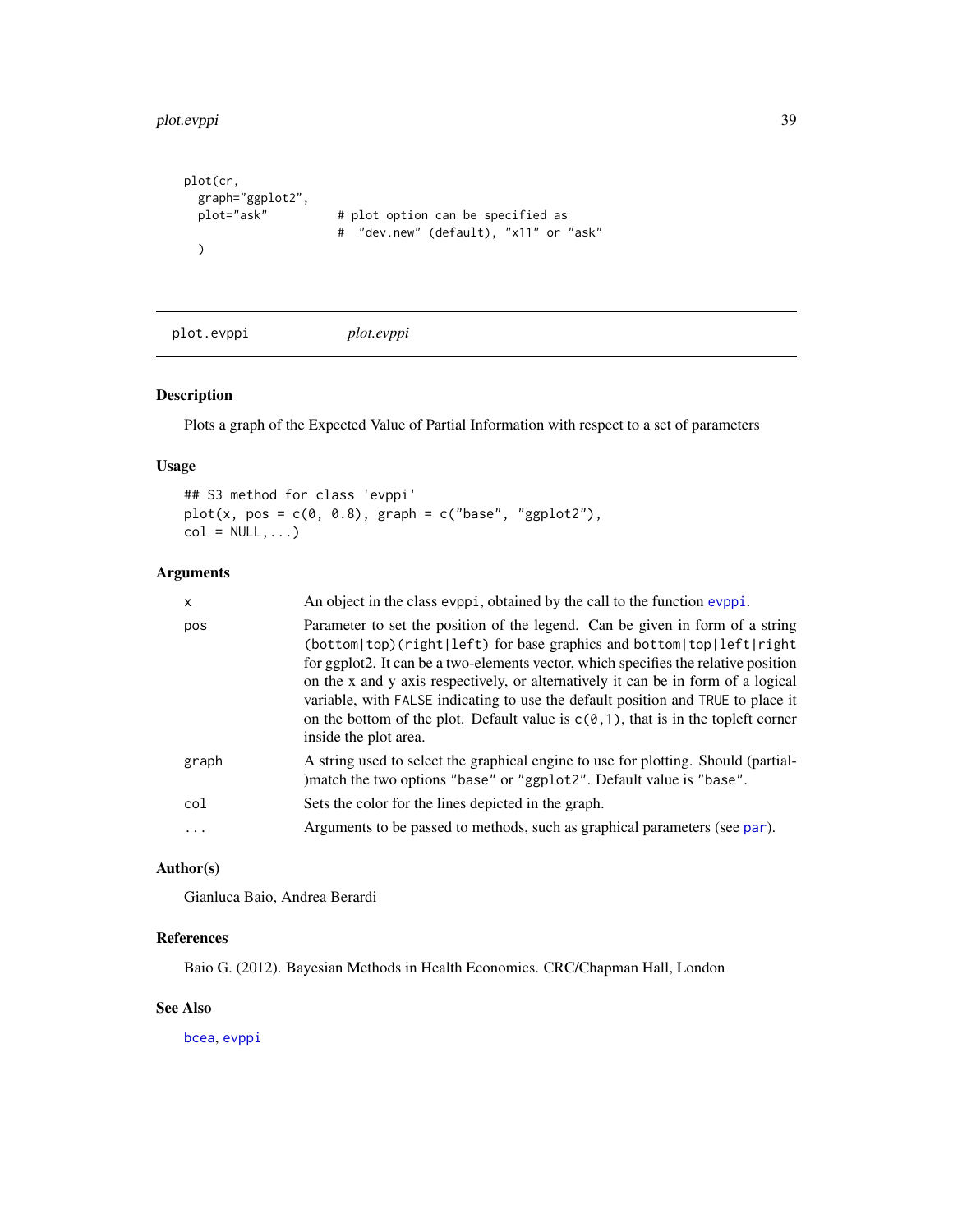<span id="page-39-1"></span><span id="page-39-0"></span>

## Description

Compares the optimal scenario to the mixed case in terms of the EVPI

## Usage

```
## S3 method for class 'mixedAn'
plot(x, y.linalg = NULL, pos = c(0, 1), graph = c("base", "ggplot2"), ...)
```
## Arguments

| $\mathsf{x}$ | An object of class mixed An, given as output of the call to the function mixed An.                                                                                                                                                                                                                                                                                                                                                                                                                                                     |
|--------------|----------------------------------------------------------------------------------------------------------------------------------------------------------------------------------------------------------------------------------------------------------------------------------------------------------------------------------------------------------------------------------------------------------------------------------------------------------------------------------------------------------------------------------------|
| y.limits     | Range of the y-axis for the graph. The default value is NULL, in which case<br>the maximum range between the optimal and the mixed analysis scenarios is<br>considered.                                                                                                                                                                                                                                                                                                                                                                |
| pos          | Parameter to set the position of the legend. Can be given in form of a string<br>(bottom top)(right left) for base graphics and bottom top left right<br>for ggplot2. It can be a two-elements vector, which specifies the relative position<br>on the x and y axis respectively, or alternatively it can be in form of a logical<br>variable, with FALSE indicating to use the default position and TRUE to place it<br>on the bottom of the plot. Default value is $c(0,1)$ , that is in the topleft corner<br>inside the plot area. |
| graph        | A string used to select the graphical engine to use for plotting. Should (partial-<br>)match the two options "base" or "ggplot2". Default value is "base".                                                                                                                                                                                                                                                                                                                                                                             |
|              | Arguments to be passed to methods, such as graphical parameters (see par).                                                                                                                                                                                                                                                                                                                                                                                                                                                             |

## Value

evi A ggplot object containing the plot. Returned only if graph="ggplot2".

The function produces a graph showing the difference between the "optimal" version of the EVPI (when only the most cost-effective intervention is included in the market) and the mixed strategy one (when more than one intervention is considered in the market).

## Author(s)

Gianluca Baio, Andrea Berardi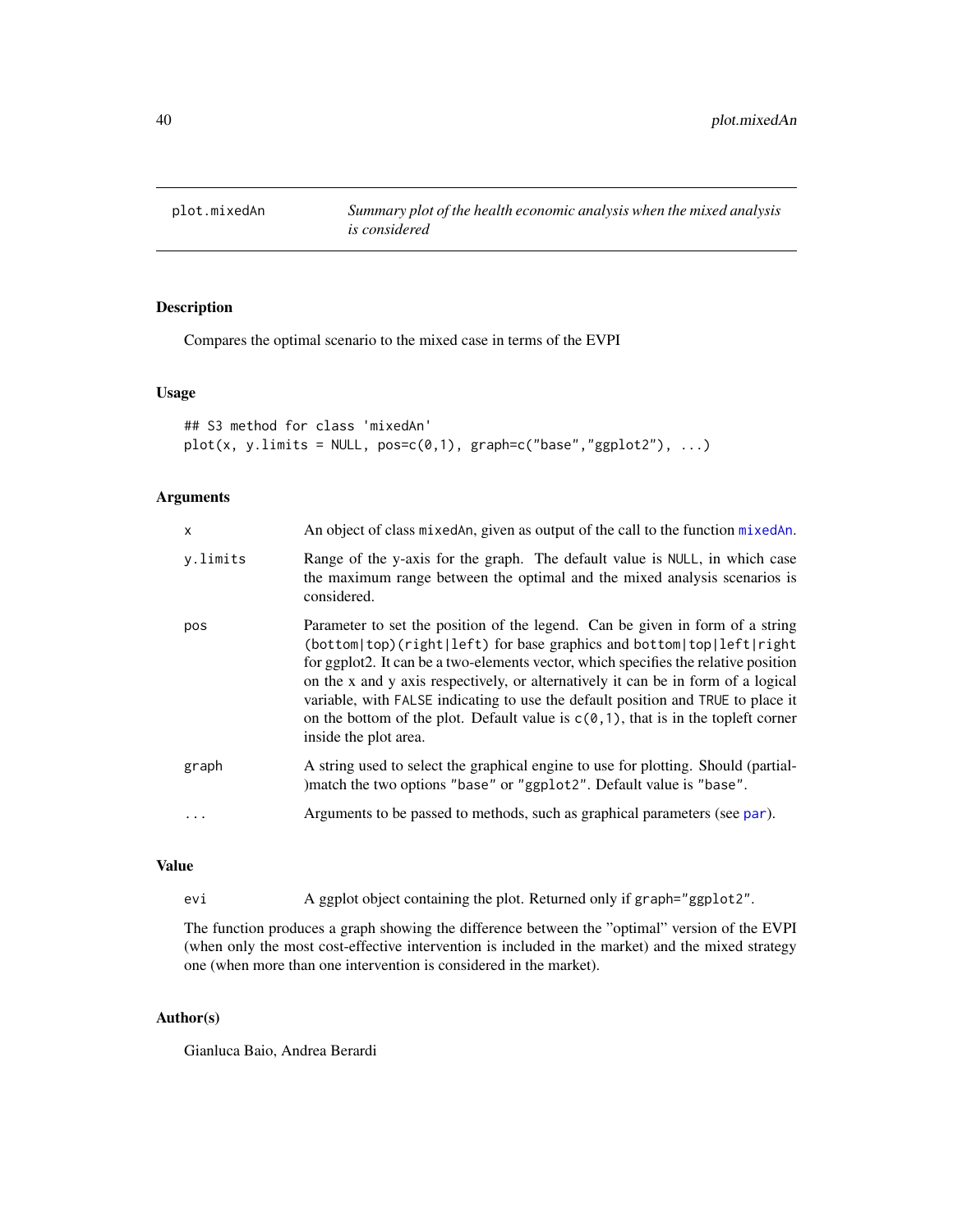## <span id="page-40-0"></span>plot.mixedAn 41

#### References

Baio, G. and Russo, P. (2009).A decision-theoretic framework for the application of cost-effectiveness analysis in regulatory processes. Pharmacoeconomics 27(8), 645-655 doi:10.2165/11310250

Baio, G., Dawid, A. P. (2011). Probabilistic Sensitivity Analysis in Health Economics. Statistical Methods in Medical Research doi:10.1177/0962280211419832.

Baio G. (2012). Bayesian Methods in Health Economics. CRC/Chapman Hall, London

## See Also

[bcea](#page-2-1), [mixedAn](#page-30-1)

#### Examples

```
# See Baio G., Dawid A.P. (2011) for a detailed description of the
# Bayesian model and economic problem
#
# Load the processed results of the MCMC simulation model
data(Vaccine)
#
# Runs the health economic evaluation using BCEA
m <- bcea(e=e,c=c, \qquad # defines the variables of
                          # effectiveness and cost
     ref=2, \# selects the 2nd row of (e, c)# as containing the reference intervention
     interventions=treats, # defines the labels to be associated
                           # with each intervention
     Kmax=50000, # maximum value possible for the willingness
                           # to pay threshold; implies that k is chosen
                          # in a grid from the interval (0,Kmax)
     plot=FALSE # inhibits graphical output
)
#
ma < - mixedAn(m, # uses the results of the mixed strategy
                       # analysis (a "mixedAn" object)
      mkt.shares=NULL # the vector of market shares can be defined
                       # externally. If NULL, then each of the T
                       # interventions will have 1/T market share
)
#
# Can also plot the summary graph
plot(ma,graph="base")
#
# Or with ggplot2
if(require(ggplot2)){
plot(ma,graph="ggplot2")
}
```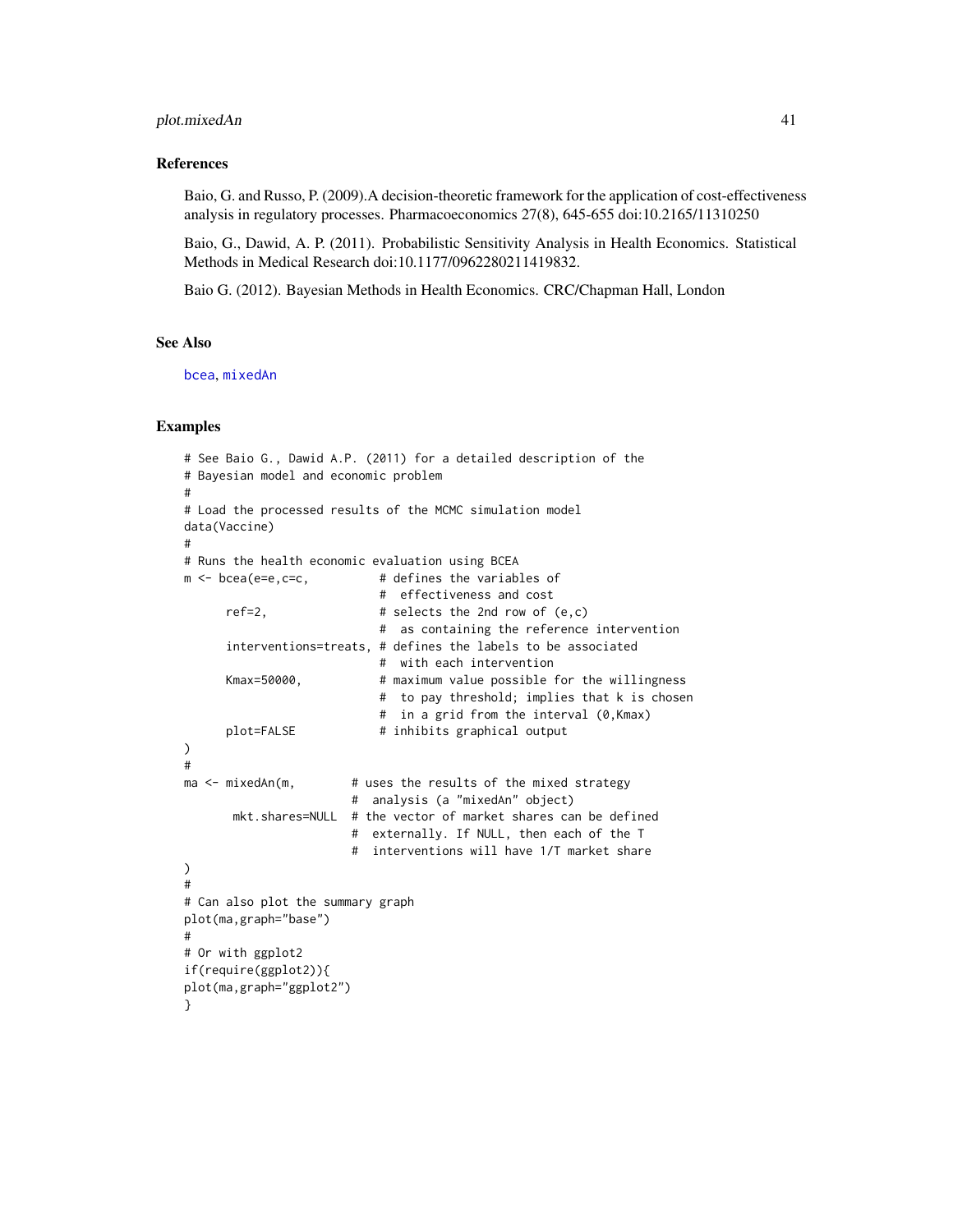<span id="page-41-0"></span>

## Description

Using the input in the form of MCMC simulations and after having run the health economic model, produces a summary table of the simulations from the cost-effectiveness analysis

#### Usage

sim.table(he, wtp = 25000)

## Arguments

| he  | A bcea object containing the results of the Bayesian modelling and the eco-<br>nomic evaluation. |
|-----|--------------------------------------------------------------------------------------------------|
| wtp | The value of the willingness to pay threshold to be used in the summary table.                   |

## Value

Produces the following elements:

| Table      | A table with the simulations from the economic model                                                                     |
|------------|--------------------------------------------------------------------------------------------------------------------------|
| names.cols | A vector of labels to be associated with each column of the table                                                        |
| wtp        | The selected value of the willingness to pay                                                                             |
| ind.table  | The index associated with the selected value of the willingness to pay threshold<br>in the grid used to run the analysis |

#### Author(s)

Gianluca Baio

#### References

Baio, G., Dawid, A. P. (2011). Probabilistic Sensitivity Analysis in Health Economics. Statistical Methods in Medical Research doi:10.1177/0962280211419832.

Baio G. (2012). Bayesian Methods in Health Economics. CRC/Chapman Hall, London

## See Also

[bcea](#page-2-1)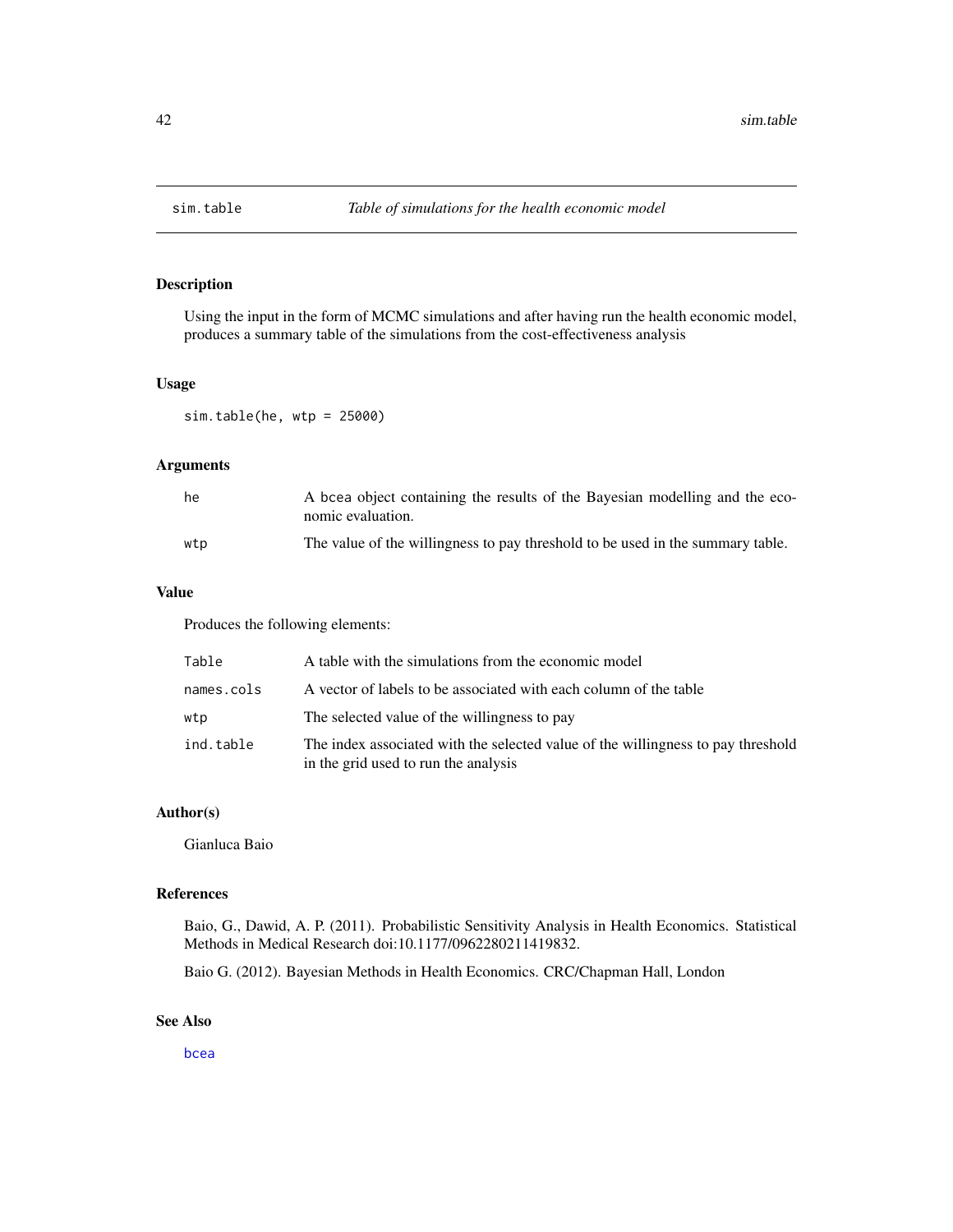#### <span id="page-42-0"></span>Smoking the contract of the contract of the contract of the contract of the contract of the contract of the contract of the contract of the contract of the contract of the contract of the contract of the contract of the co

#### Examples

```
# See Baio G., Dawid A.P. (2011) for a detailed description of the
# Bayesian model and economic problem
#
# Load the processed results of the MCMC simulation model
data(Vaccine)
#
# Runs the health economic evaluation using BCEA
m \leq - bcea(e=e,c=c, \qquad \qquad # defines the variables of
                           # effectiveness and cost
     ref=2, # selects the 2nd row of <math>(e,c)</math># as containing the reference intervention
      interventions=treats, # defines the labels to be associated
                            # with each intervention
     Kmax=50000 # maximum value possible for the willingness
                            # to pay threshold; implies that k is chosen
                            # in a grid from the interval (0,Kmax)
)
#
# Now can save the simulation exercise in an object using sim.table()
st <- sim.table(m, # uses the results of the economic evalaution
                  # (a "bcea" object)
       wtp=25000 # selects the particular value for k
)
#
# The table can be explored. For example, checking the
# element 'Table' of the object 'st'
```
Smoking *Data set for the Bayesian model for the cost-effectiveness of smoking cessation interventions*

#### Description

This data set contains the results of the Bayesian analysis used to model the clinical output and the costs associated with the health economic evaluation of four different smoking cessation interventions.

#### Usage

data(Smoking)

## Format

A data list including the variables needed for the smoking cessation cost-effectiveness analysis. The variables are as follows:

c a matrix of 500 simulations from the posterior distribution of the overall costs associated with the four strategies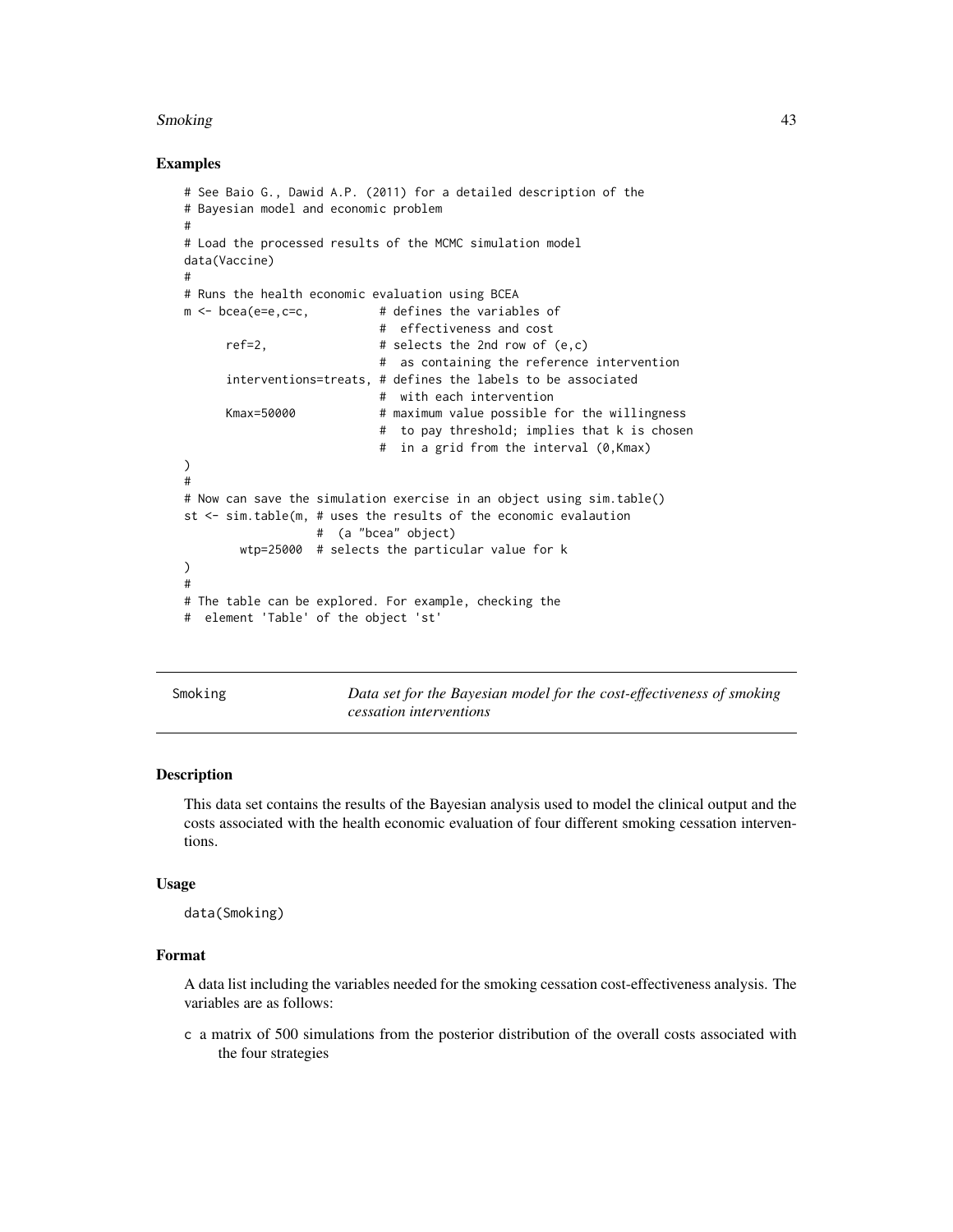- data a dataset containing the characteristics of the smokers in the UK population
- e a matrix of 500 simulations from the posterior distribution of the clinical benefits associated with the four strategies
- life.years a matrix of 500 simulations from the posterior distribution of the life years gained with each strategy
- pi a matrix of 500 simulations from the posterior distribution of the event of smoking cessation with each strategy
- smoking a data frame containing the inputs needed for the network meta-analysis model. The data.frame object contains: nobs: the record ID number, s: the study ID number, i: the intervention ID number,  $r_i$ : the number of patients who quit smoking,  $n_i$ : the total number of patients for the row-specific arm and b\_i: the reference intervention for each study
- smoking\_output a rjags object obtained by running the network meta-analysis model based on the data contained in the smoking object
- smoking\_mat a matrix obtained by running the network meta-analysis model based on the data contained in the smoking object
- treats a vector of labels associated with the four strategies

#### Source

Effectiveness data adapted from Hasselblad V. (1998). Meta-analysis of Multitreatment Studies. Medical Decision Making 1998;18:37-43.

Cost and population characteristics data adapted from various sources:

- Taylor, D.H. Jr, et al. (2002). Benefits of smoking cessation on longevity. American Journal of Public Health 2002;92(6)
- ASH: Action on Smoking and Health (2013). ASH fact sheet on smoking statistics, http://ash.org.uk/files/documents/ASH\_106.pdf
- Flack, S., et al. (2007). Cost-effectiveness of interventions for smoking cessation. York Health Economics Consortium, January 2007
- McGhan, W.F.D., and Smith, M. (1996). Pharmacoeconomic analysis of smoking-cessation interventions. American Journal of Health-System Pharmacy 1996;53:45-52

#### References

Baio G. (2012). Bayesian Methods in Health Economics. CRC/Chapman Hall, London

### Examples

data(Smoking)

m=bcea(e,c,ref=4,interventions=treats,Kmax=500)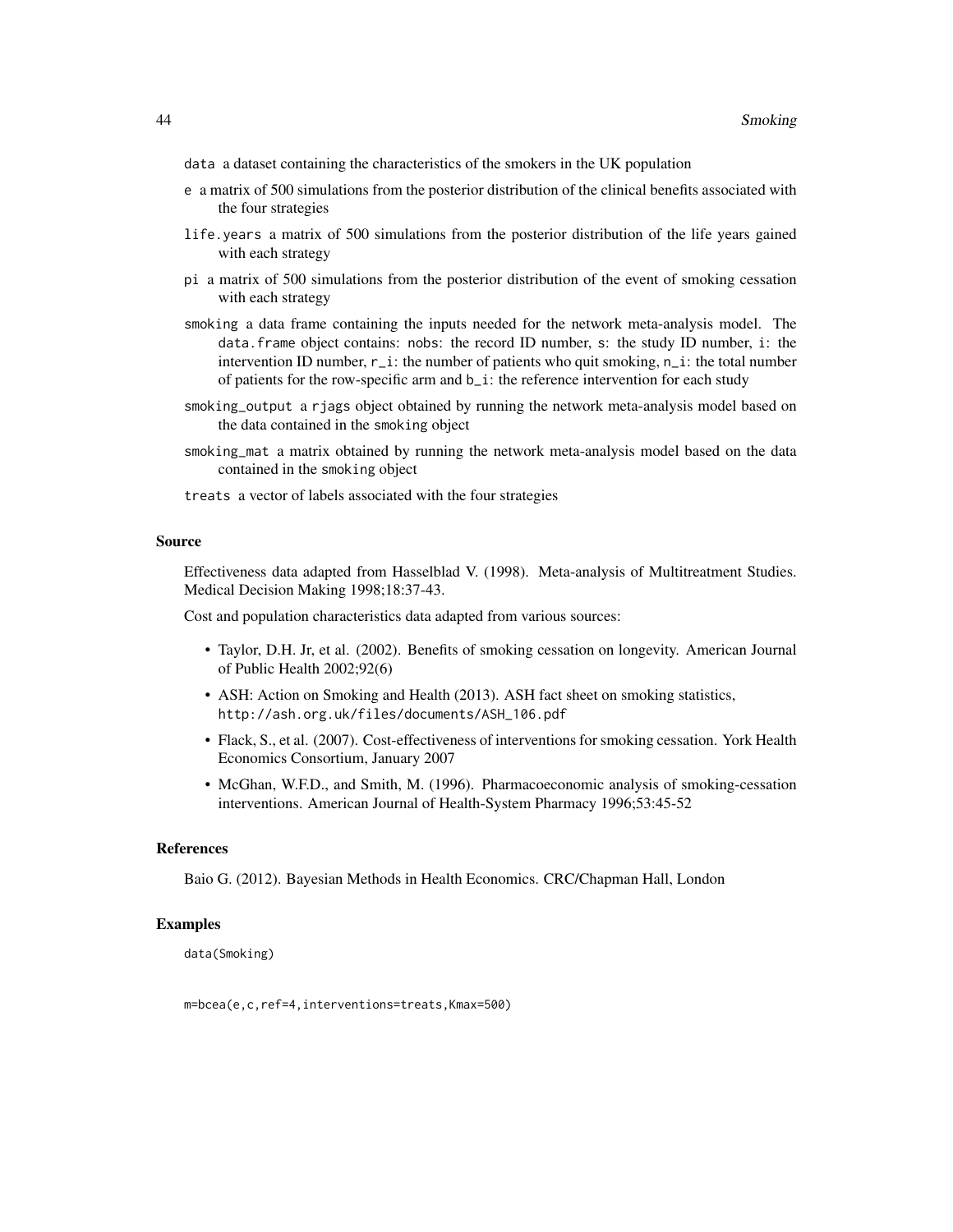<span id="page-44-0"></span>

## Description

Computes the weights to be associated with a set of competing models in order to perform structural PSA

## Usage

```
struct.psa(models, effect, cost, ref = 1, interventions = NULL,
          Kmax = 50000, plot = F)
```
## Arguments

| models        | A list containing the output from either R2jags or R2OpenBUGS/R2WinBUGS<br>for all the models that need to be combined in the model average                                                                                                                                                        |
|---------------|----------------------------------------------------------------------------------------------------------------------------------------------------------------------------------------------------------------------------------------------------------------------------------------------------|
| effect        | A list containing the measure of effectiveness computed from the various models<br>(one matrix with n.sim x n.ints simulations for each model)                                                                                                                                                     |
| cost          | A list containing the measure of costs computed from the various models (one<br>matrix with n sim x n ints simulations for each model)                                                                                                                                                             |
| ref           | Defines which intervention is considered to be the reference strategy. The de-<br>fault value ref=1 means that the intervention appearing first is the reference and<br>the other(s) is (are) the comparator(s)                                                                                    |
| interventions | Defines the labels to be associated with each intervention. By default and if<br>NULL, assigns labels in the form "Intervention1", , "Intervention T"                                                                                                                                              |
| Kmax          | Maximum value of the willingness to pay to be considered. Default value is<br>k=50000. The willingness to pay is then approximated on a discrete grid in<br>the interval $[0,$ Kmax]. The grid is equal to wtp if the parameter is given, or<br>composed of 501 elements if wtp=NULL (the default) |
| plot          | A logical value indicating whether the function should produce the summary<br>plot or not                                                                                                                                                                                                          |

## Author(s)

Gianluca Baio

## References

Baio G. (2012). Bayesian Methods in Health Economics. CRC/Chapman Hall, London

## See Also

[bcea](#page-2-1)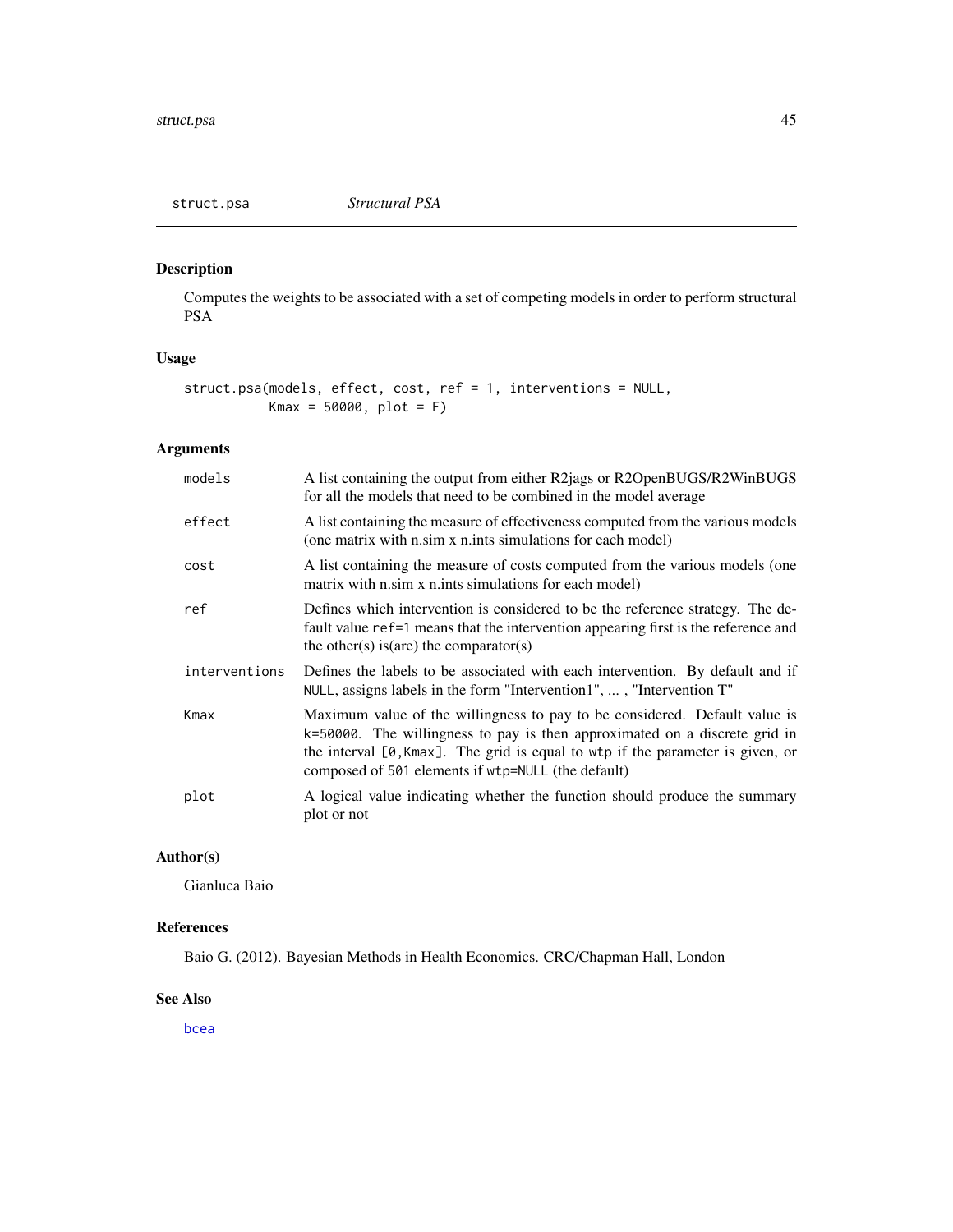<span id="page-45-0"></span>

## Description

Produces a table printout with some summary results of the health economic evaluation

#### Usage

```
## S3 method for class 'bcea'
summary(object, wtp = 25000, ...)
```
## Arguments

| object | A bcea object containing the results of the Bayesian modelling and the eco-<br>nomic evaluation. |
|--------|--------------------------------------------------------------------------------------------------|
| wtp    | The value of the willingness to pay threshold to be used in the summary table.                   |
| .      | Additional arguments affecting the summary produced.                                             |

## Value

Prints a summary table with some information on the health economic output and synthetic information on the economic measures (EIB, CEAC, EVPI).

## Author(s)

Gianluca Baio

#### References

Baio, G., Dawid, A. P. (2011). Probabilistic Sensitivity Analysis in Health Economics. Statistical Methods in Medical Research doi:10.1177/0962280211419832.

Baio G. (2012). Bayesian Methods in Health Economics. CRC/Chapman Hall, London

## See Also

[bcea](#page-2-1)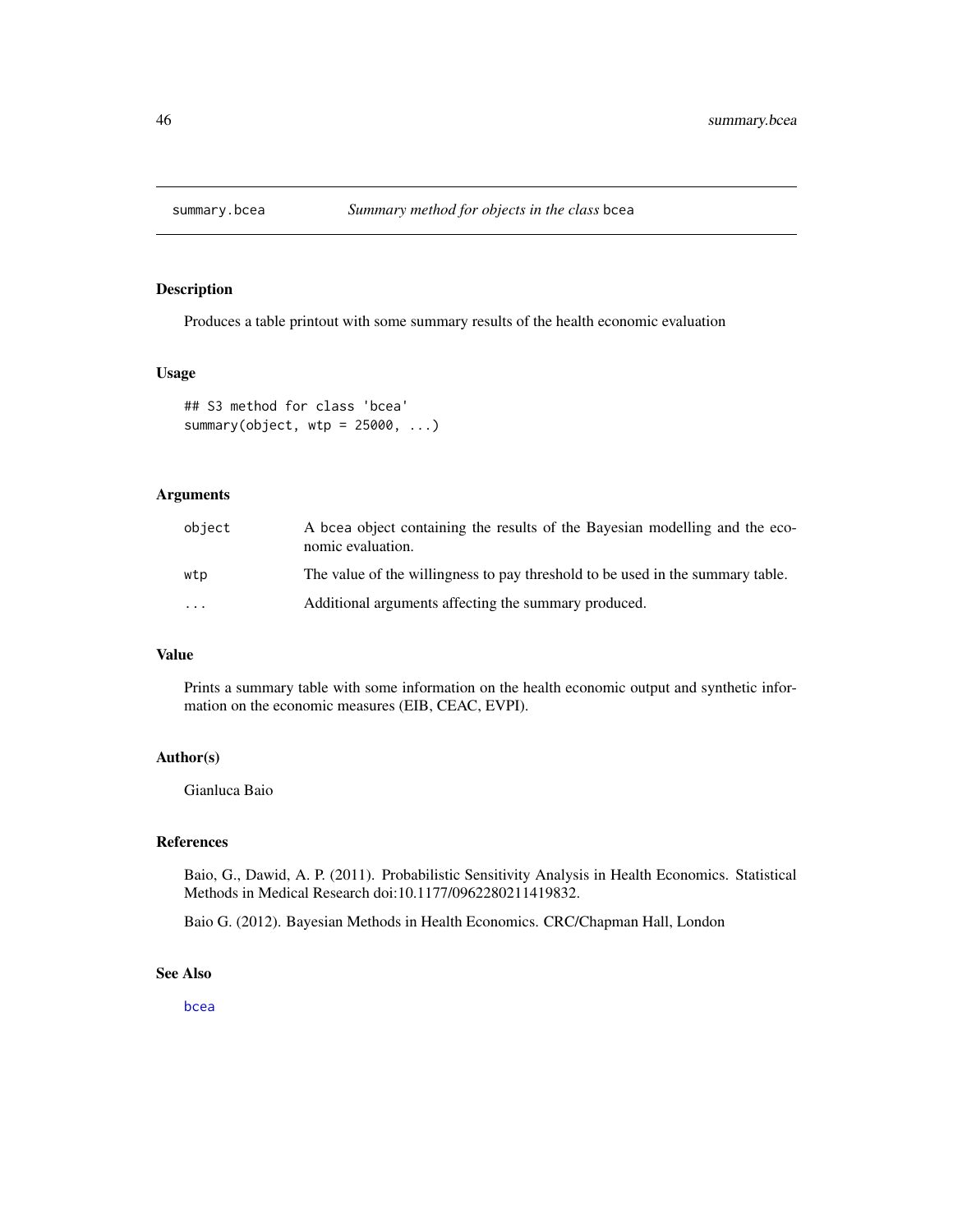<span id="page-46-0"></span>summary.mixedAn *Summary methods for objects in the class* mixedAn *(mixed analysis)*

## Description

Prints a summary table for the results of the mixed analysis for the economic evaluation of a given model

#### Usage

```
## S3 method for class 'mixedAn'
summary(object, wtp = 25000, ...)
```
## Arguments

| object  | An object of the class mixed An, which is the results of the function mixed An,<br>generating the economic evaluation of a set of interventions, considering given<br>market shares for each option. |
|---------|------------------------------------------------------------------------------------------------------------------------------------------------------------------------------------------------------|
| wtp     | The value of the willingness to pay choosen to present the analysis.                                                                                                                                 |
| $\cdot$ | Additional arguments affecting the summary produced.                                                                                                                                                 |

## Value

Produces a table with summary information on the loss in expected value of information generated by the inclusion of non cost-effective interventions in the market.

## Author(s)

Gianluca Baio

## References

Baio, G. and Russo, P. (2009).A decision-theoretic framework for the application of cost-effectiveness analysis in regulatory processes. Pharmacoeconomics 27(8), 645-655 doi:10.2165/11310250

Baio, G., Dawid, A. P. (2011). Probabilistic Sensitivity Analysis in Health Economics. Statistical Methods in Medical Research doi:10.1177/0962280211419832.

Baio G. (2012). Bayesian Methods in Health Economics. CRC/Chapman Hall, London

## See Also

[bcea](#page-2-1), [mixedAn](#page-30-1)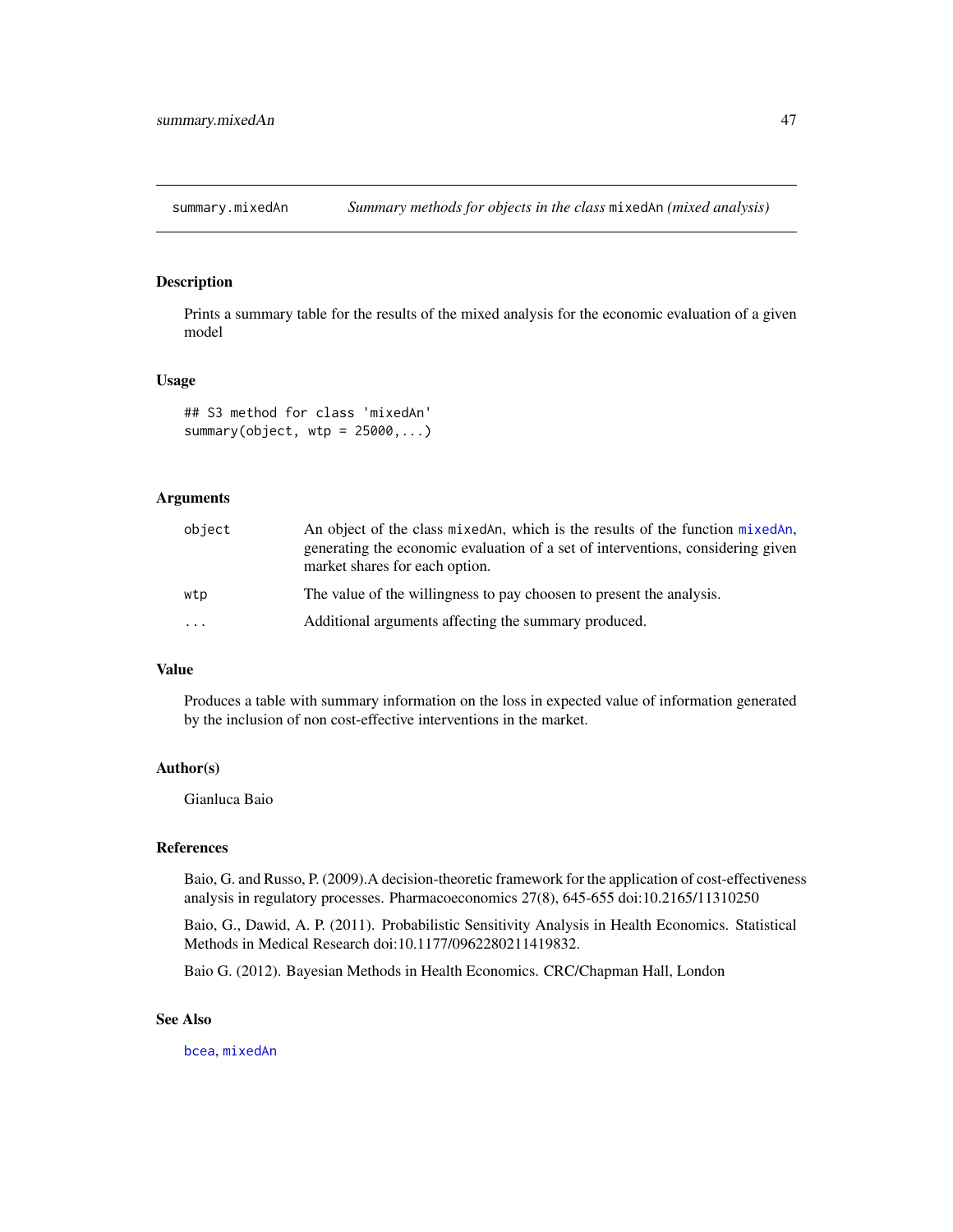#### Examples

```
# See Baio G., Dawid A.P. (2011) for a detailed description of the
# Bayesian model and economic problem
#
# Load the processed results of the MCMC simulation model
data(Vaccine)
#
# Runs the health economic evaluation using BCEA
m <- bcea(e=e,c=c, # defines the variables of
                           # effectiveness and cost
     ref=2, # selects the 2nd row of <math>(e, c)</math># as containing the reference intervention
      interventions=treats, # defines the labels to be associated
                           # with each intervention
     Kmax=50000 # maximum value possible for the willingness
                           # to pay threshold; implies that k is chosen
                           # in a grid from the interval (0,Kmax)
)
#
ma \leq mixedAn(m, \qquad # uses the results of the mixed strategy
                       # analysis (a "mixedAn" object)
      mkt.shares=NULL # the vector of market shares can be defined
                       # externally. If NULL, then each of the T
                       # interventions will have 1/T market share
)
#
# Prints a summary of the results
summary(ma, # uses the results of the mixed strategy analysis
                 # (a "mixedAn" object)
     wtp=25000 # selects the relevant willingness to pay
                 # (default: 25,000)
)
```
Vaccine *Data set for the Bayesian model for the cost-effectiveness of influenza vaccination*

#### Description

This data set contains the results of the Bayesian analysis used to model the clinical output and the costs associated with an influenza vaccination.

#### Usage

data(Vaccine)

<span id="page-47-0"></span>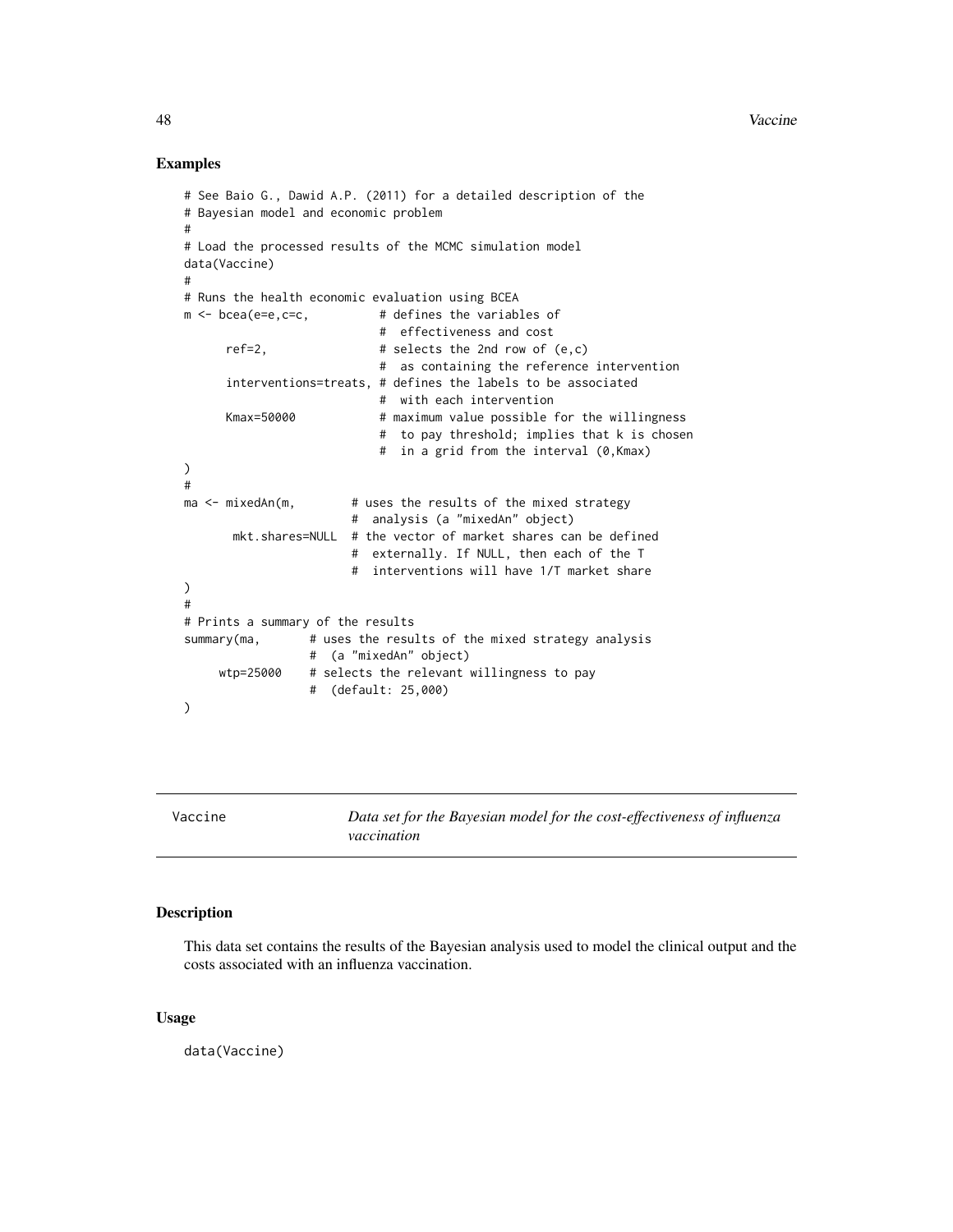#### Vaccine **49**

#### Format

A data list including the variables needed for the influenza vaccination. The variables are as follows:

- c a matrix of simulations from the posterior distribution of the overall costs associated with the two treatments
- cost.GP a matrix of simulations from the posterior distribution of the costs for GP visits associated with the two treatments
- cost.hosp a matrix of simulations from the posterior distribution of the costs for hospitalisations associated with the two treatments
- cost.otc a matrix of simulations from the posterior distribution of the costs for over-the-counter medications associated with the two treatments
- cost.time.off a matrix of simulations from the posterior distribution of the costs for time off work associated with the two treatments
- cost.time.vac a matrix of simulations from the posterior distribution of the costs for time needed to get the vaccination associated with the two treatments
- cost.travel a matrix of simulations from the posterior distribution of the costs for travel to get vaccination associated with the two treatments
- cost.trt1 a matrix of simulations from the posterior distribution of the overall costs for first line of treatment associated with the two interventions
- cost.trt2 a matrix of simulations from the posterior distribution of the overall costs for second line of treatment associated with the two interventions
- cost.vac a matrix of simulations from the posterior distribution of the costs for vaccination
- e a matrix of simulations from the posterior distribution of the clinical benefits associated with the two treatments
- N the number of subjects in the reference population
- N.outcomes the number of clinical outcomes analysed
- N.resources the number of health-care resources under study
- QALYs.adv a vector from the posterior distribution of the QALYs associated with advert events
- QALYs.death a vector from the posterior distribution of the QALYs associated with death
- QALYs.hosp a vector from the posterior distribution of the QALYs associated with hospitalisation
- QALYs.inf a vector from the posterior distribution of the QALYs associated with influenza infection
- QALYs.pne a vector from the posterior distribution of the QALYs associated with penumonia treats a vector of labels associated with the two treatments
- vaccine a rjags object containing the simulations for the parameters used in the original model
- vaccine\_mat a matrix containing the simulations for the parameters used in the original model

#### Source

Adapted from Turner D, Wailoo A, Cooper N, Sutton A, Abrams K, Nicholson K. The costeffectiveness of influenza vaccination of healthy adults 50-64 years of age. Vaccine. 2006;24:1035- 1043.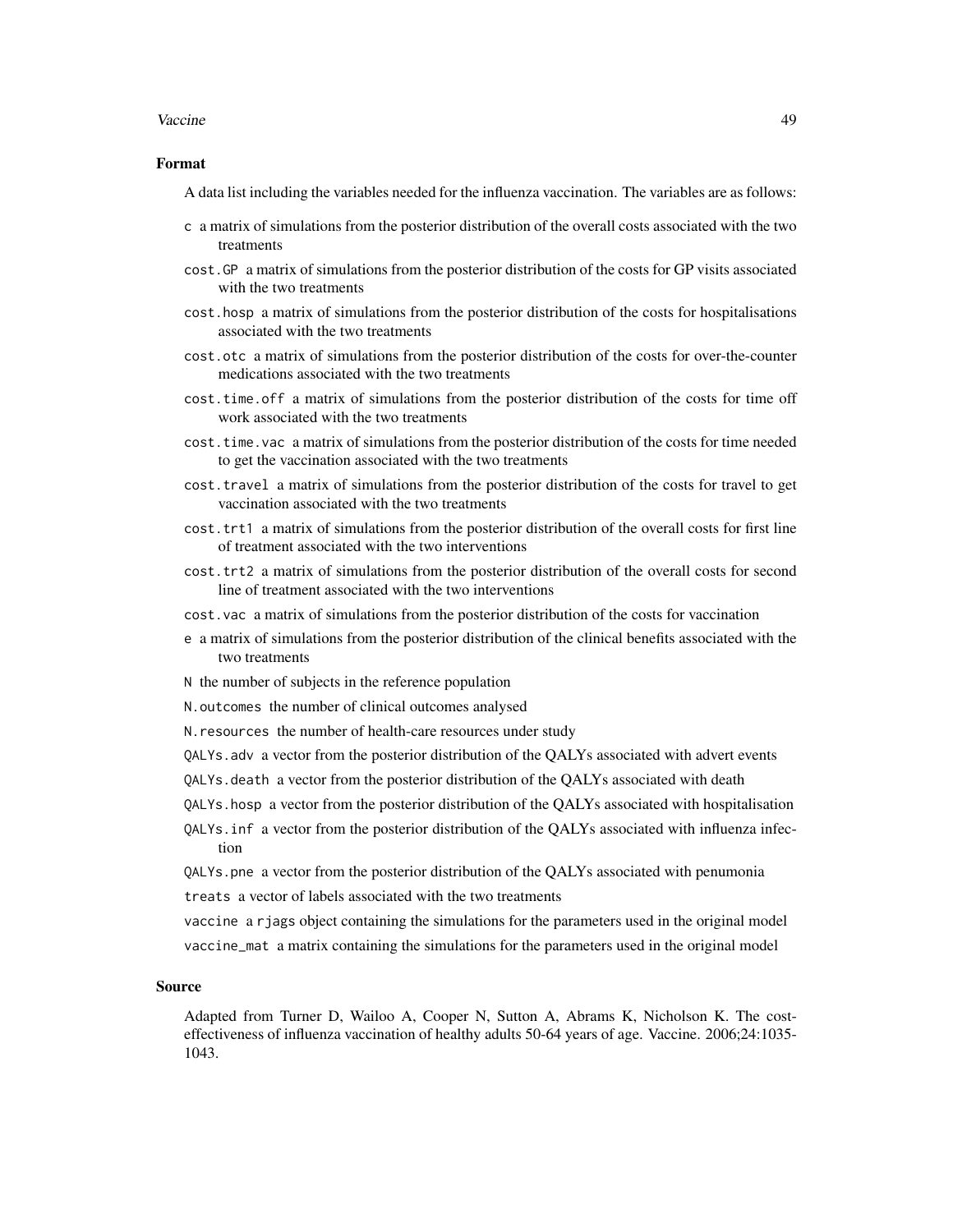## References

Baio, G., Dawid, A. P. (2011). Probabilistic Sensitivity Analysis in Health Economics. Statistical Methods in Medical Research doi:10.1177/0962280211419832.

## Examples

data(Vaccine)

m=bcea(e,c,ref=1,interventions=treats)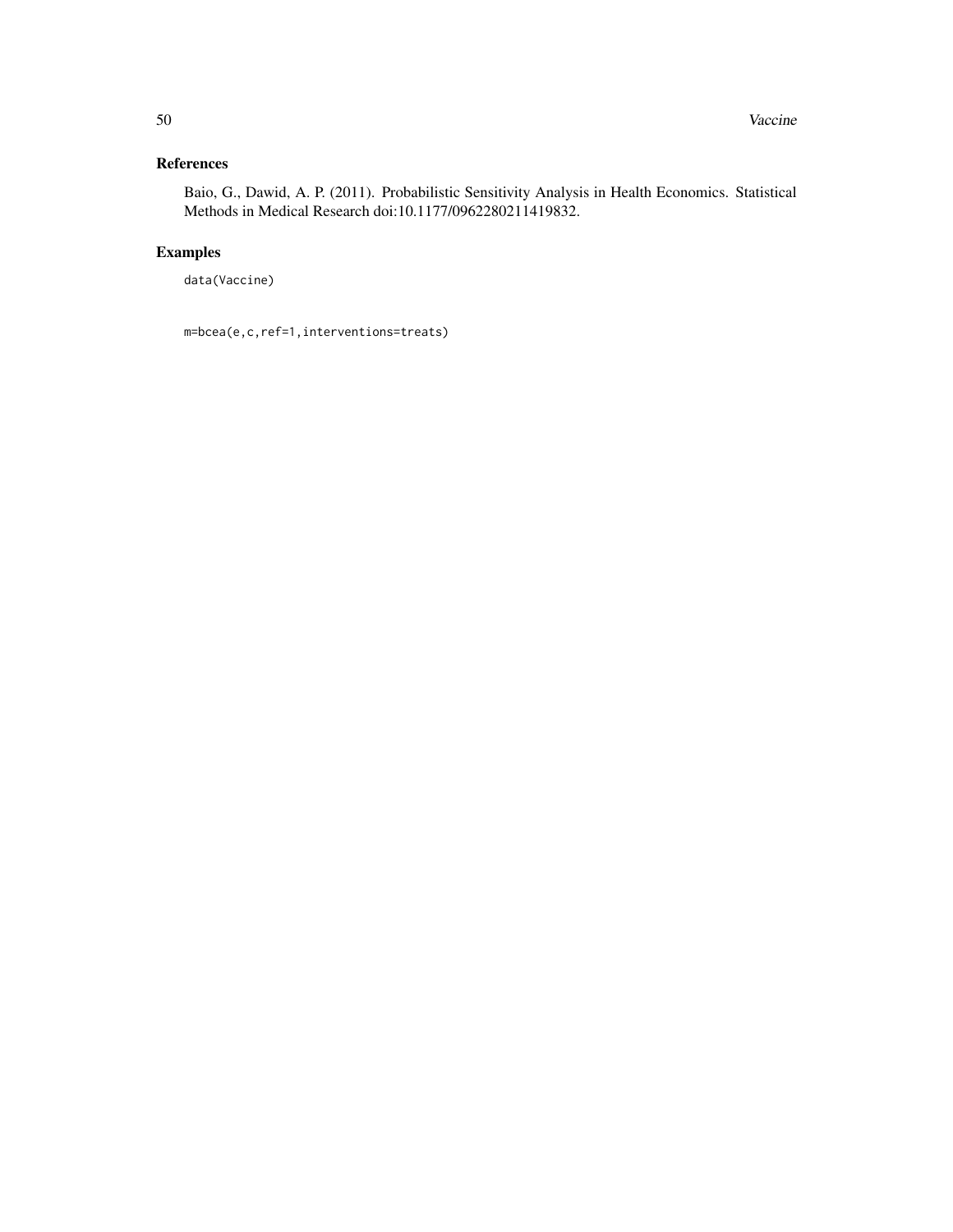# <span id="page-50-0"></span>Index

∗Topic Bayesian models BCEA-package, [2](#page-1-0) ∗Topic Bayesian model contour.bcea, [17](#page-16-0) contour2, [19](#page-18-0) ∗Topic Cost Effectiveness Acceptability Curve ceac.plot, [8](#page-7-0) ∗Topic Cost Effectiveness Plane ceplane.plot, [14](#page-13-0) ∗Topic Expected Incremental Benefit eib.plot, [22](#page-21-0) ∗Topic Expected value of information evi.plot, [23](#page-22-0) plot.evppi, [39](#page-38-0) ∗Topic Expected BCEAweb, [7](#page-6-0) evppi, [24](#page-23-0) ∗Topic Health economic evaluation, Value of Information diag.evppi, [21](#page-20-0) ∗Topic Health economic evaluation bcea, [3](#page-2-0) BCEA-package, [2](#page-1-0) ceac.plot, [8](#page-7-0) ceaf.plot, [10](#page-9-0) ceef.plot, [11](#page-10-0) ceplane.plot, [14](#page-13-0) CEriskav, [15](#page-14-0) contour.bcea, [17](#page-16-0) contour2, [19](#page-18-0) eib.plot, [22](#page-21-0) evi.plot, [23](#page-22-0) ib.plot, [28](#page-27-0) info.rank, [29](#page-28-0) mce.plot, [30](#page-29-0) mixedAn, [31](#page-30-0) multi.ce, [34](#page-33-0) plot.bcea, [35](#page-34-0)

plot.CEriskav, [37](#page-36-0) plot.evppi, [39](#page-38-0) plot.mixedAn, [40](#page-39-0) sim.table, [42](#page-41-0) summary.bcea, [46](#page-45-0) summary.mixedAn, [47](#page-46-0) ∗Topic Health BCEAweb, [7](#page-6-0) evppi, [24](#page-23-0) ∗Topic Mixed analysis mixedAn, [31](#page-30-0) plot.mixedAn, [40](#page-39-0) summary.mixedAn, [47](#page-46-0) ∗Topic Multiple comparisons ceef.plot, [11](#page-10-0) ∗Topic Multiple comparison ceaf.plot, [10](#page-9-0) mce.plot, [30](#page-29-0) multi.ce, [34](#page-33-0) ∗Topic Probabilistic sensitivity analysis info.rank, [29](#page-28-0) ∗Topic R2OpenBUGS CreateInputs, [20](#page-19-0) ∗Topic R2WinBUGS CreateInputs, [20](#page-19-0) ∗Topic R2jags CreateInputs, [20](#page-19-0) ∗Topic Risk aversion CEriskav, [15](#page-14-0) plot.CEriskav, [37](#page-36-0) ∗Topic datasets Smoking, [43](#page-42-0) Vaccine, [48](#page-47-0) ∗Topic economic BCEAweb, [7](#page-6-0) evppi, [24](#page-23-0) ∗Topic evaluation BCEAweb, [7](#page-6-0)